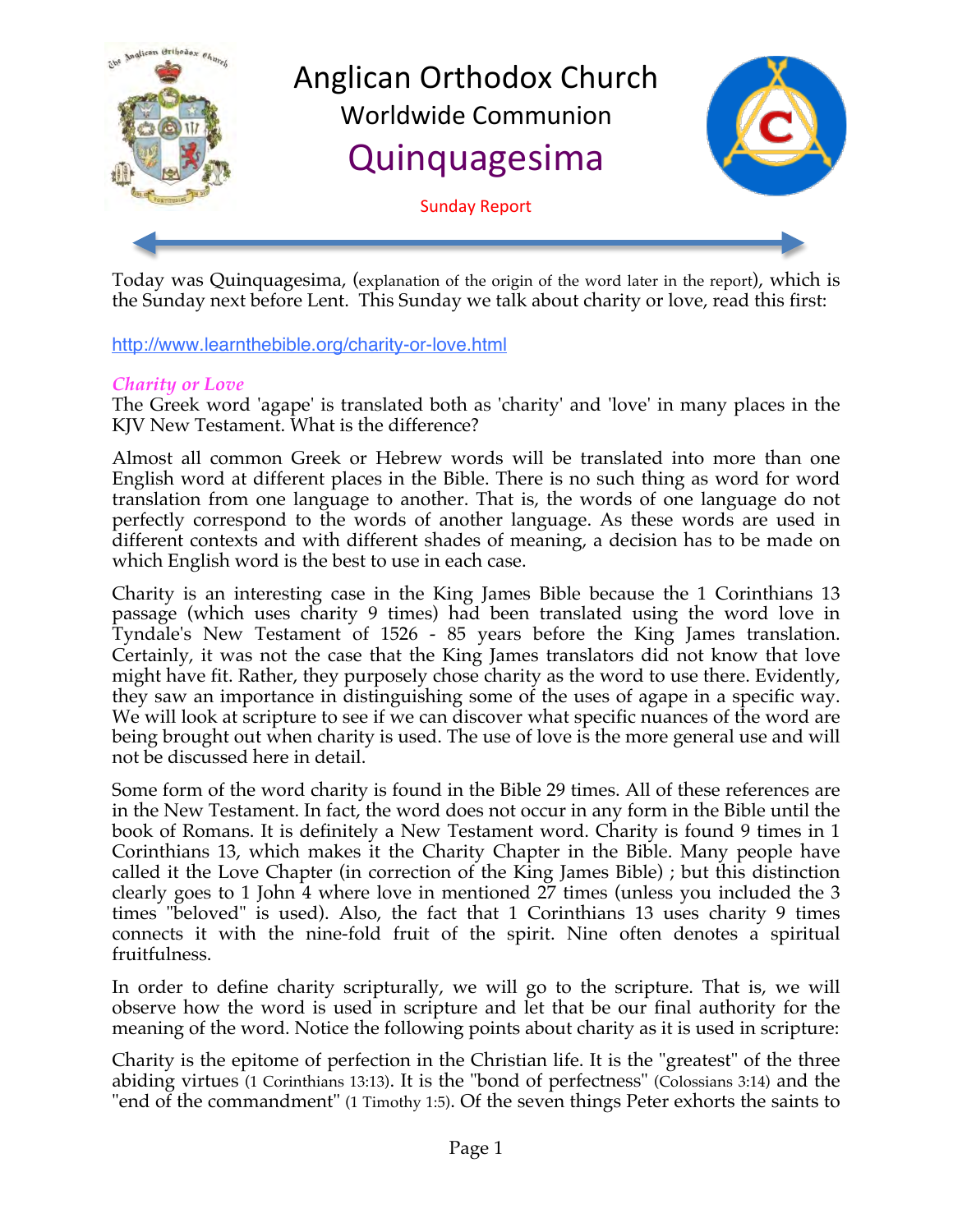add to their faith, it is the seventh (2 Peter 1:5-7). Obviously, the Christian life reaches its pinnacle in the practice of charity. We certainly should know what it is. But to know what charity is, we must know what it is not. Today, people often think of charity as nothing more than a giving of money for some good cause.

The Bible strongly contrasts the charity it proposes to the misunderstood charity of giving funds. 1 Corinthians 13:3 states, "And though I bestow all my goods to feed the poor, and though I give my body to be burned, and have not charity, it profiteth me nothing." According to this verse, it is possible to give all your goods to feed the poor and yet not have charity. Therefore, the giving of funds is not biblical charity. Biblical charity can also be distinguished from other forms of love. Though most dictionaries say that charity includes the idea of the love of God for man, there is no indication that it is used in that way in the King James Bible. In fact, it is not specifically used of the love of man for God either. Although there are some passages where the word could be used in application of some of these forms of love, those passages where the word is specifically defined never refer to God's love toward man or man's love toward God. Charity specifically refers to the love that we have toward other men. Paul stresses that we are to walk "charitably" toward our weaker brothers (Romans 14:13-15). He praised the Thessalonians because "the charity of every one of you all toward each other aboundeth" (2 Thessalonians 1:3). In 1 Peter 4:8-9, Peter told the believers, "And above all things have fervent charity among yourselves: for charity shall cover the multitude of sins. Use hospitality one to another without grudging." John encouraged the saints, "Beloved, thou doest faithfully whatsoever thou doest to the brethren, and to strangers; Which have borne witness of thy charity before the church..." (3 John 1:5-6). In all of these passages, charity describes the love of the saints for others. Most of the time, it refers to other believers: toward each other, among yourselves, to the brethren. In one case (3 John 1:5-6), it includes strangers. But in them all, God is referring to the special love that believers should have for others.

There are plenty of passages that speak of the importance of love in general, but the Bible speaks of charity to point us to a specific kind of love. Charity is the love toward others that suffers long with them and is kind (1 Corinthians 13:4), that does not behave unseemly, seek to get its own way, or is easily provoked (1 Corinthians 13:5); that rejoices not in the iniquity of others (1 Corinthians 13:6); that bears, believes, hopes, and endures (1 Corinthians 13:7). It is the grace that proves the believer to be mature in his faith and practice. May the Lord give us all more charity.

*David Reagan*

#### *Lent*

Lent is coming up, it starts this coming Wednesday, called Ash Wednesday. So, what does the word **Lent** mean? It has an obscure origin, and is probably a corruption of Lencten, or a similar term in ancient Anglo, Saxon, and Germanic languages, all of which referred to spring, new life, and hope. Although it is generally considered to be a time of mourning and repentance, it is more than that, it is like death, a time of new life and hope because by means of the death of Christ, we receive new life.

Many avoid Lent and Holy Week because they think it isn't a happy and uplifting time—but to be honest, neither is most of life. Sometimes we come to church all scrubbed up, dressed nicely, with smiles on our faces, and when people ask how we are, we reply that everything is fine and we even boast how wonderful things are—but is it?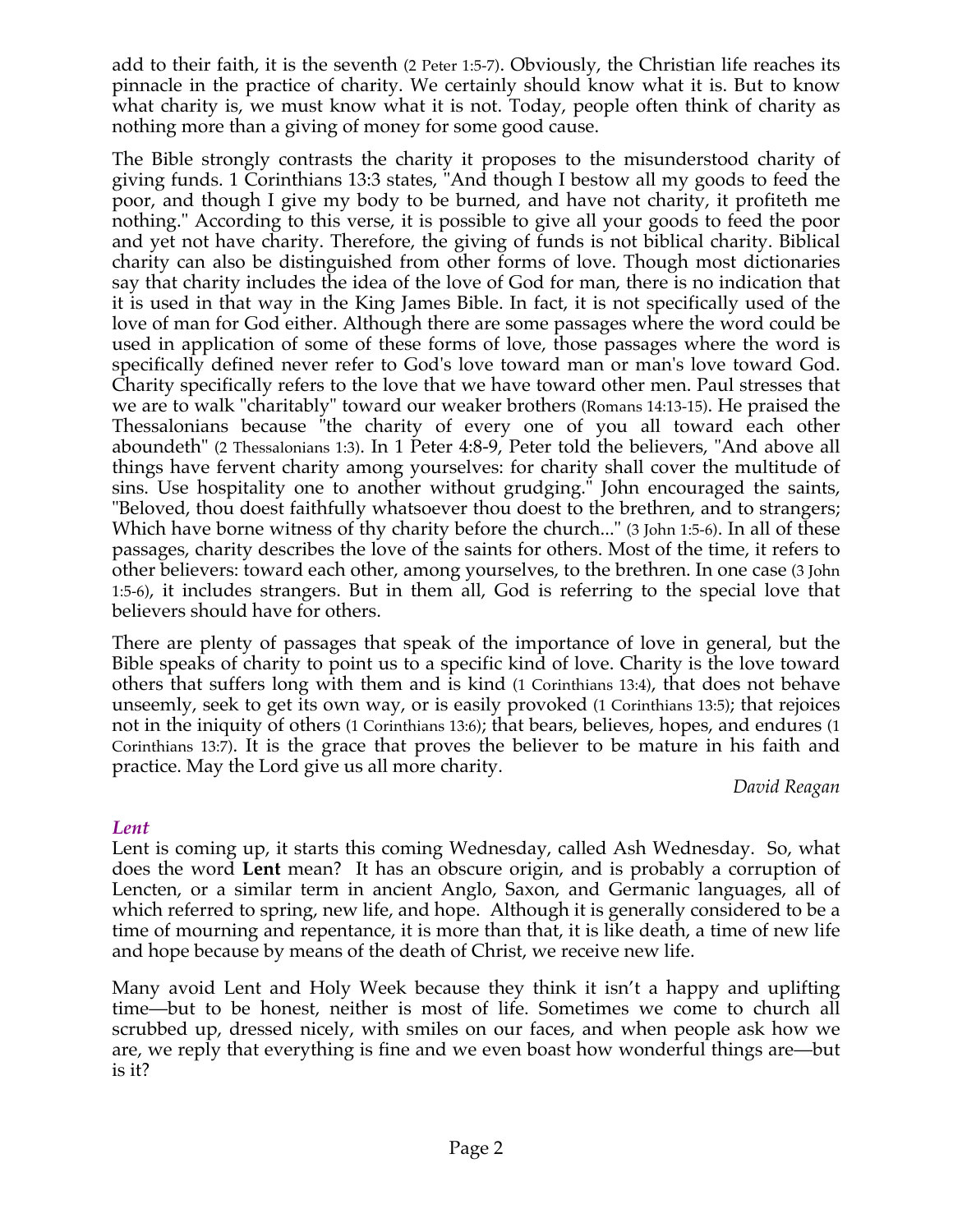Life is not always uplifting, or wonderful, or pleasant, or joyous. To claim it is, is to miss the whole point of the incarnation! God became flesh in Jesus Christ. Jesus faced temptation, He suffered hunger and thirst, He suffered the agony of crucifixion. Jesus our God did not face these things so that we would be exempt from them, He faced these things so that we would have dignity in them, He faced these things that in Him we might have triumph.

The forty days commemorate the significant "forty" periods in Scripture (although forty is not always significant), including the forty years the Jews wandered in the desert after they had been rescued by God from Egypt, and which did not end until they repented. Jonah preached to Nineveh that God's judgment would come on them in forty days. During that time the people repented and thus were spared God's judgment. Jesus was tested by the Devil in the desert for forty days before He began His public ministry, announcing salvation to the repentant and judgment to those who continued to rebel against God. Jesus prophesied that God's judgment would come against Israel for rejecting Him as Messiah within the time of His own generation (Matt. 24; Luke 21; Mark 13). Within forty years of His death, burial, and resurrection, Jerusalem was destroyed and the temple was so ravaged that "not one stone [was] left here upon another" (Matt. 24:2). The Jewish Christians, however, escaped this judgment of God by fleeing to Pella before the final Roman siege, just as Jesus had warned them to do (Matt. 24:16-21).

Lent is a time for Christians to contemplate their sinfulness, repent, ask God's forgiveness, and realize the infinite sacrifice God made on their behalf. It is to be a time of quiet contemplation, but not a time of despair, since it culminates in the commemoration of the resurrection. Traditionally, those who are joining the church spend this period in special instruction regarding Christian doctrine, practice, and responsibility. Historically, prospective members ("catechumens") did not participate in the Lord's Supper portion of the Sunday services until they were received into full membership on the Sunday of the Resurrection of Our Lord. For them, this first experience of Ash Wednesday and Lent has special significance as God's eternal plan of salvation is applied to them personally.

When Jesus taught us how to pray, He didn't say, "If you elect to pray, do it this way…" and when He taught about fasting, He didn't say, "If you elect to fast, do it this way…"

He said, *when* you pray, don't do it for show like the hypocrites do. It's a conversation between you and God. And He gave us the Lord's Prayer as an example of what we should pray about:

**Address God** "Our Father, who art…" **Submit to God's will** "Thy Kingdom come, thy will be done…" **Ask for your physical needs** "Give us this day our daily bread…" **Ask for forgiveness** "Forgive us our trespasses…" **To the degree that you yourself are willing to forgive…** "As we forgive our trespassers…" **Ask for help with temptations**

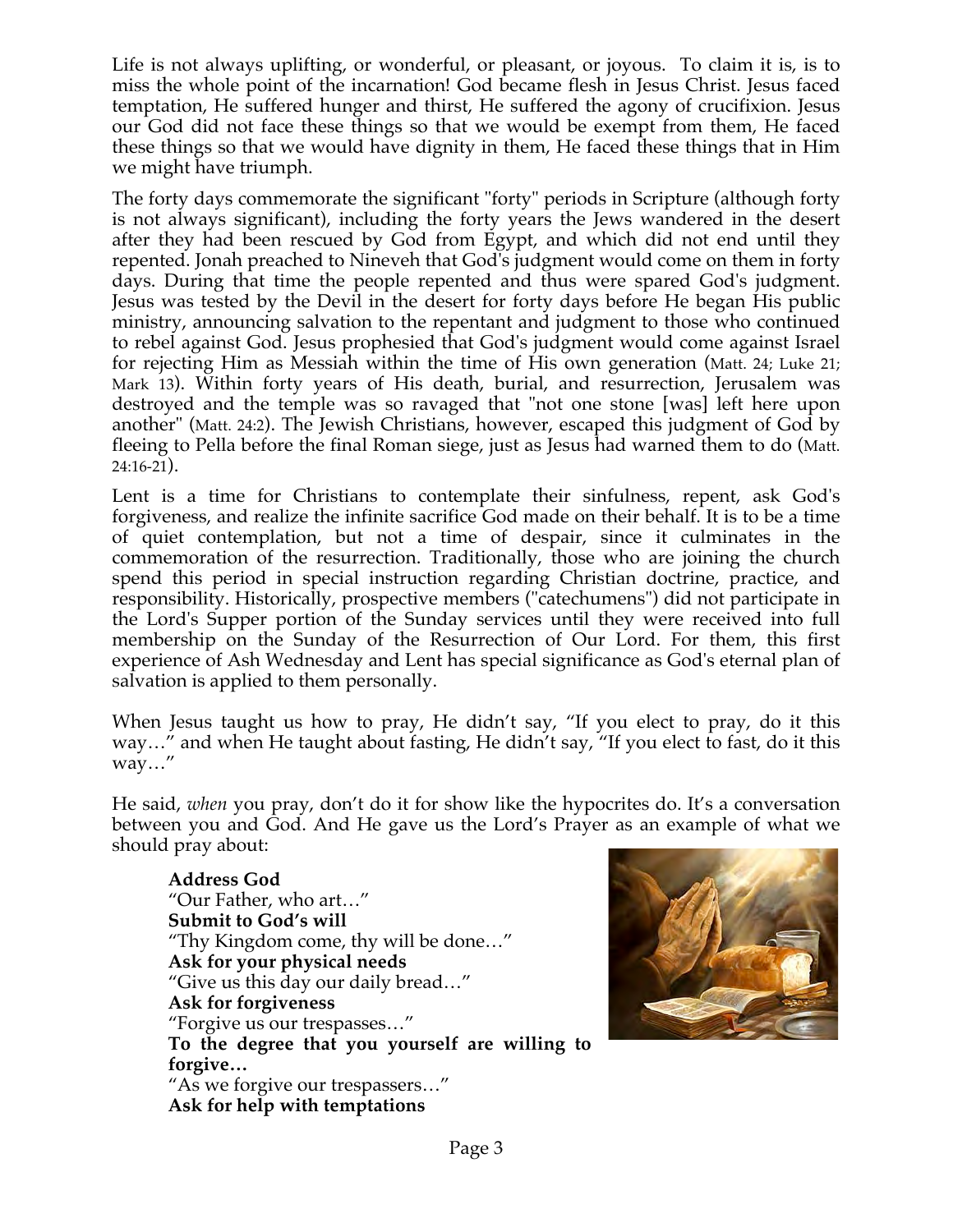"Lead us not into temptation…" **And preservation from evil** "Deliver us from evil…" **Recognizing whose world this really is** "For thine is the Kingdom, and the power and the glory, for ever and ever."

Similarly, Jesus told us that *when* we fast (not *if*) we are not to make a show of it, like



hypocrites do. A fast is different from a hunger strike: a fast is a personal act of devotion to God, while a hunger strike is a public act most often used to shine a spotlight on injustice. A fast is also different from anorexia nervosa: it is *disciplined* diet, not total abstention from food. During a religious fast, you still eat, you just abstain from certain foodstuffs. Traditionally, people have fasted by eliminating luxury items from their diets, such as meats. A fast can consist of eating whatever you want, but drinking only water.

More positively, you can fast in other areas beyond food, you can commit to a something that can benefit the church, such cutting back in an entertainment area, using that time for Bible study and donating the savings to the church.

On Palm Sunday, there were crowds who cheered Jesus as the King, but where were all those fair-weather friends when Jesus prayed in agony on Gethsemane, and where were they when He hung upon the cross? Let us be bold to join Him, fasting in the wilderness for forty days during Lent; let us be bold to pray with Him in the garden on Maundy Thursday, let us fearlessly stand at the foot of His cross on Good Friday, so that we may witness His Resurrection and His Ascension, and join in His triumphant reign.

#### *Mite Boxes*

If you read this report at all, you know the Anglican Orthodox Church (AOC), and this parish in particular, is not about money. Not that money is not useful, but our parish has plenty for what we need and we know the difference between need and want. Any extra we get, we send it to the AOC to use for their mission work. The AOC works on a very slim budget, they aren't about money either. The AOC is about the Great Commission; to go forth and spread The Word of the Lord:



18And Jesus came and spake unto them, saying, '…19Go ye therefore, and teach all nations,

baptizing them in the name of the Father, and of the Son, and of the Holy Ghost: 20Teaching them to observe all things whatsoever I have commanded you: and, lo, I am with you always, even unto the end of the world. Amen." (Mt. 28:19-20)

You may not realize it, but the AOC has national church affiliates in 22 countries around the world, that does take a little money. Not great quantities of money, but some and as a church, we would be dirt poor, if we had dirt.

So, that is where the Mite Boxes come in. Ash Wednesday is 5 March 2014; Easter Sunday is 20 April 2014. That period is Lent. Often thought of as a time for fasting, it is more importantly a time to channel your attention towards God. A time to let your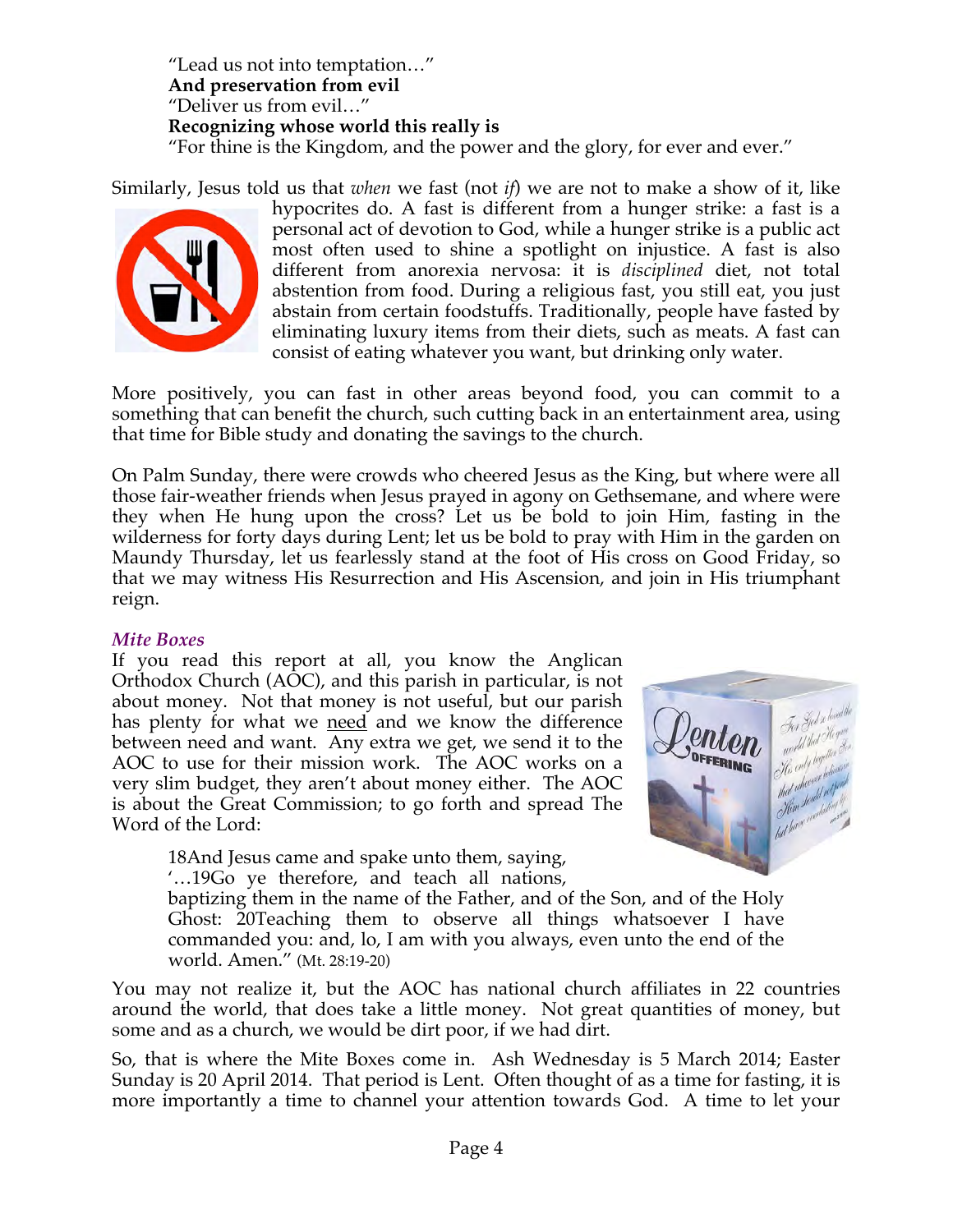heart open to the Holy Ghost that you might come closer to God and perhaps do His Work more effectively.

So, to exercise this concept, we are asking you to cut back. We know the economy is not really great and you are probably cutting back already. So, cut back a bit more. Take part of your savings every day and put it in the Mite Box. If you did not cut back on a given day, dig into your wallet or purse and cut out a bit of cash for the Mite Box anyway. Every day, except Sundays. Sundays are the Lord's Day and a day of celebration. They are not part of Lent. By Easter Sunday, you will have a full Mite Box. Bring it to church, this church, another church, which church is not really important, but on Easter Sunday, you should worship the Lord. If you cannot find a church to actually go to on Easter, you probably aren't looking hard enough; but pull the money out and send us a check, payable to the Anglican Orthodox Church and we will send it on.

One box for each member of the family, one box for the family, whatever works for you. This is not about the money, it is about growing in faith. A little bit, just a mite, every day. Every day, miss none. Every day, every body in the family can do just a little bit. When you drop your daily contribution in, think, "Did I do what I could today for the Lord? Did I fall short or meet the standard? Can I do better tomorrow? Will I?" It should be a time of reflection. It will be if you do it.

By the way, what is a Mite Box? Named after the smallest of Roman coins, a normal wage of the time being 10 mites per hour, of which two were donated by the widow, in Mark 12:41-44 and Luke 21:1-4, it is normally a small cardboard box, say 3 inches each dimension, a cube piggy bank so to speak. If you don't have one, call, email or write. We have a pile of them.

Don't miss this opportunity to contribute to the Lord's Work and make your life better at the same time.

#### *On Point*

Someone asked, where do the quotes come from? The answer is from the people who uttered them. But, how did you find them? Oh, that. Some from Bishop Jerry, many from Rev Bryan Dabney, a few from other places, some from Rev Geordie Menzies-Grierson, but overall mostly from Bryan. He always has a few great ones to share. On to the On Point quotes –

There is only One Way to Heaven, but many ways to Hell.

*Anonymouse*

#### *On Church*

No Christian and, indeed, no historian could accept the epigram which defines religion as "what a man does with his solitude." It was one of the Wesleys, I think, who said that the New Testament knows nothing of solitary religion. We are forbidden to neglect the assembling of ourselves together. Christianity is already institutional in the earliest of its documents. The Church is the Bride of Christ. We are members of one another.

*Jack Lewis* The Weight of Glory

#### *The Promise of Christianity*

Now the whole offer which Christianity makes is this: that we can, if we let God have His way, come to share in the life of Christ. If we do, we shall then be sharing a life which was begotten, not made, which always has existed and always will exist. Christ is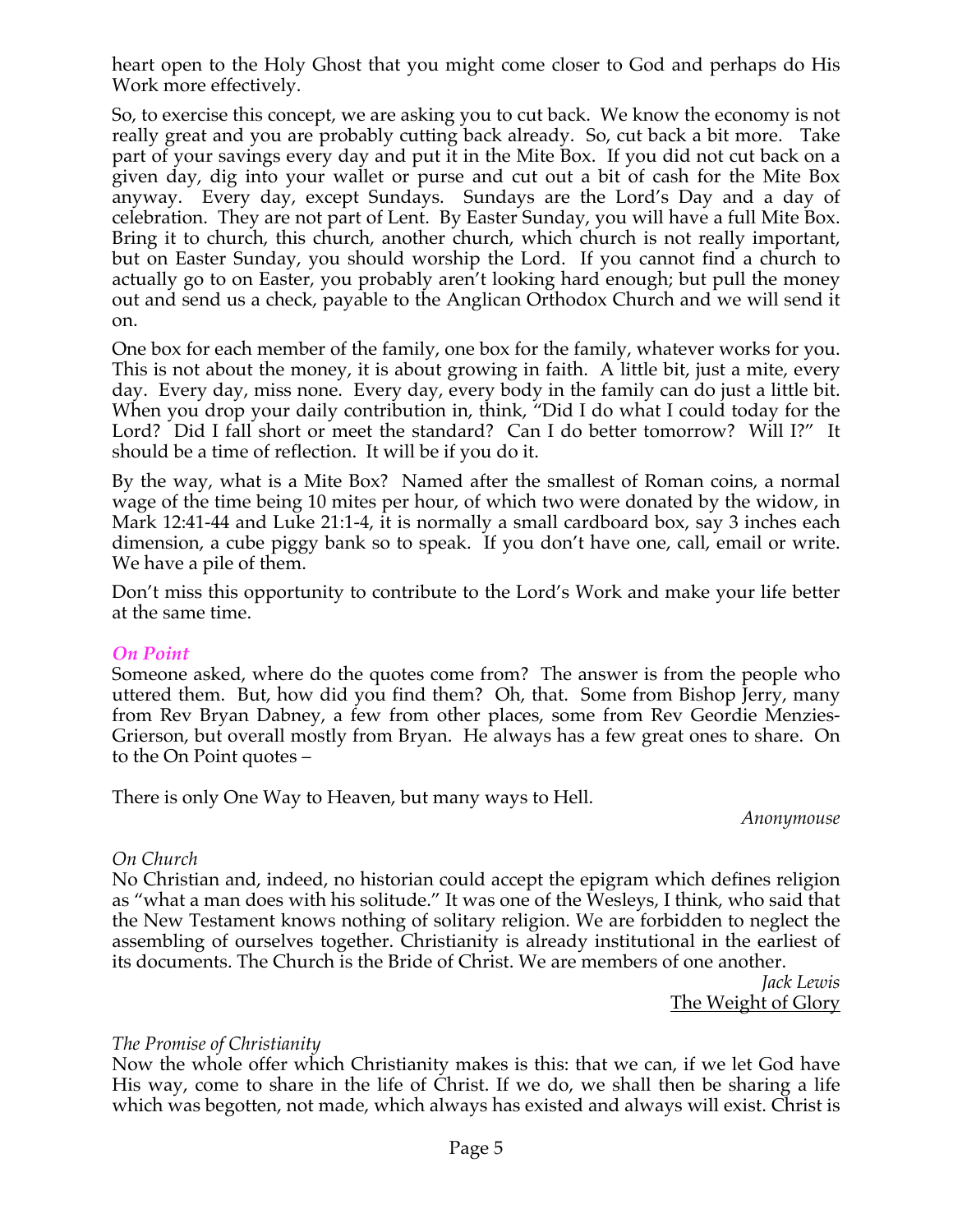the Son of God. If we share in this kind of life we also shall be sons of God. We shall love the Father as He does and the Holy Ghost will arise in us. He came to this world and became a man in order to spread to other men the kind of life He has—by what I call 'good infection'. Every Christian is to become a little Christ. The whole purpose of becoming a Christian is simply nothing else.

*Jack Lewis* Mere Christianity

#### *Screwtape1 clarifies the Enemy's intent:*

Of course I know that the Enemy also wants to detach men from themselves, but in a different way. Remember always, that He really likes the little vermin, and sets an absurd value on the distinctness of every one of them. When He talks of their losing their selves, He only means abandoning the clamour of self-will; once they have done that, He really gives them back all their personality, and boasts (I am afraid, sincerely) that when they are wholly His they will be more themselves than ever. Hence, while He is delighted to see them sacrificing even their innocent wills to His, He hates to see them drifting away from their own nature for any other reason. And we should always encourage them to do so.

> *Jack Lewis* The Screwtape Letters

#### *On Comfort*

God is the only comfort. He is also the supreme terror: the thing we most need and the thing we most want to hide from. He is our only possible ally, and we have made ourselves His enemies. Some people talk as if meeting the gaze of absolute goodness would be fun. They need to think again. They are still only playing with religion. Goodness is either the great safety or the great danger—according to the way you react to it. And we have reacted the wrong way. . . . Of course, I quite agree that the Christian religion is, in the long run, a thing of unspeakable comfort. But it does not begin in comfort; it begins in the dismay I have been describing, and it is no use at all trying to go on to that comfort without first going through that dismay. In religion, as in war and everything else, comfort is the one thing you cannot get by looking for it. If you look for truth, you may find comfort in the end: if you look for comfort you will not get either comfort or truth—only soft soap and wishful thinking to begin with and, in the end, despair.

*Jack Lewis* Mere Christianity

There is a way that seemeth right unto a man, but the end thereof are the ways of death. *Proverbs 16:25*

And whosoever shall not receive you, nor hear you, when ye depart thence, shake off the dust under your feet for a testimony against them...

*St. Mark 6:11*

I have given them thy word; and the world hath hated them, because they are not of the world, even as I am not of the world.

*St. John 17:14*

 $<sup>1</sup>$  Recall, Screwtape is a devil. His enemy is God. Do NOT emulate Screwtape!</sup>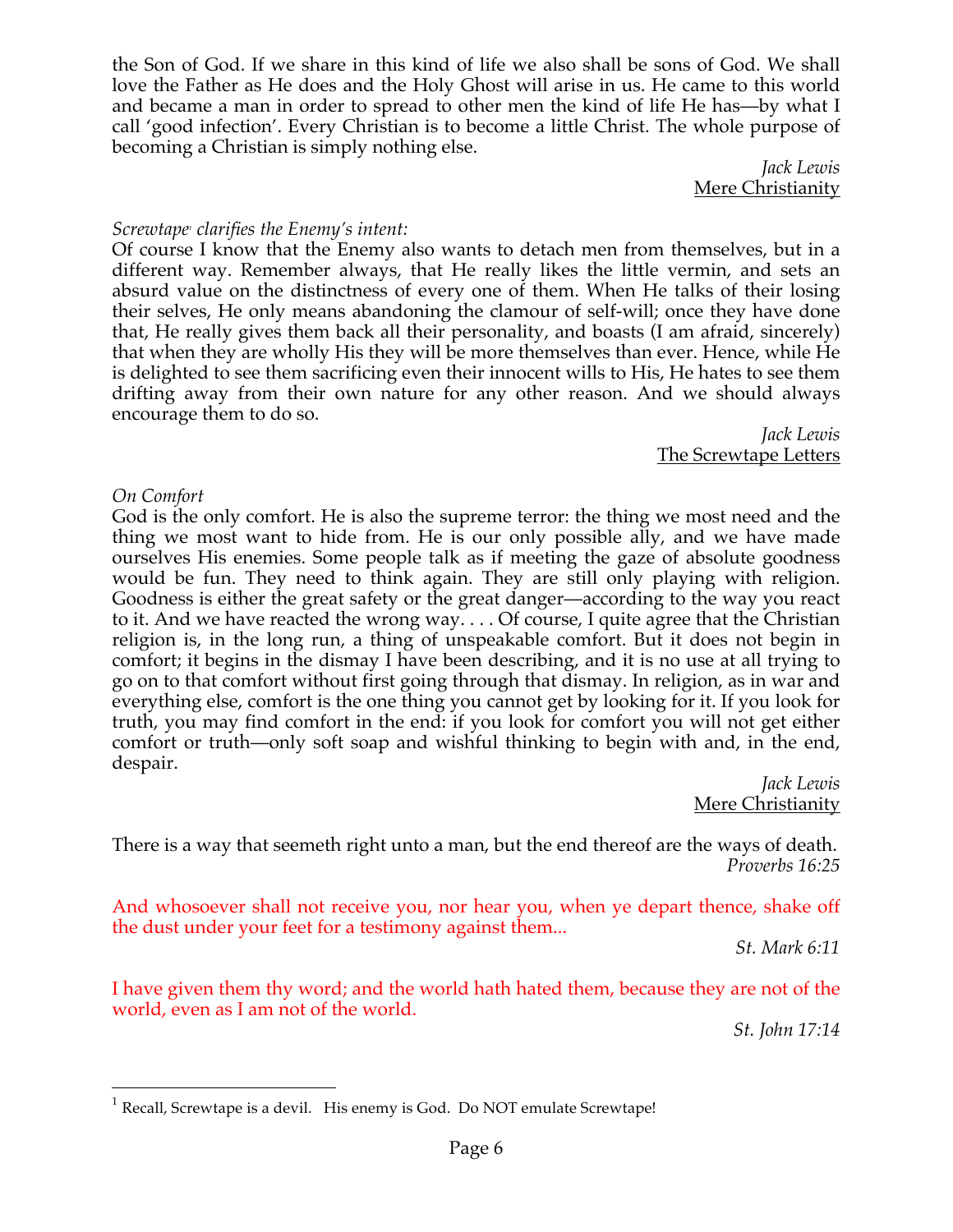Unto the pure all things are pure: but unto them that are defiled and unbelieving is nothing pure; but even their mind and conscience is defiled. They profess that they know God; but in works they deny him, being abominable, and disobedient, and unto every good work reprobate.

*St. Titus 1:15-16*

Biblical faith, unlike any other, is based on actual events and persons. It is not based on feelings. It is not based on experiences. It is not based on visions or dreams or voices in our heads. It is based on solid events. It is content centered, not feeling centered, not experience centered. And the content is given in the Bible. This is easily seen in the way we pray. Christian prayers are content oriented. Look at the Psalms. They are mostly prayers, and they are content oriented. They make no attempt to get us emotional, but they make every attempt to express truth about God and truth about us. Look at the Lord's Prayer. When the disciples asked Jesus to teach them to pray, He didn't say, "first get all excited about God, and work yourself into a good feeling." He didn't say, "find your holy word and repeat it over and over and over until you fall into a kind of trance." He gave them a prayer with solid theological content: "Our Father, who art in Heaven, Hallowed by Thy Name." Christian faith, then, is a whole-life response to the revelation of God in Christ. It is a response to truth, to doctrine. And it is a response that stirs us up, spiritually, not emotionally, to follow God. To do good works.

*Dennis Campbell* 21<sup>st</sup> century Anglican Orthodox bishop and author "What Stirs You?", 11-23-14

The reason why hypocrites do not persevere in religion is because they have no pleasure in it.

*Matthew Henry*  $17<sup>th</sup>$  and  $18<sup>th</sup>$  century English pastor and author

Satan knows biblical terminology. He is also a master in masquerading under the guise of divine power. Alleged miraculous cures or manifestations often are accomplished by doctrinal errors. Every believer should realize that Satan can use doctrinal errors to his advantage, but he cannot overcome the Christian's defenses in God's Holy Word! This is our bulwark against demon incursions.

> *Merrill F. Unger* 20<sup>th</sup> century American theologian and scholar Demons in the World Today, pp. 17-18

There is a God shaped vacuum in the heart of every man which cannot be filled by any created thing, but only by God, the Creator, made known through Jesus.

*Blaise Pascal* 17<sup>th</sup> century French mathematician, philosopher and author

The earliest visible churches have in many cases decayed and perished. Where is the church at Ephesus and the church of Antioch? Where is the church of Alexandria and the church of Constantinople? ...They departed from the Word of God. They were proud of their bishops, and synods, and ceremonies, and learning, and antiquity. They did not glory in the true cross of Christ. They did not hold fast the gospel. They did not give the Lord Jesus his rightful office, or faith its rightful place. They are now among the things that have been. Their candlestick has been taken away. But all this time the true church has lived on... Its persecutors have died and gone... but the Word of God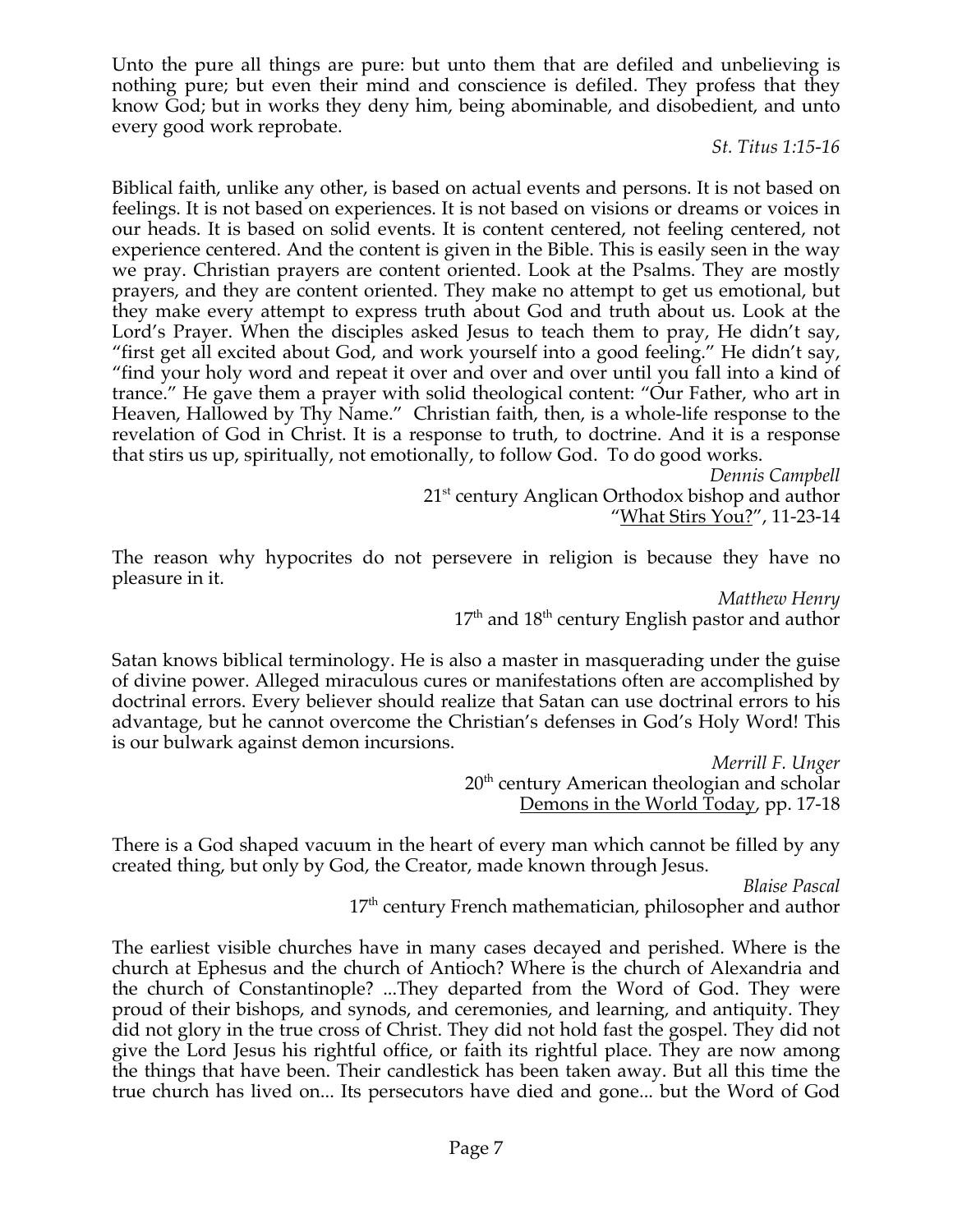has lived and grown, and multiplied...it is an anvil which has broken many a hammer in times past, and perhaps will break many more before the end.

> *JC Ryle*  $19<sup>th</sup>$  century Anglican bishop and author Holiness, pp. 280-281

From all that terror teaches, from lies of tongue and pen, from all the easy speeches that comfort cruel men, from sale and profanation of honor, and the sword, from sleep and from damnation, deliver us, good Lord!

> *GK Chesterton*  $19<sup>th</sup>$  and  $20<sup>th</sup>$  century English writer and commentator O God of earth and altar, Hymn 521, 1940 Hymnal

I am concerned for the security of our great nation; not so much because of any threat from without, but because of the insidious forces working from within.

> *Douglas MacArthur*  $20^{\text{th}}$  century American general officer and war hero

#### *Propers*

Each Sunday there are Propers: special prayers and readings from the Bible. There is a Collect for the Day; that is a single thought prayer, most written either before the refounding of the Church of England in the 1540s or written by Bishop Thomas Cranmer, the first Archbishop of Canterbury after the re-founding.

The Collect for the Day is to be read on Sunday and during Morning and Evening Prayer until the next Sunday. The Epistle is normally a reading from one of the various Epistles, or letters, in the New Testament. The Gospel is a reading from one of the Holy Gospels, Matthew, Mark, Luke and John. The Collect is said by the minister as a prayer, the Epistle can be read by either a designated reader (as we do in our church) or by one of the ministers and the Holy Gospel, which during the service in our church is read by an ordained minister or our Deacon Striker.

The propers are the same each year, except if a Red Letter Feast, that is one with propers in the prayerbook, falls on a Sunday, then those propers are to be read instead, except in a White Season, where it is put off. Red Letter Feasts, so called because in the Altar Prayerbooks the titles are in red, are special days. Most of the Red Letter Feasts are dedicated to early saints instrumental in the development of the church, others to special events. Some days are particularly special and the Collect for that day is to be used for an octave (eight days) or an entire season, like Advent or Lent.

The Propers for today are found on Page 122-124, with the Collect first:

# The Sunday called Quinquagesima, or the Sunday next before before Lent.

*The Collect.*

**LORD** who hast taught us that all our doings without charity are nothing worth; Send thy Holy Ghost, and pour into our hearts that most excellent gift of charity, the very bond of peace and of all virtues, without which whosoever liveth is counted dead before thee. Grant this for thine only Son Jesus Christ's sake. Amen*.* **O**

The Epistle for today came from Paul's first letter to the Corinthians, the Thirteenth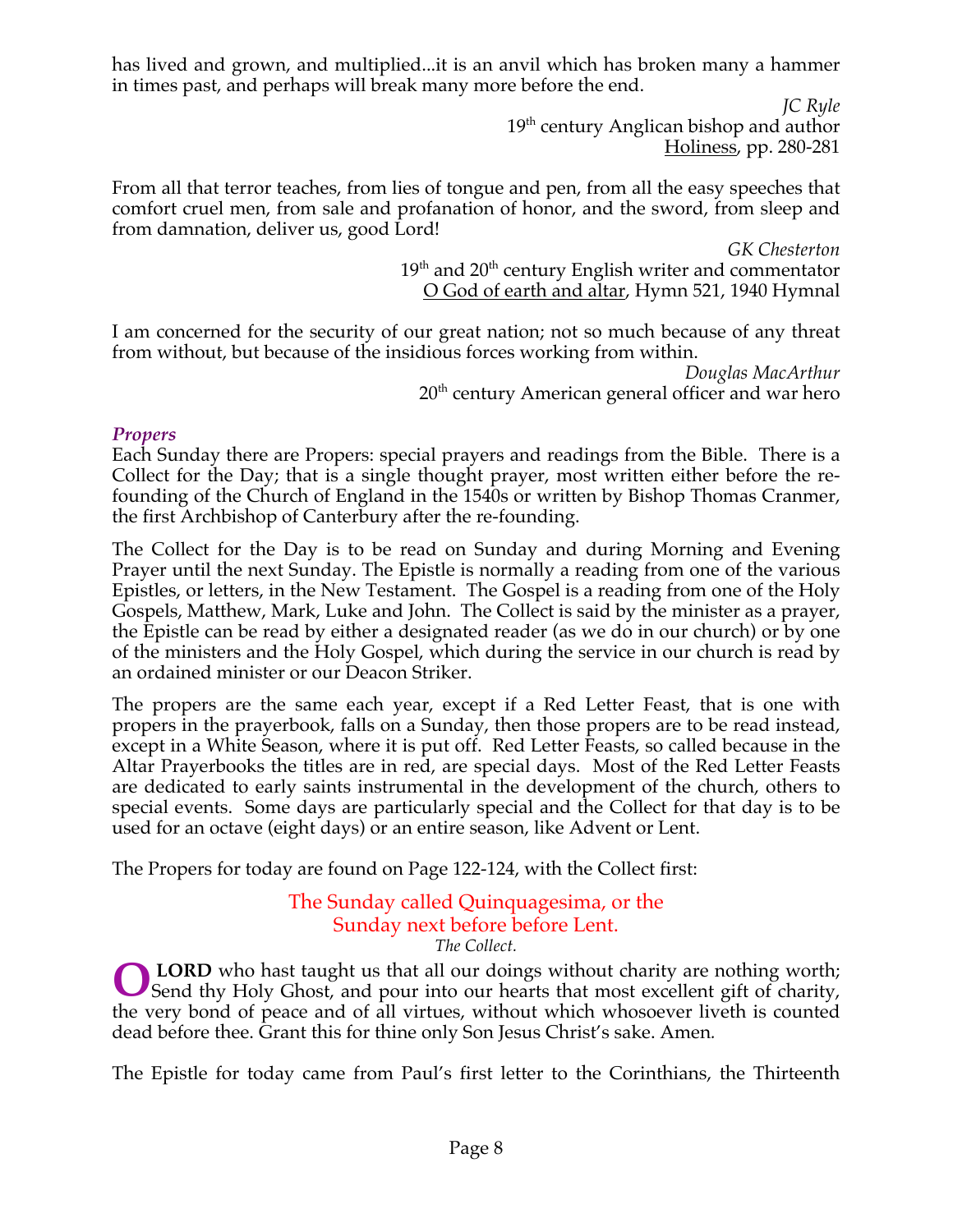Chapter, beginning at the First Verse. Paul talks of charity<sup>2</sup>, "Though I speak with the tongues of men and of angels, and have not charity, I am become as sounding brass, or a tinkling cymbal. And though I have the gift of prophecy, and understand all mysteries, and all knowledge; and though I have all faith, so that I could remove mountains, and have not charity, I am nothing." Paul goes on to say that no matter what you do, if in your heart you have not that love for others, it is all to naught. Our understanding here on earth is limited, we will never here see the fullness of God's plan, yet the part most clear is the love we must have one for another, to do unto others as we would have them do unto us, for no reason other than we know that is right so to do. Paul uses the phraseology "through a glass, darkly", which is very interesting inasmuch as CS Lewis uses a variation to describe earth as compared to heaven. He calls the earth The Shadowlands and says in heaven all is clear and bright, not dark and muddled as here on earth.

**HOUGH** I speak with the tongues of men and of angels, and have not charity, I am become as sounding brass, or a tinkling cymbal. And though I have the gift of prophecy, and understand all mysteries, and all knowledge; and though I have all **HOUGH** I speak with the tongues of men and of angels, and have not charity, I am become as sounding brass, or a tinkling cymbal. And though I have the gift of prophecy, and understand all mysteries, and all knowledge; and though I bestow all my goods to feed the poor, and though I give my body to be burned, and have not charity, it profiteth me nothing. Charity suffereth long, and is kind; charity envieth not; charity vaunteth not itself, is not puffed up, doth not behave itself unseemly, seeketh not her own, is not easily provoked, thinketh no evil; rejoiceth not in iniquity, but rejoiceth in the truth; beareth all things, believeth all things, hopeth all things, endureth all things. Charity never faileth: but whether there be prophecies, they shall fail; whether there be tongues, they shall cease; whether there be knowledge, it shall vanish away. For we know in part, and we prophesy in part. But when that which is perfect is come, then that which is in part shall be done away. When I was a child, I spake as a child, I understood as a child, I thought as a child: but when I became a man, I put away childish things. For now we see through a glass, darkly; but then face to face: now I know in part; but then shall I know even as also I am known. And now abideth faith, hope, charity, these three; but the greatest of these is charity.

The Holy Gospel for today came from the Gospel of Saint Luke, the Eighteenth Chapter beginning at the Thirty-First Verse. The Gospel starts out telling of Jesus' trying to prepare his disciples for what was to come, and they could not grasp it: "Then Jesus took unto him the twelve, and said unto them, Behold, we go up to Jerusalem, and all things that are written by the prophets concerning the Son of man shall be accomplished. For he shall be delivered unto the Gentiles, and shall be mocked, and spitefully entreated, and spitted on: and they shall scourge him, and put him to death: and the third day he shall rise again. And they understood none of these things: and this saying was hid from them, neither knew they the things which were spoken." The Gospel goes on to tell of Jesus' healing of a blind man near Jericho, "And it came to pass, that as he was come nigh unto Jericho, a certain blind man sat by the way-side begging: and hearing the multitude pass by, he asked what it meant. And they told him, that Jesus of Nazareth passeth by. And he cried, saying, Jesus, thou son of David, have mercy on me. And they which went before rebuked him, that he should hold his peace: but he cried so much the more, Thou son of David, have mercy on me. And Jesus stood,

<sup>&</sup>lt;sup>2</sup> Charity - Love; universal benevolence; good will; the word which properly denotes love. Properly understood the Love of God, that perfect love, to which man should aspire. [1913 Webster]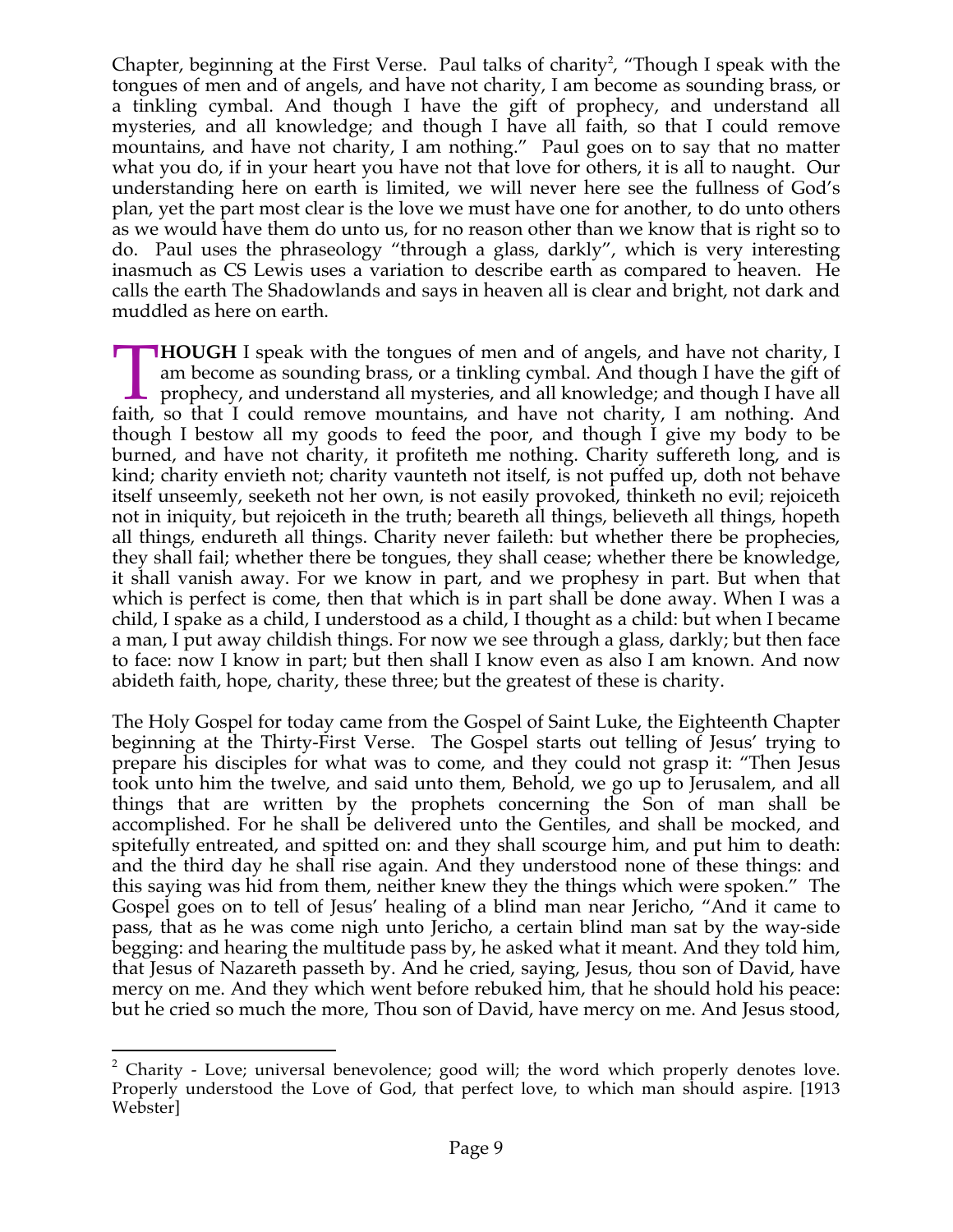and commanded him to be brought unto him: and when he was come near, he asked him, saying, What wilt thou that I shall do unto thee? And he said, Lord, that I may receive my sight. And Jesus said unto him, Receive thy sight: thy faith hath saved thee. And immediately he received his sight, and followed him, glorifying God: and all the people, when they saw it, gave praise unto God."

If you take nothing else from today's Gospel, take this – Faith will save you. After you are saved, you need to act on your faith. The order is clear.

**THEN** Jesus took unto him the twelve, and said unto them, Behold, we go up to Jerusalem, and all things that are written by the prophets concerning the Son of man shall be accomplished. For he shall be delivered unto the Gentiles, and **Shall be mocked**, and spitefully entreated, and spitted on: and they shall scourge him, shall be mocked, and spitefully entreated, and spitted on: and they shall scourge him, and put him to death: and the third day he shall rise again. And they understood none of these things: and this saying was hid from them, neither knew they the things which were spoken. And it came to pass, that as he was come nigh unto Jericho, a certain blind man sat by the wayside begging: and hearing the multitude pass by, he asked what it meant. And they told him, that Jesus of Nazareth passeth by. And he cried, saying, Jesus, thou son of David, have mercy on me. And they which went before rebuked him, that he should hold his peace: but he cried so much the more, Thou son of David, have mercy on me. And Jesus stood, and commanded him to be brought unto him: and when he was come near, he asked him, saying, What wilt thou that I shall do unto thee? And he said, Lord, that I may receive my sight. And Jesus said unto him, Receive thy sight: thy faith hath saved thee. And immediately he received his sight, and followed him, glorifying God: and all the people, when they saw it, gave praise unto God.

## *Bishop Ogles' Sermon*

We are oft fortunate to get copies of Bishop Jerry's sermon notes. Today is one of those

Sundays. Today's sermon starts off with the collect, and like always, it will give you a lot to consider in your heart.

## **Sermon Notes**

Quinquagesima Saint Andrews Anglican Church 15 February 2015, Anno Domini (In the Year of our Lord)

## The Sunday called Quinquagesima, or the Sunday next before before Lent. *The Collect.*

 **LORD** who hast taught us that all our doings without charity are nothing worth; Send thy Holy Ghost, and pour into our hearts that most excellent gift of charity, the **O**



very bond of peace and of all virtues, without which whosoever liveth is counted dead before thee. Grant this for thine only Son Jesus Christ's sake. Amen*.*

**HEN** Jesus took unto him the twelve, and said unto them, Behold, we go up to Jerusalem, and all things that are written by the prophets concerning the Son of man shall be accomplished. For he shall be delivered unto the Gentiles, and **Shall be mocked, and spitefully entreated, and spitted on: and they shall scourge him,** the mocked, and spitefully entreated, and spitted on: and they shall scourge him, and put him to death: and the third day he shall rise again. And they understood none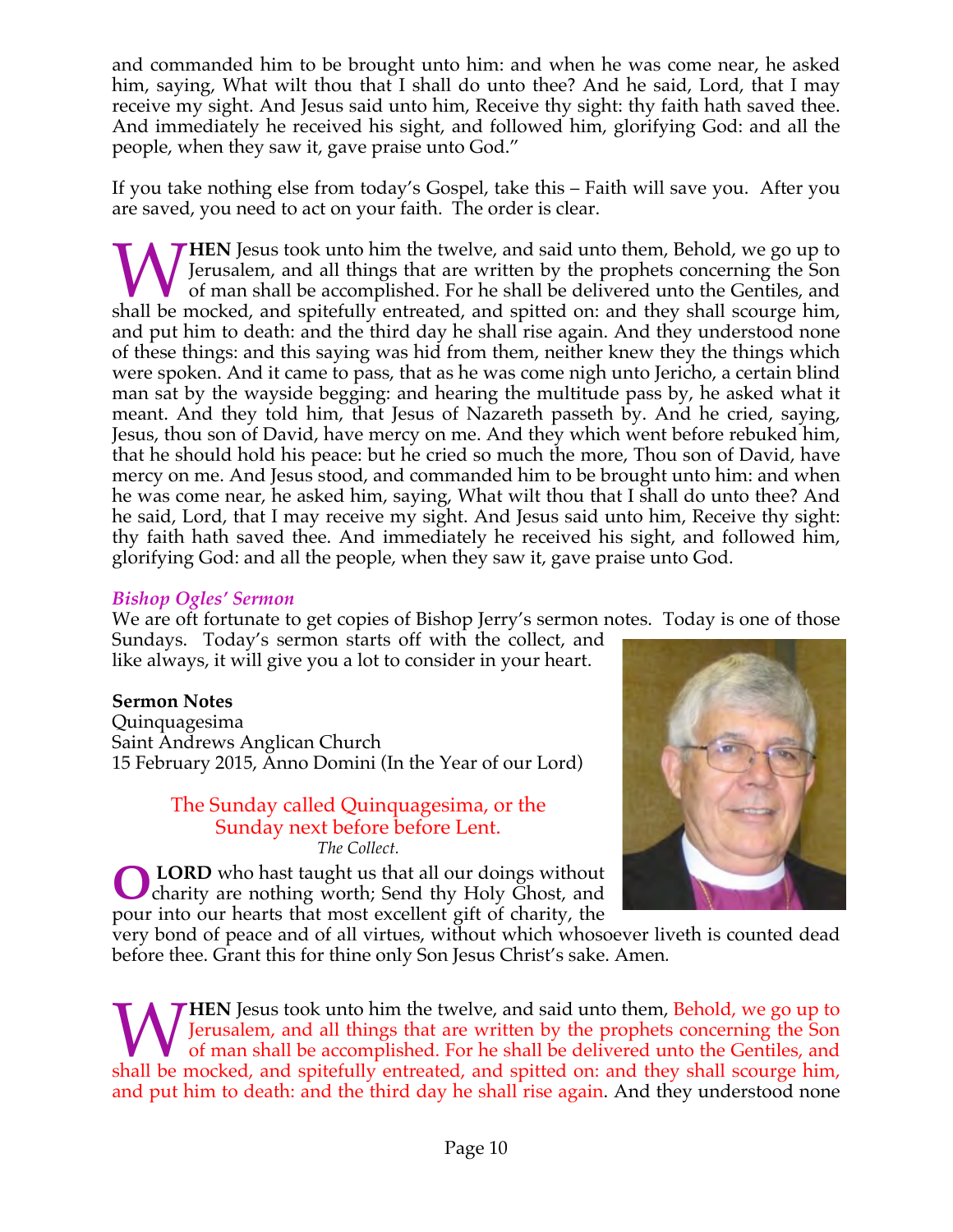of these things: and this saying was hid from them, neither knew they the things which were spoken. And it came to pass, that as he was come nigh unto Jericho, a certain blind man sat by the wayside begging: and hearing the multitude pass by, he asked what it meant. And they told him, that Jesus of Nazareth passeth by. And he cried, saying, Jesus, thou son of David, have mercy on me. And they which went before rebuked him, that he should hold his peace: but he cried so much the more, Thou son of David, have mercy on me. And Jesus stood, and commanded him to be brought unto him: and when he was come near, he asked him, saying, What wilt thou that I shall do unto thee? And he said, Lord, that I may receive my sight. And Jesus said unto him, Receive thy sight: thy faith hath saved thee. And immediately he received his sight, and followed him, glorifying God: and all the people, when they saw it, gave praise unto God. (Luke 18:31- 43)

We will see today how Christ was so exceedingly constant in His love for us even while His death was impending. He never waivered in the face of His coming passion, It is an unattainable standard to which we must aspire. It is not a simple matter to consider the welfare and spiritual disposition of others while we are headed for a cruel cross ourselves, but Christ DID, and He did so as earnestly as He did at the beginning of His ministry.

We will note also how prevailing prayer, in the face of detractors, will be heard by God. Though many – even supposed believers – may attempt to severe our voices from a direct access to God, with perseverance, no wall can divide from the Springs of Mercy in Christ.

We would miss the great thrust of the day if we did not make mention of the prescribed Epistle for today – 1 Cor 13 – the Love Chapter. All that Christ bore in His body and soul for us was an open demonstration of that love presented in 1 Cor 13.

**HOUGH** I speak with the tongues of men and of angels, and have not charity, I am become as sounding brass, or a tinkling cymbal. And though I have the gift of prophecy, and understand all mysteries, and all knowledge; and though I have all **HOUGH** I speak with the tongues of men and of angels, and have not charity, I am become as sounding brass, or a tinkling cymbal. And though I have the gift of prophecy, and understand all mysteries, and all knowledge; and though I bestow all my goods to feed the poor, and though I give my body to be burned, and have not charity, it profiteth me nothing. Charity suffereth long, and is kind; charity envieth not; charity vaunteth not itself, is not puffed up, doth not behave itself unseemly, seeketh not her own, is not easily provoked, thinketh no evil; rejoiceth not in iniquity, but rejoiceth in the truth; beareth all things, believeth all things, hopeth all things, endureth all things. Charity never faileth: but whether there be prophecies, they shall fail; whether there be tongues, they shall cease; whether there be knowledge, it shall vanish away. For we know in part, and we prophesy in part. But when that which is perfect is come, then that which is in part shall be done away. (1 Cor 13:1-10)

This beautiful chapter tells us that all our labors, works, and service must have their foundations in love.

No matter the good we do, if love is not the motivator and cause, it is a waste to us for heavenly approval.

Christ gave, out of love, His very lifeblood for us. He was longsuffering and patient. He did not sound a trumpet before Him, but came speaking in a voice of kindness and soft accent. Christ bore all things for us – what have we born for Him?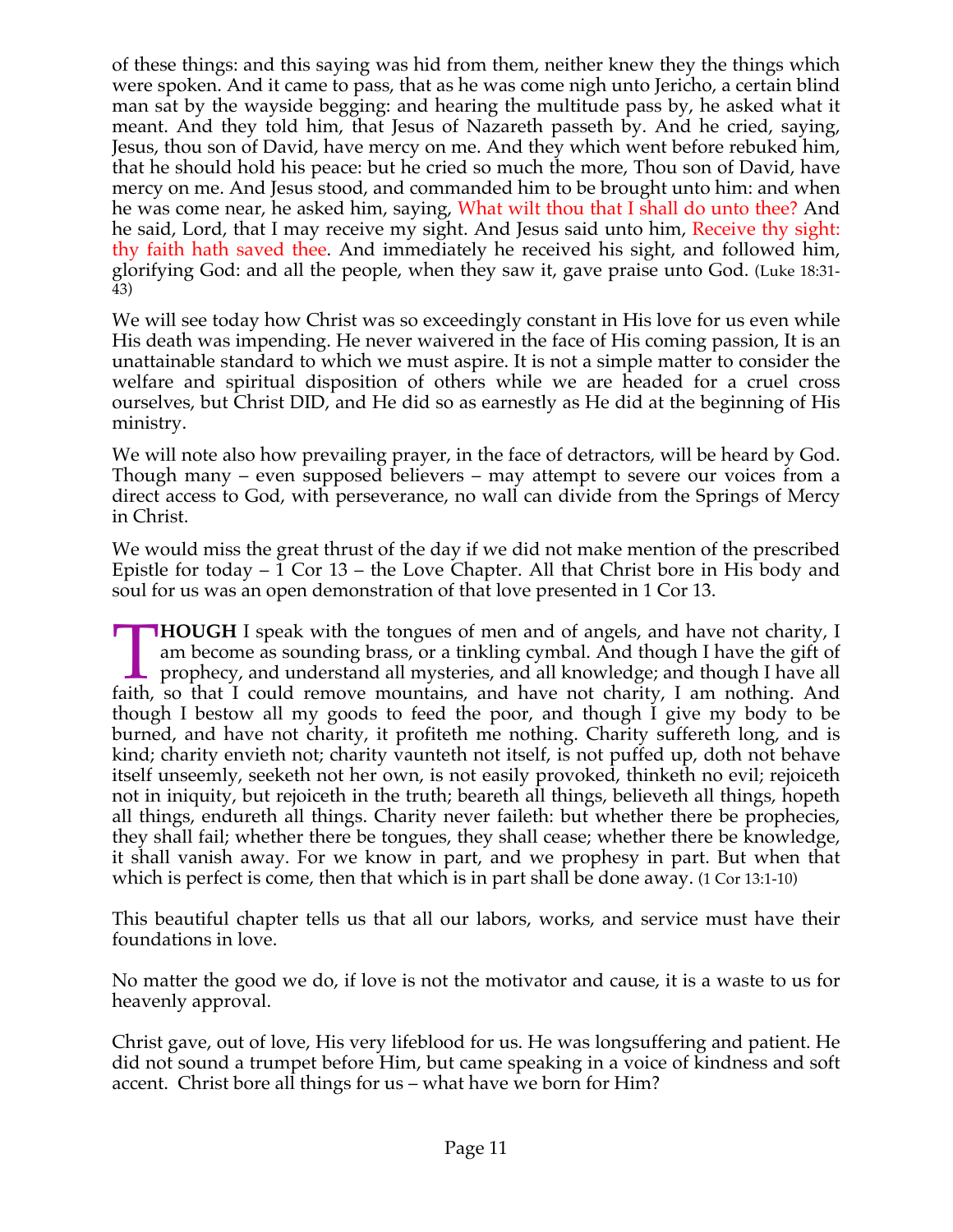Let us now address the text of Luke 18:31-43

Jesus is on His way to Jerusalem for the last time. He is fully aware of the cataclysmic events that will occur: His betrayal, His trial, His torture, and His terrible death on the cross. But He continues to love and serve as long as His life's breath remains – even forgiving and receiving a thief on the very cross upon which He suffered.

*<sup>31</sup> Then he took unto him the twelve, and said unto them, Behold, we go up to Jerusalem, and all things that are written by the prophets concerning the Son of man shall be accomplished. 32 For he shall be delivered unto the Gentiles, and shall be mocked, and spitefully entreated, and spitted on: 33 And they shall scourge him, and put him to death: and the third day he shall rise again. <sup>4</sup> And they understood none of these things: and this saying was hid from them, neither knew they the things which were spoken.*

As Jesus approached Jericho, there was a certain man who had sat begging by the roadside. He had sat there year in and year out begging for the mere sustenance of life. When he had been led by his friends to the place he sat down that morning, he had not dreamed of the blessings the day would bring.

Often, we worry about the days events but most often, our worries are unfounded and God will provide an unexpected blessing<sup>3</sup>.

Though the man knew not of the Coming Christ, the man's plight and circumstances was fully known by Jesus. He had watched all those years as the man sat begging beside that dust road to Jericho. Perhaps the pre-incarnate Christ would have wanted to touch the man's eyes with healing before he ever came to beg, but, with God, there is a time and season for all things.

It may be that Christ desired us to glorify God more mightily in the visible example of His healing of the man. Even the blind have glorified the Father by His manifest works.

## *<sup>35</sup> And it came to pass, that as he was come nigh unto Jericho, a certain blind man sat by the way side begging*

How random this sounds – how accidental even. But with God, there is no random thought or action, and there are no accidents. Christ was surely coming to the very place that this blind man sat begging.

Christ knew the man was worried with the cares of life much more greatly than those who were whole. The man would have been satisfied, before he met Christ, to have received a few shillings with which to buy food – but after we have met Christ, those concerns fall away. Our souls loom before us and we must care for them in Christ.

Though blind in sight, the man was privileged to retain his hearing – and it was made more acute by his blindness. *: <u><sup>8</sup> And hearing the multitude pass by</u>, he asked what it meant.* He wondered at the approaching crowd and what this meant. Little did he know that he had come to this place as a blind beggar, but would leave a blessed child of God, rejoicing and glorifying God. He would also be a follower of the Lord who had healed his eyes as well as his soul.

*<sup>37</sup> And they told him, that Jesus of Nazareth passeth by* God must have seen to it, in His divine Providence, that this man had heard of Christ being discussed by passersby and his friends. He had hung on to every word that he had heard – not knowing or believing that such as him would **SEE** Christ face to face!

 $3$  A favored saying, "The worst things in my life never happened."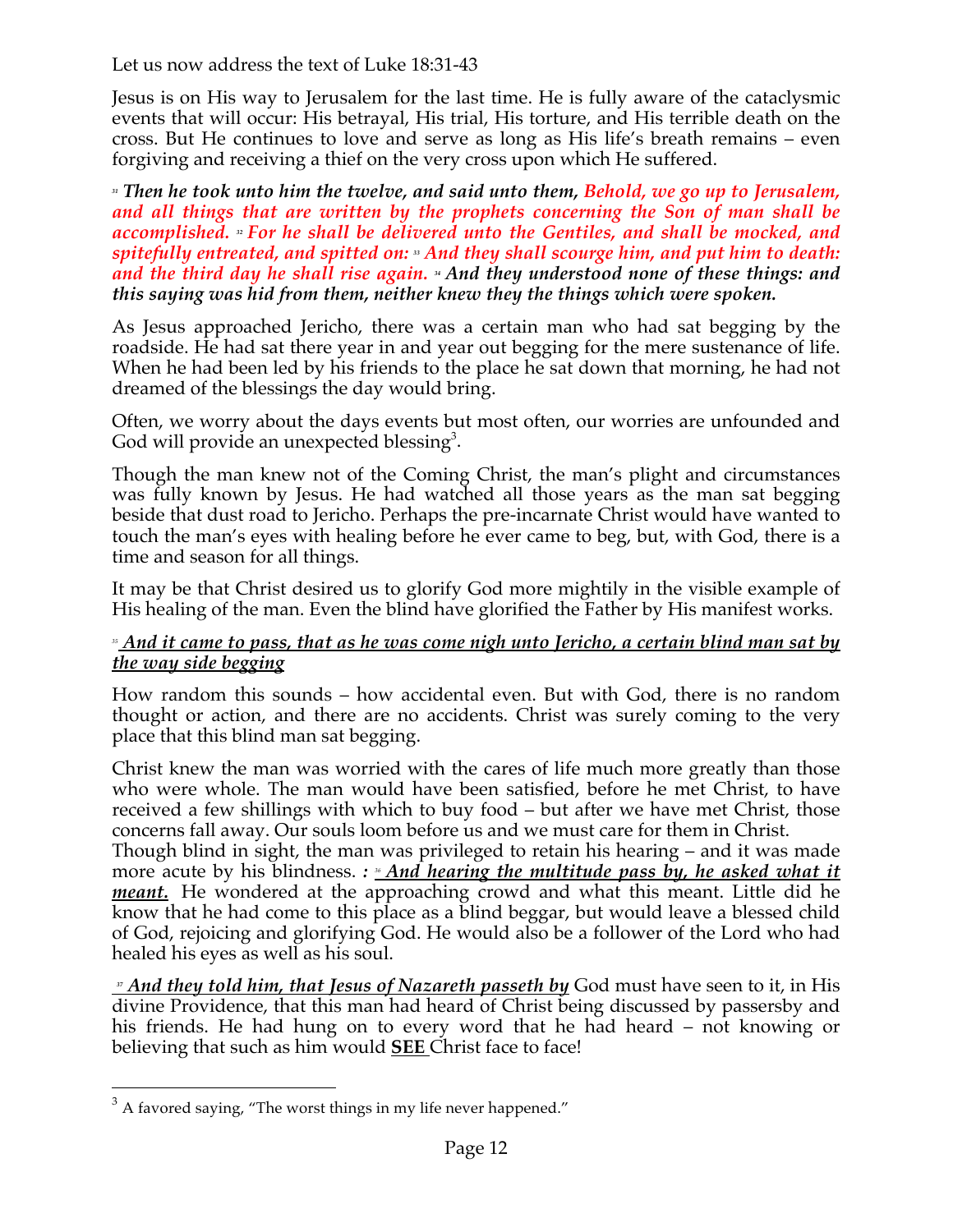When we while away our hours and days contemplating our troubles and loneliness, little do we know that the Savior is on His Way to us.

*<sup>38</sup> And he cried, saying, Jesus, thou Son of David, have mercy on me.* The blind man may never have even given thought to the possibility that Jesus would restore his sight. That was not important to the man. The most important blessing that would outweigh all else was that Christ would simply have mercy upon him. That mercy of Christ is of greater benefit than all else.

It is sadly true that those nearest to Christ are often the very ones who bar the way to others in coming to Him. This is often true even in the Church. We stake out our territories and spheres of influence and woe be unto any who trespass.

We too often want to keep the blessings of God to ourselves and by that desire loose them.

#### *<sup>39</sup> And they which went before rebuked him, that he should hold his peace: but he cried so much the more, Thou Son of David, have mercy on me.*

As Paul counsels "*Stand fast therefore in the liberty wherewith Christ hath made us free* …" (Gal 5:1) Give no ground to the nay sayers. When the enemy attack becomes most intense, retreat not – commit your reserves. No man was going to silence this man's voice when God was listening. He simply redoubled his effort and his volume.

#### *<sup>40</sup> And Jesus stood, and commanded him to be brought unto him: and when he was come near, he asked him*

When God stands still it is the moment of His greatest action. Christ stopped for the blind man.

You and I were blind too before Christ came to us. When we call on His Name, He will stop and command us to be brought to Him – often by the Holy Ghost, but now by men. He has commanded us to bring many souls. Have we done?

When we are near to Christ, we can hear His voice.

Now that the blind man was assured of the mercy of the Lord, he felt free to ask whatsoever he needed most: "*<u>41 Saying, What wilt thou that I shall do unto thee? And</u> he said, Lord, that I may receive my sight.*

*<sup>42</sup> And Jesus said unto him, Receive thy sight: thy faith hath saved thee.* Please observe that Christ heals fully and not partially, immediately and not with delay. When we have called upon Him, when we have COME to Him, when we have HEARD His voice – He will heal us and SAVE us. The man had great faith – and His faith was well-placed.

We should remember how the man came to the roadside, but also how he left it. *And immediately he received his sight, and followed him, glorifying God: and all the people, when they saw it, gave praise unto God***.**

Once we have seen and known, our souls should be changed completely. We do not depart from Christ in the same manner in which we came. We must, if we have been made whole, depart praising Him and glorifying His Holy Name. Our lives will be an inspiration and curiosity to others who need to know Christ.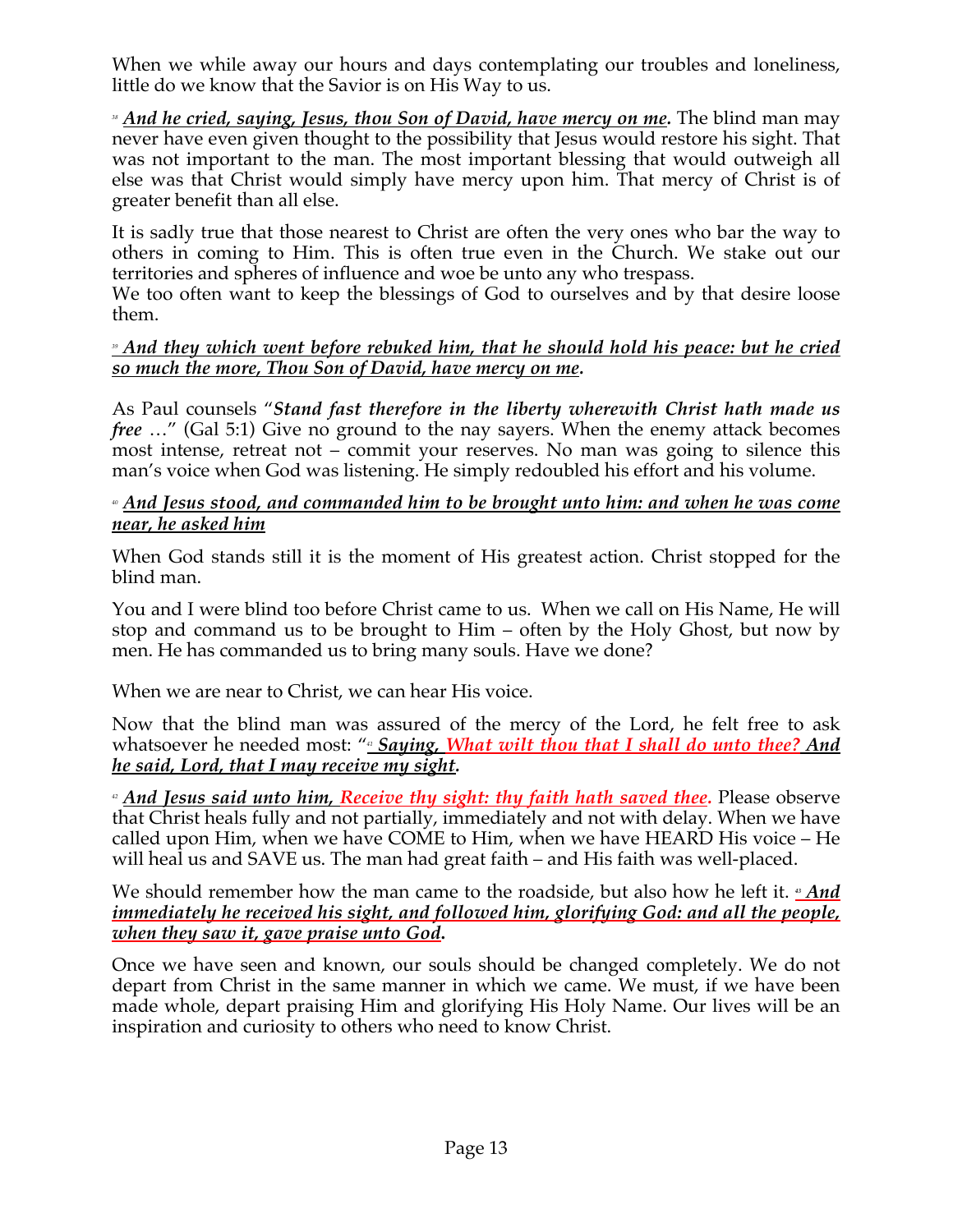## *Sermon - Rev Jack Arnold Church of the Faithful Centurion - Descanso, California*

Today's sermon brought the Collect, Epistle and Gospel together and is partly contained in the forewords above.



Consider these words from the Collect:

… that all our doings without charity are nothing worth; Send thy Holy Ghost, and pour into our hearts that most excellent gift of charity …

In the Collect, we acknowledge to God that if we have not charity, nothing we do is worth anything; we then ask Him to send the Holy Ghost into our hearts with the precious gift of charity. Webster tells us that Charity is love; universal benevolence; good will; the word which properly denotes love. What it really means is *Love in Action*! Like many areas of our Christian development, we will never fully get there.

But we shall make progress so long as we do not give up! As Winston Churchhill once said "Never, never, never, never EVER GIVE UP". So should we never give up in our Christian development. We may stumble and fall at times, but if we get up and keep going and return to our Lord, then all will be well in time.<sup>4</sup> Properly understood charity is the Love of God, that perfect love, to which man should aspire. Charity is not giving oodles of money away to an organization, hoping to make yourself look better, like many modern "philanthropists." It is to help people with the love in your heart that Christ and God has given us, to enable us to act on His behalf here on this Earth. Love is not selfish or wasteful, but kind and abundant. We are to be agents of good change, not that of bad, and with Charity, we will act with love towards one another. If we do not have love in our hearts towards one another, how can we expect to be able to have any positive change on the world around us?

Paul tells us no matter our gifts, talents and so called accomplishments, without the Love of God, we are nothing and have done nothing. It must be clear to us that our understanding here on earth is limited, we will never here see the fullness of God's plan, yet the part most clear is the love we are to have one for another, to do unto others as we would have them do unto us, for no reason other than we know that is right so to do. It does not matter to us we will never see the fullness of His plans, each of us are a small piece of a much bigger plan. And all of us small pieces work together to fulfill the bigger plan. We only need to find our part in the plan and act upon that, again with Charity in our hearts. For if we do not have true love or Charity within our hearts, we cannot act for God. When Paul talks about God's great plans, he uses the phraseology "through a glass, darkly", which is very interesting inasmuch as CS Lewis uses a variation to describe earth as compared to heaven. He calls the earth The Shadowlands and says in heaven all is clear and bright, not dark and muddled as here on earth. So, here our understanding is limited, it will not always be so. That will be fulfilled when we pass the Pearly Gates into heaven, and in order to do that, we have to have faith, and have good works acted upon with charity. If one of these ingredients are missing, we are not acting according to what He wants for us. So, we have to believe with all our heart in God and Christ, and act upon that belief with great Charity.

 $4$  To quote Winston Churchill, "Never give in, never give in, never, never, never-in nothing, great or small, large or petty - never give in except to convictions of honour and good sense." (29 October 1941)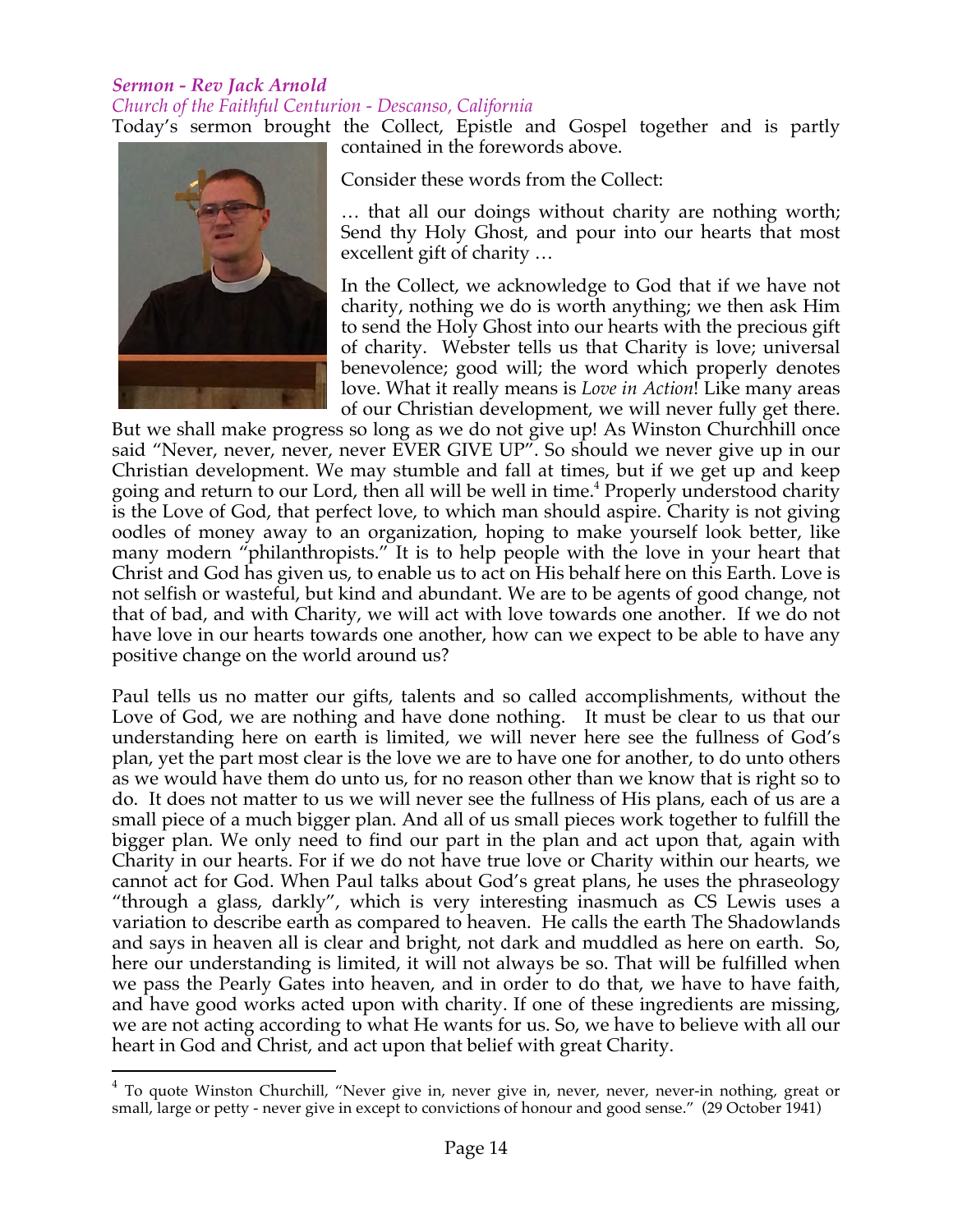As they were coming in to Jericho, Jesus told the disciples of what was to come, yet they could not grasp their leader would submit to such treatment on their behalf. He was the Conqueror; in a sense they were right, He came to conquer death for us, not the Roman Empire. As they went along, they encountered the blind man who was, like many of us are, blind. His blindness was of the eye, not the heart, he knew the power of God, and of love. The blind man who wanted his sight and knew Jesus had The Power. He cried unto the Lord and was rebuffed by His People. Did he give up? No, he cried the more. As we should not let others discourage us from following the Lord, indeed we should increase our prayers and serving fervently. When Jesus heard him, he turned and asked what the man wanted. MY SIGHT! No generalizations, no beating about. The blind man asked of Him what he truly wanted. Ask and it shall be given unto you. The blind man lacked sight, but not vision. Nor, it might be added did he lack faith. We should ask God to have to sight and hearing that we might see, hear and act upon the Word. To some, the faith he had might seem a blind faith, but it was one that he acted on and gained what he lacked. Will we have the faith to act?

True love is Faith, Hope, Charity<sup>5</sup>.



**Be of God - Live of God - Act of God**

## *Bishop Dennis Campbell's Sermon*

Bishop Dennis is a brilliant speaker. He is able to take biblical precepts and make them



perfectly understandable, even to me. Oft he provides the text of his sermons and I take the utmost pleasure in passing them on:

> **Follow after Charity** First Corinthians 13:1-13, Luke 18:31-43 Quinquagesima Sunday February 15, 2015

Sometimes people ask me how to pray. I answer, pray the Bible. I then direct them to one of the greatest

examples of praying the Bible, our own Book of Common Prayer. It is a beautiful collection of Godly prayers, and almost every phrase in it is either a direct quote or

 <sup>5</sup> The three Gloster Gladiator fighters *Faith*, *Hope* and *Charity* defended Malta against the Italian Air Force during the early part of the siege of Malta in World War II. Legend has it that all three persisted and of the three, *Charity* never failed.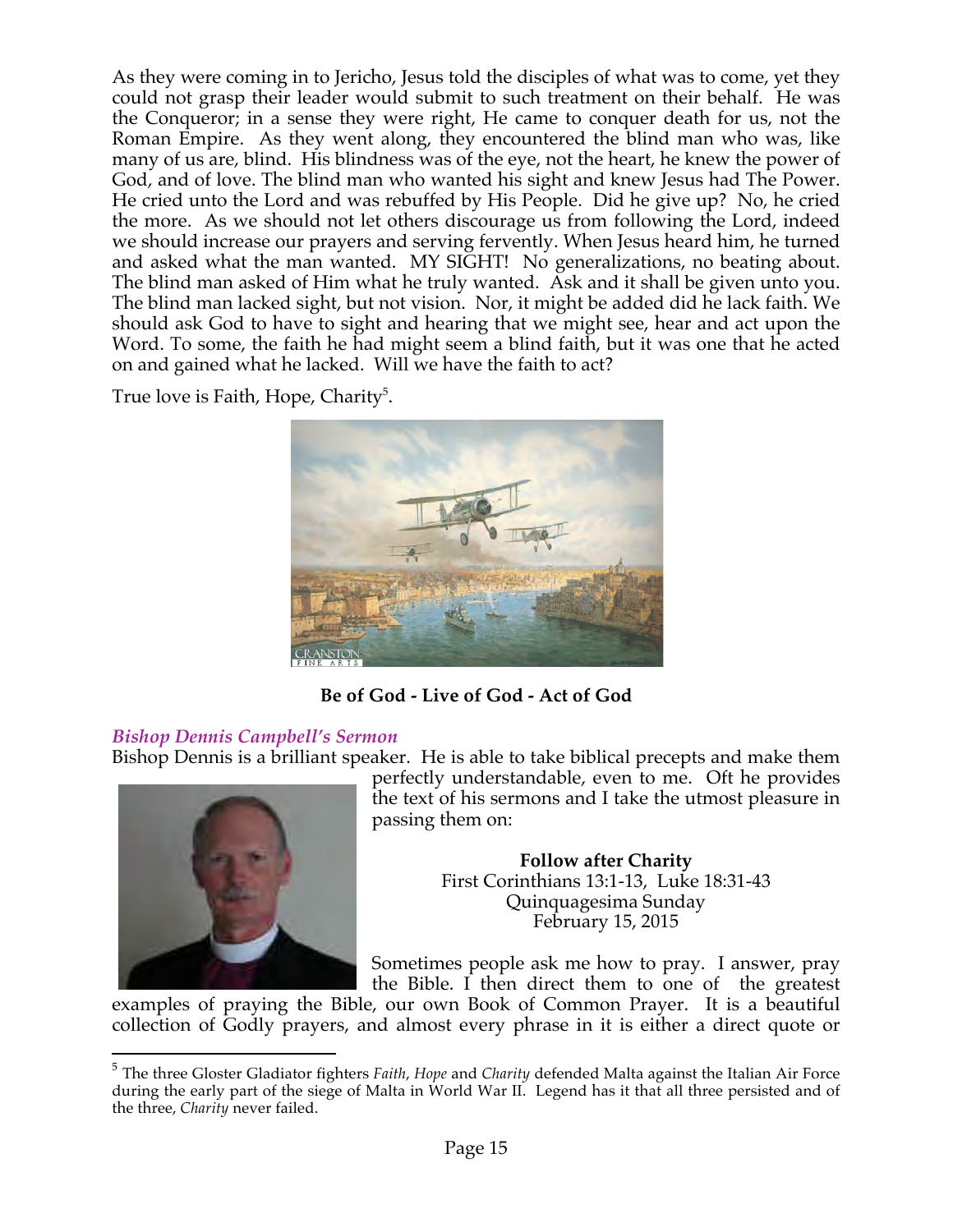paraphrase of the Bible. The Scripture readings and Collect for today demonstrate this well. First Corinthians 13 says we can do wonderful things, and be brilliantly gifted and talented people, but, if we "have not charity, we are nothing." The Collect then takes this reality to God, praying, "Oh Lord, who hath told us that all our doings without charity are nothing worth; send thy Holy Ghost and pour into our hearts that most excellent gift of charity, the very bond of peace and of all virtues."

We all know "charity" does not mean today what it meant when the King James Version was published. Back then it referred to a desire for the good of others, expressed in actions and words, motivated by faith in God. In First Corinthians 13, it is used to translate the Greek word, agape, which most students of Biblical Greek now translate as, "love."

I am not sure "love" is a better translation. I think it might be better to return to the King James word, "charity." I say this because people today do not understand the real meaning of of the word, "love." They have confused love with romance. More to the point, they confuse love with sexual urges and hormonal responses. So, it may be easier for us to explain what we mean by "charity," than to work through all the misconceptions people have about "love." It is interesting that we have read First Corinthians 13, and prayed the Collect for Quinquagesima Sunday, on the day after Valentine's Day, which has become a celebration of romance and sexuality. The real Valentine was celibate, and loved Christ so much he was martyred for refusing to compromise the Christian faith.

The kind of charity we read of in First Corinthians is exemplified in Luke 18. There Christ tells the disciples He is going up to Jerusalem to die. The disciples did not understand His meaning; but we do. We know He was going to Jerusalem to give Himself as the ransom for our sins. Why would He do this? Not because we are worth it. I have heard people say we are such wonderful, valuable, and lovable creatures that Jesus just had to die for us. But the Bible doesn't talk about us that way. The Bible teaches that we are not even worthy to serve as slaves to untie Christ's sandals. The Bible talks about us as haters of God and sinners who routinely break His commandments. He is not charitable to us because we are worthy. He is charitable because He is charity. God is love.

This is the kind of charity we prayed for in the Collect. There is a verse in First Corinthians 14 that has an important connection to Chapter 13. It was not part of our reading for today, but I want to read its first three words now; "Follow after charity." That's really the message we are getting from the Lessons and Collect today. "Follow" means to pursue with intensity and fervour. I trust that you are pursuing genuine, Christian charity with intensity and fervour. I trust that you really want to love the way Christ loves, in a life-long process of self-giving and self-sacrificing for the benefit of others, and the glory of God. "Follow after charity."

On this Quinquagesima Sunday, we notice something about the Scriptures and Collects for the Sundays before Lent. There is logic in them. Most of us plan to be a little more self-disciplined during Lent. We intend to be a little more devoted to Scripture reading, daily prayer, and Church. We intend to put away some of the pleasures of the world so we can enjoy more fully the pleasures of the things of Christ. This is good. I hope you will do it. I encourage you to do it. Of course, I hope you are doing this continuously, every day of the year, not just during Lent, but I also understand the human heart well enough to know none of us are as diligent about these things as we should be, and that we can all benefit from a period of special devotion to them. In Luke 5:16, after an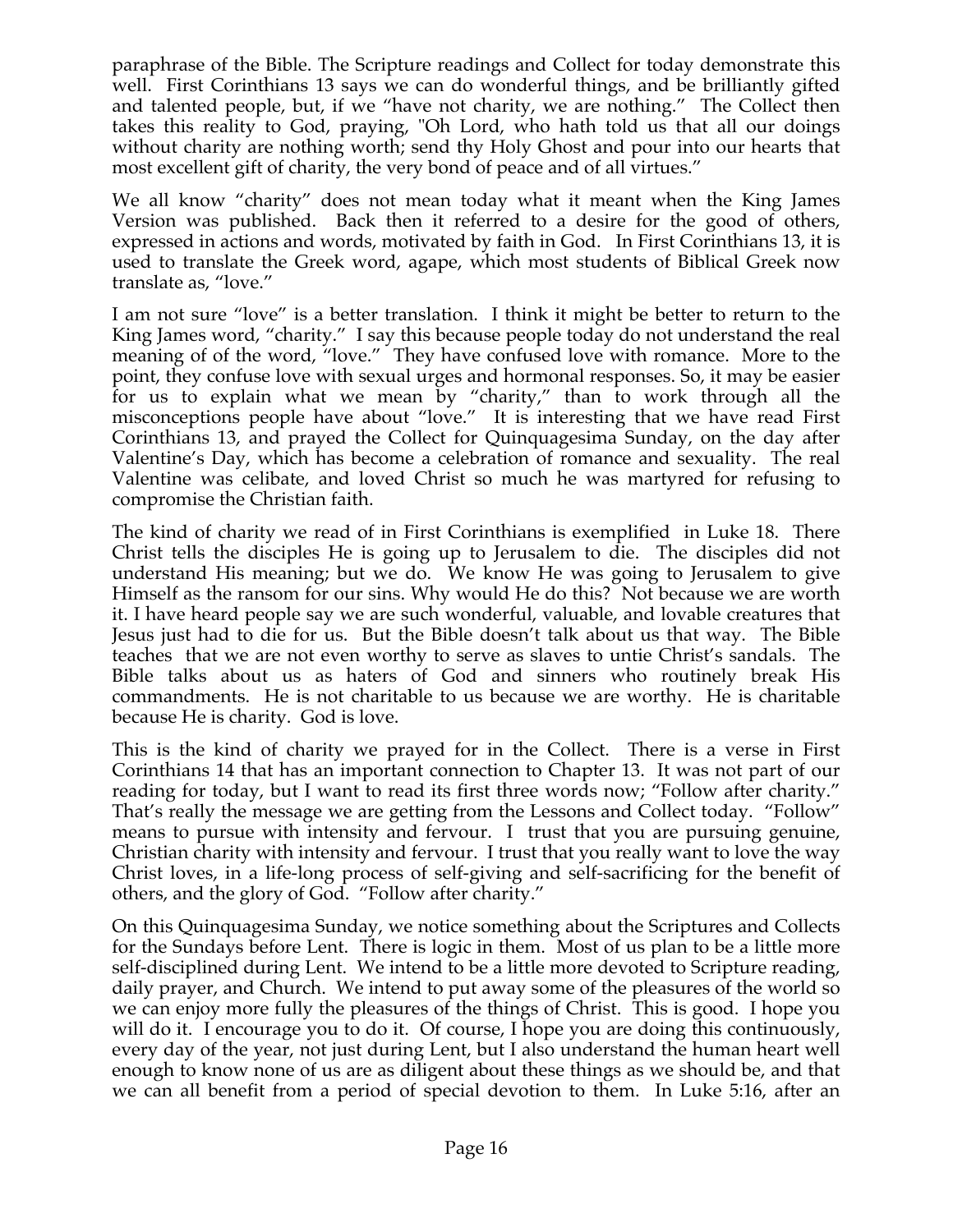intense time of teaching and healing multitudes of people, Jesus "withdrew himself into the wilderness to pray." In Luke 6:12, before He called the Twelve to be His disciples, Jesus "went out into a mountain to pray, and continued all night in prayer to God" (Lk. 6:12). If He needed to devote special times to prayer, do not we need it even more?

And yet, we need to remember what we have been praying about today and for the last week. Remember that, in last Sunday's Collect, we prayed that we put no trust in any thing that we do. This means we do not trust our works to bring us to God, or keep us in God, or even to grow us in God: we trust only in the works of God. Yet, while we put no trust in our own works, we do work. We do "religious," Godly things, which God uses to bring us to Him, keep us in Him, and grow us in Him. Holy Communion is an example. As we remember Christ's sacrifice for our sins, and receive the communion in faith, God works in us to draw us to Him, keep us in Him, and grow us in Him. When we pray, especially when we pray together in the organised services of the Church, God works in us to draw us to Him, keep us in Him, and grow us in Him. When we read the Bible, in such a way as to let it shape our thoughts and actions, God works in us to draw us to Him, keep us in Him, and grow us in Him. When we do these things, we are not putting our trust in our own work, we are putting our trust in God to work through them. And what do we trust God to do through these things? We trust Him to draw us to Him, keep us in Him, and grow us in Him.

Today we remind ourselves that the works that we do are worthless, unless we do them in love. Even more, we ourselves are nothing without love. Just doing things out of religious duty is not enough. Jesus talked about people who made great displays of praying, and having trumpets blown to call attention to the offering they made, and looking hungry and miserable to make a great show of fasting. He called them hypocrites. Their works were not pleasing to God, they were hated by Him. Why? They were not done out of love. They were not done for love of God. They were not done for love of people. They were done to be seen doing them, and to gain a reputation for Godliness. What good will their reputations do them on Judgment Day? "All our doings without charity are nothing worth." If I "have not charity, I am nothing."

As we give ourselves to the things God uses to grow us in grace, let us also remember that we are not doing religious things for the sake of doing religious things, Nor are we doing them because we trust them to secure our relationship with God. We are doing what God wants us to do because we love God. And we are trusting Him to use them to draw us to Him, keep us in Him, and grow us in Him.

-- +Dennis Campbell

Bishop, Anglican Orthodox Church Diocese of Virginia Rector, Holy Trinity Anglican Orthodox Church Powhatan, Virginia www.HolyTrinityAnglicanOrthodoxChurch.org www.lifeinthescriptures.blogspot.com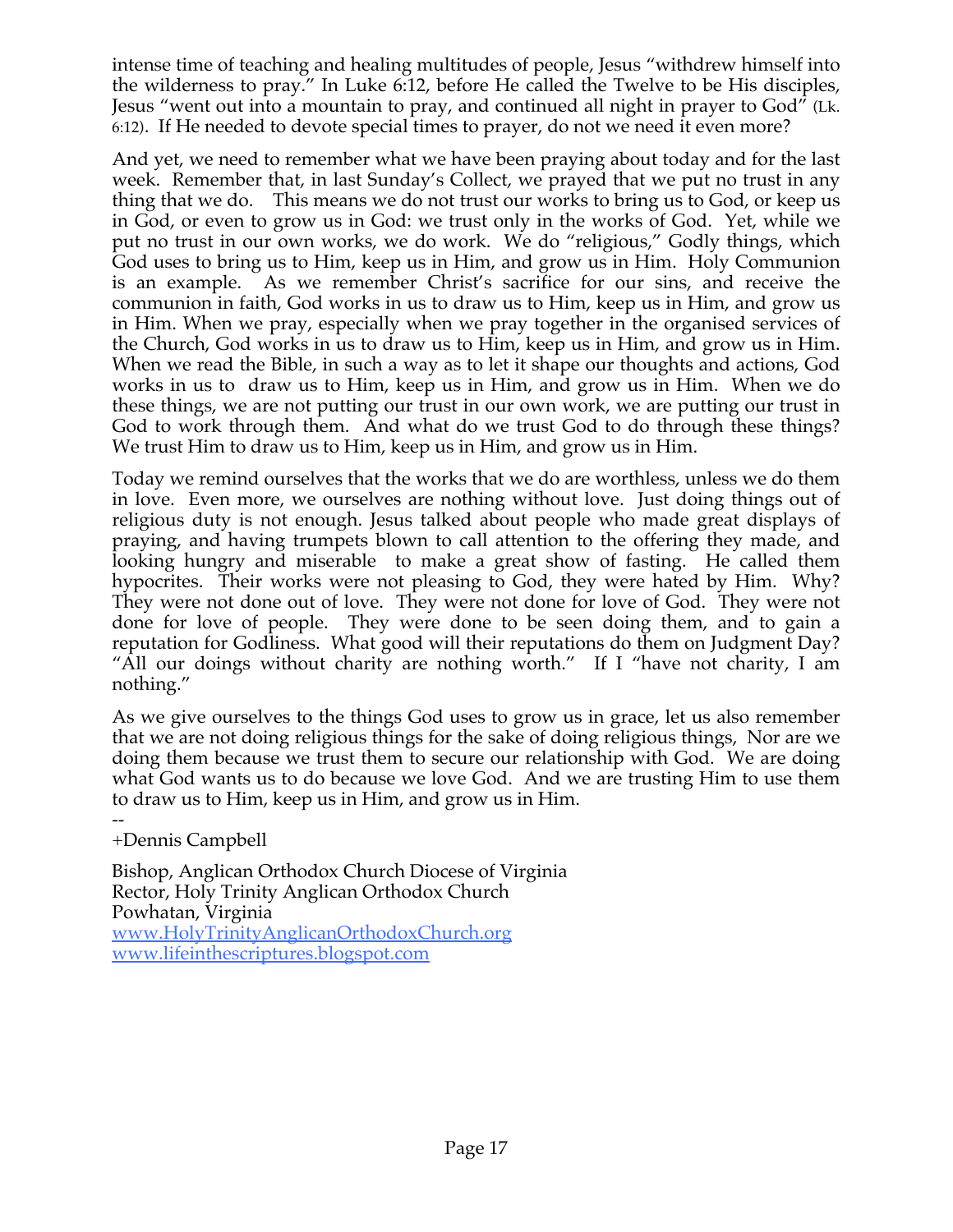#### *Roy Morales-Kuhn, Bishop and Pastor - St. Paul's Anglican Church - Anglican Orthodox Church*

Bishop Roy is pastor of the biggest AOC parish West of the Mississippi and is in charge of the Diocese of the Epiphany.

#### **Quinquagesima Sunday**

*A Message for All Ages* 15 February 2015 Psalm 19 • Deut. 10:12-15, 17-11:1 • 1 John 2:1-17

#### *The Collect.*

 **LORD** who hast taught us that all our doings without charity are nothing worth; Send thy Holy Ghost, and pour into our hearts that most excellent gift of charity, the very bond of peace and of all virtues, without which whosoever liveth is counted dead before thee. Grant this for thine only Son Jesus Christ's sake. *Amen.* **O**



In John's first Epistle, we find a message that covers so many details and which challenges us as believers to come to the battle well prepared; this in other words a message for all time.

One of the clearest messages that he writes is the wonderful promise of the work and efficacy of Christ's work for us in heaven.

- *1 My little children, these things write I unto you, that ye sin not. And if any man sin, we have an advocate with the Father, Jesus Christ the Righteous:*
- <sup>2</sup>*And he is the propitiation for our sins: and not for ours only, but also for the sins of the whole world*.

Here John first asks his readers to not sin. Then he immediately writes in the very next sentence *and if any man sin*. John knows we can and will fall. But look at the next part of that sentence, *we have and advocate with the Father, Jesus Christ the righteous*. In other words even when we sin, Christ steps in and advocates on our behalf to God the Father, who cannot tolerate sin. And even more amazing, Christ is not only our advocate, he is also our payment {propitiation} for our sins. He becomes the Pascal Lamb, he the sinless will die on the Cross for our sins, a once and for all death to cover the sins of the world. All this messaging is coming as we approach Lent and should take the time to meditate upon the great work Christ did for us, the great Gift God the Father gave to us, our salvation from death dealing sin, at first spiritual and later physical death. Christ steps in for us, he does it for us, he becomes that sacrifice, that payment, the propitiation for our sins. *Amen*

 Let us shift our thoughts towards instruction. Notice what St. John begins to teach us in the following verses. These could be understood as a road map or 'life' directions.

*12 I write unto you, little children, because your sins are forgiven you for his name's sake. 13 I write unto you, fathers, because ye have known him that is from the beginning. I write unto you, young men, because ye have overcome the wicked one. I write unto you, little children,*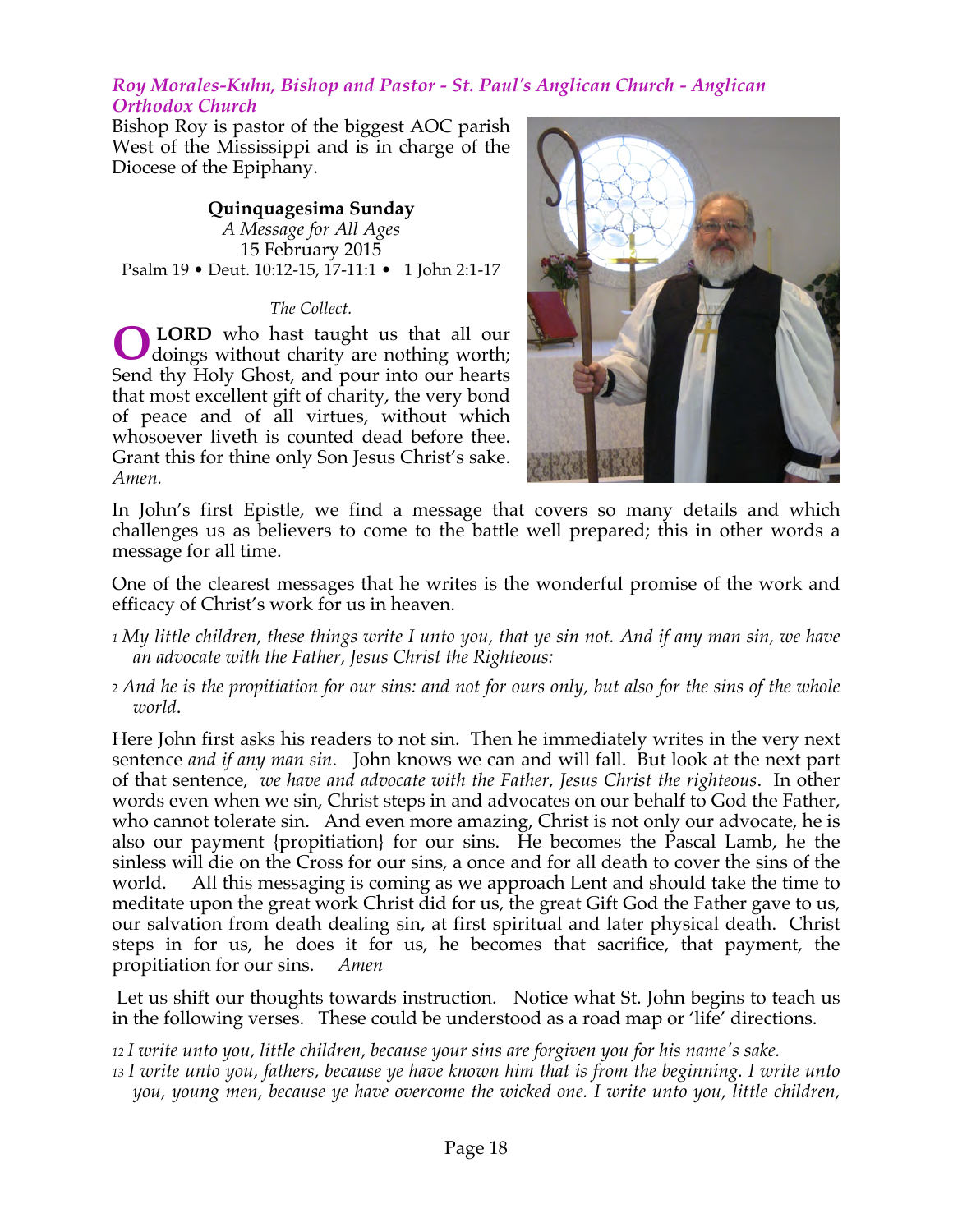*because ye have known the Father.*

*14 I have written unto you, fathers, because ye have known him that is from the beginning. I have written unto you, young men, because ye are strong, and the word of God abideth in you, and ye have overcome the wicked one.*

As St. John writes this list out you notice that he reemphasizes each point in the "good" column. He praises both young and old alike, giving a boost to the good behavior of each group. As we see the progress of the group he is writing about, it is all in a positive mode.

Then St. John returns to the ideas and concepts that will get you into trouble. These he gives as an admonition and warning to the people (us) reading the epistle.

Love not the world, neither the things that are in the world. If any man love the world, the love of *the Father is not in him.* When do we hear that at least twice a month, yes in the Decalogue we recite before Holy Communion in the second commandment. Then notice how he writes in an almost background sense. *If anyone loves the world, the love of the Father is not in them. Thou shall have no other gods before me....* The first commandment.

Verse sixteen covers most of the rest of the tenth commandment, lust, coveting, and some general pride and greed. As St. John finishes out that thought, all of these things, ideas, feelings, and desires come not from the Father in heaven, but from the world. He is making sure we know that these thoughts are not God's. The world and its temporary ruler, Satan, will bring nothing but sadness, sorrow, loss, and eventually death. Satan makes everything look good, the "eye candy" of the world sure tastes good, we get lured into thinking like the world.

 "I need that, I need this, I need the other one, it is a different color, model , year, style, you get the idea." But is it really a need or just a want. The use of the terms has changed over the years, we say need when we really mean want. And as you analyze an item or what seems to us as a need, we realize that we don't need much to get along in this world. We can be really happy and fulfilled following God's way without adding all the extra baggage the world likes to give us.

Where is all of this going?

The Church season of Lent starts next Wednesday. It was and is a period of reflection and remembrance of what Christ did for us. The forty days signifies His forty days in the wilderness and his temptation by Satan. After each temptation, Christ answer Satan with scripture. That model that Christ gave us helps us to battle not Satan, but the fiery darts of temptation he sends our way. We have Christ who will beat Satan and Death, we have Christ we can call upon to stand in our defense, but He gave us the template to follow. When tempted, use the Bible to answer the temptations, use the Word of God to fight back. "His word will not return void" Over the next forty days, minus Sundays, we will be reflecting upon what Jesus Christ would do for us, he creation, with the ultimate sacrifice, his life for our salvation.

Let us pray:

**LMIGHTY** God and heavenly Father; Open thou our eyes that we may see **ALMIGHTY** God and heavenly Father; Open thou our eyes that we may see courselves to be sinners in thy sight, partakers of a fallen nature, and actual transgressors against thee. Enable us to realize our continual need, both of thy pardoning mercy and of thy quickening grace; and to receive Jesus Christ as the only Savior of our souls. May we trust in his atonement, and rely on his intercession, as our only hope. Rejoicing in thy free salvation, and renouncing our own righteousness, may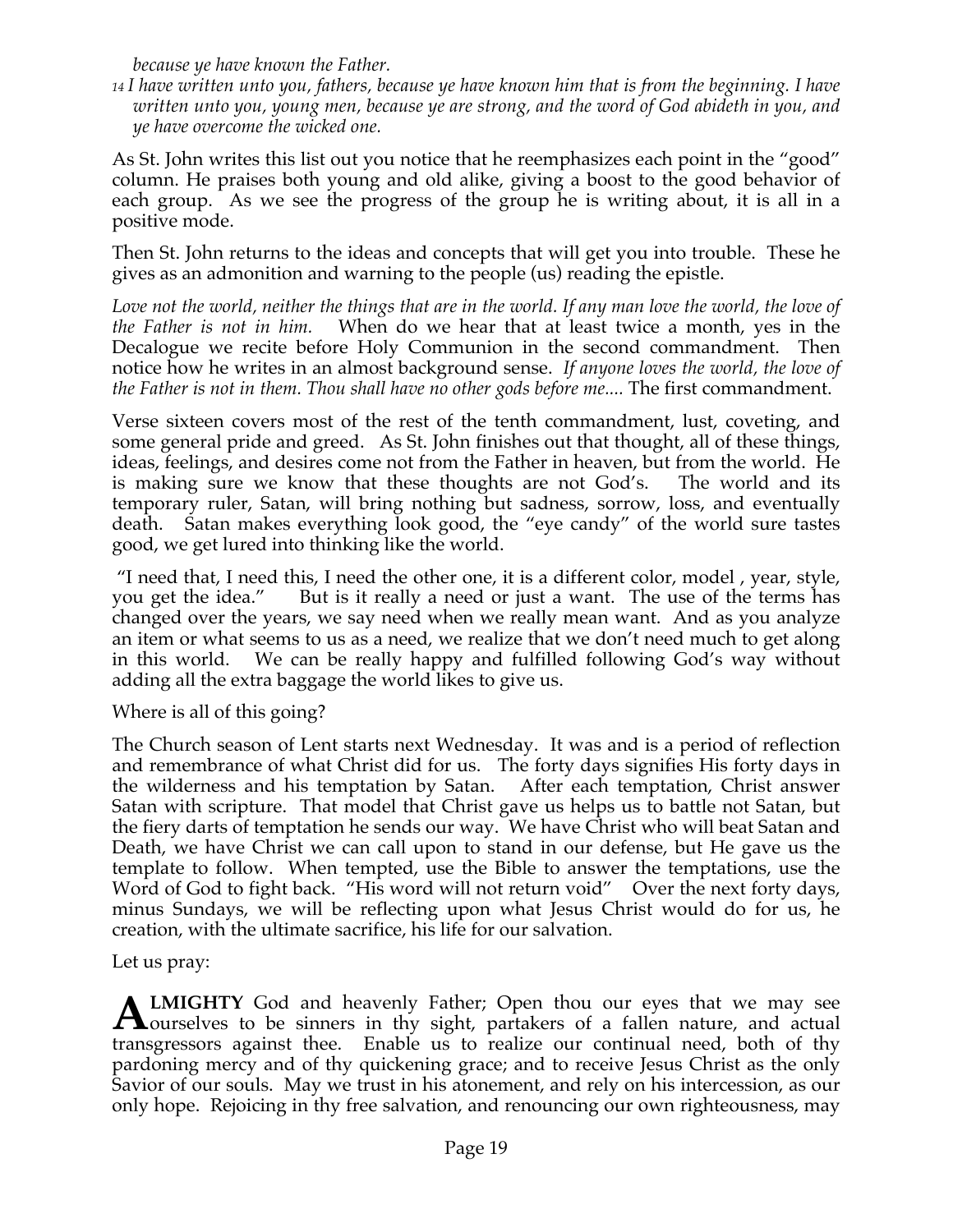we walk in the way of thy commandments, serving thee faithfully, and striving against every sin; through the grace that is in Christ Jesus our Lord. *Amen*

 **LORD**, accept our intercessions for all mankind. Let the light of thy Gospel shine upon all nations; and may as many as have received it, live as becomes it. Be gracious unto thy Church; and grant that every member of the same, in his vocation and ministry, may serve thee faithfully. Bless all in authority over us; and so rule their hearts and strengthen their hands, that they may punish wickedness and vice, and maintain thy true religion and virtue. Send down thy blessings, temporal and spiritual, upon all our relations, friends, and neighbours. Reward all who have done us good, and pardon all those who have done or wish us evil, and give them repentance and better minds. Be merciful to all who are in any trouble; and do thou, the God of pity, administer to them according to their several necessities; for his sake who went about doing good, thy Son our Saviour Jesus Christ. *Amen*. **O**

 **LORD**, we join our unfeigned thanks for all thy mercies; for our being, our reason, and all other endowments and faculties of soul and body; for our health, friends, and all other endowments and faculties of soul and body; for our health, friends, food, and raiment, and all the other comforts and conveniences of life. Above all, we adore thy mercy in sending thy only Son into the world, to redeem us from sin and eternal death, and in giving us the knowledge and sense of our duty towards thee. We bless thee for thy patience with us, notwithstanding our many and great provocations; for all the directions, assistances, and comforts of thy Holy Spirit; for thy continual care watchful providence over us through the whole course of our lives, and particularly for the mercies and benefits of the past day: beseeching thee to continue these thy blessings to us; and to give us grace to show our thankfulness in a sincere obedience to his laws, through whose merits and intercession we received them all, thy Son our Saviour Jesus Christ. *Amen*.

**MAY** God the Father, God the Son and God the Holy Spirit be with you and abide with you now and forever, world without end. Beloved now go in peace<sup>6</sup>. with you now and forever, world without end. Beloved now go in peace<sup>6</sup>. Amen

# ✟ *Rev Bryan Dabney of Saint John's Sunday Sermon*

We are fortunate to have Bryan's Sunday Sermon. If you want people to come to The

Truth, you have to speak the truth, expouse the truth and live the truth. This is really a good piece and I commend it to your careful reading.

## **Quinquagesima**

Occasionally, though not often, some will justify their universalist, all-inclusive, big tent misunderstanding of the Christian faith with the pronouncement that, "Everyone is a child of God because God loves everyone." These persons— if they will offer any scriptural



support for their belief— will cite I St. John 4:8 in part because it specifically states that

 <sup>6</sup> *Peace* – This is the peace of our Lord and Savior Jesus Christ. It is not "Peace, Love, Drugs, Rock and Roll." This is the feeling in your inner soul that you are at one with the Lord, no matter what the world brings. For you are in the world, but not OF the world. This word as it is used here has no association with the "Peace Symbol" which is in fact the Nero Cross, an anti-Christian symbol. It is a word to describe what we will get from God, if we will accept him.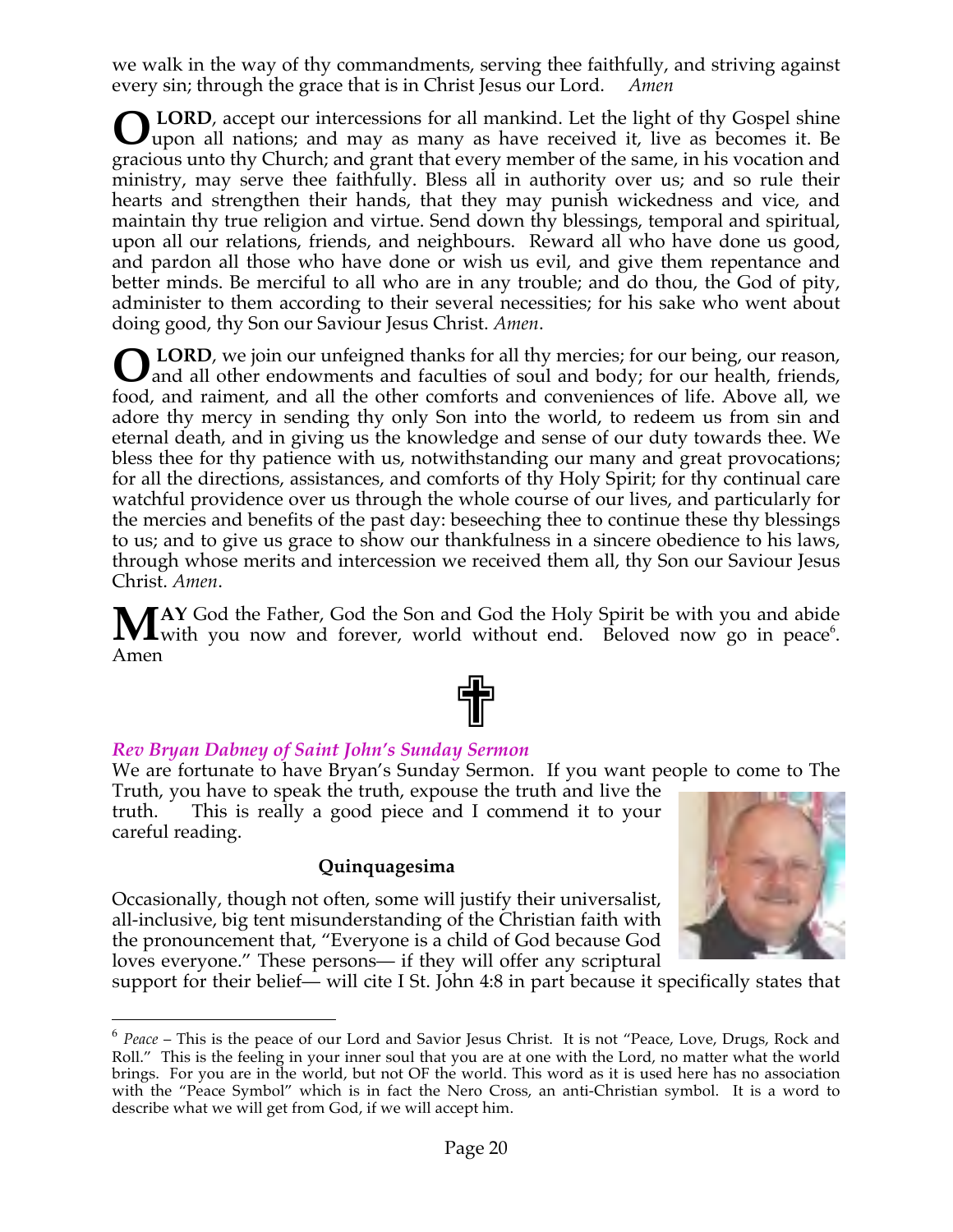...God is love. While it is true that God is love, it does not follow that God's love can be manifested in the same way to those who are living in disobedience to his expressed will. This message will attempt to explain why such is the case.

Think about the following passage from Leviticus: Ye shall be holy: for I the LORD your God am holy (19:2). If one is to conform to this dictum, then one must meet those requirements that God has set forth in his word written. For it is within the pages of Scripture that we find numerous accounts of the things we ought to be doing as well as those we ought to avoid doing if we are to please our Creator God. Here are just a few. Adam and Eve were created to have fellowship with God (Genesis 3:1-3). The devil, in the form of the serpent (Revelation 20:2), tempted them to go against his expressed will which resulted in their separation from his presence and their eventual physical deaths (Genesis 3:19-23). Having partaken of the tree of the knowledge of good and evil (Genesis 2:16-17), God expected them, as well as their descendants, to do that which was good ever after. This, of course, they could not do because of original sin. Original sin brought spiritual death to the descendants of Adam, effectively rendering them powerless to act on their own behalf.

Cain and Abel were the first sons of Adam and Eve. They made offerings to the LORD in due season, yet only Abel offered that which was pleasing to God. Cain in his willfulness, offered God what he did not want and then was angry because his offering was not received (Genesis 4:1-8). His willfulness and pride led to the first murder in history.

Noah was a righteous man before the LORD (Genesis 6:9) while the rest of humanity lapsed into wickedness (Genesis 6:5-8). Because of his relationship with God, Noah and his family were spared from God's inundating wrath. In spite of God's deliverance of Noah and his family, such did not mean that humanity ever after would be free from sin (Genesis 8:21).

The children of Israel made a golden calf (Exodus 32:1) after having accepted a covenant relationship with God which forbade idolatry (Exodus 24:3). God ordered Moses to punish the perpetrators and to have the people drink of the waters over which he had spread the remains of that idol. And so it was that in spite of their initial acceptance of God's law, they chose to worship a false god over the true God of their fathers Abraham, Isaac and Jacob. Moses later warned the people prior to entering the promised land with these words: I have set before you life and death... therefore choose life, that you and your seed may live... that you may love the LORD thy God and... obey his voice... for his is your life and length of days... (Deuteronomy 30:19-20).

It should be clear from those passages of Scripture that our choices affect the way God's love can be manifested to us. If we truly love God, we will be obedient to his word and commandment. So it follows, that if one remains in an unregenerated state— that is, they have never been born again of the Holy Ghost— that person has no doubt rejected the things of God and cannot rightly be called God's child. As King David noted in Psalm 5: For thou art not a God that hath pleasure in wickedness: neither shall evil dwell with thee. The foolish shall not stand in thy sight: thou hatest all workers of iniquity. Thou shalt destroy them that speak leasing [falsely]: the LORD will abhor the bloody and deceitful man (vv. 4-6).

The popular  $17<sup>th</sup>$  and  $18<sup>th</sup>$  century English Baptist pastor, Benjamin Keach noted in his work, Preaching from the Types and Metaphors of the Bible (p. 301), that, "All profane, debauched, and ungodly men, who are enemies to God and religion, who live like brute beasts upon the earth, who mind nothing but to satisfy their carnal appetites, who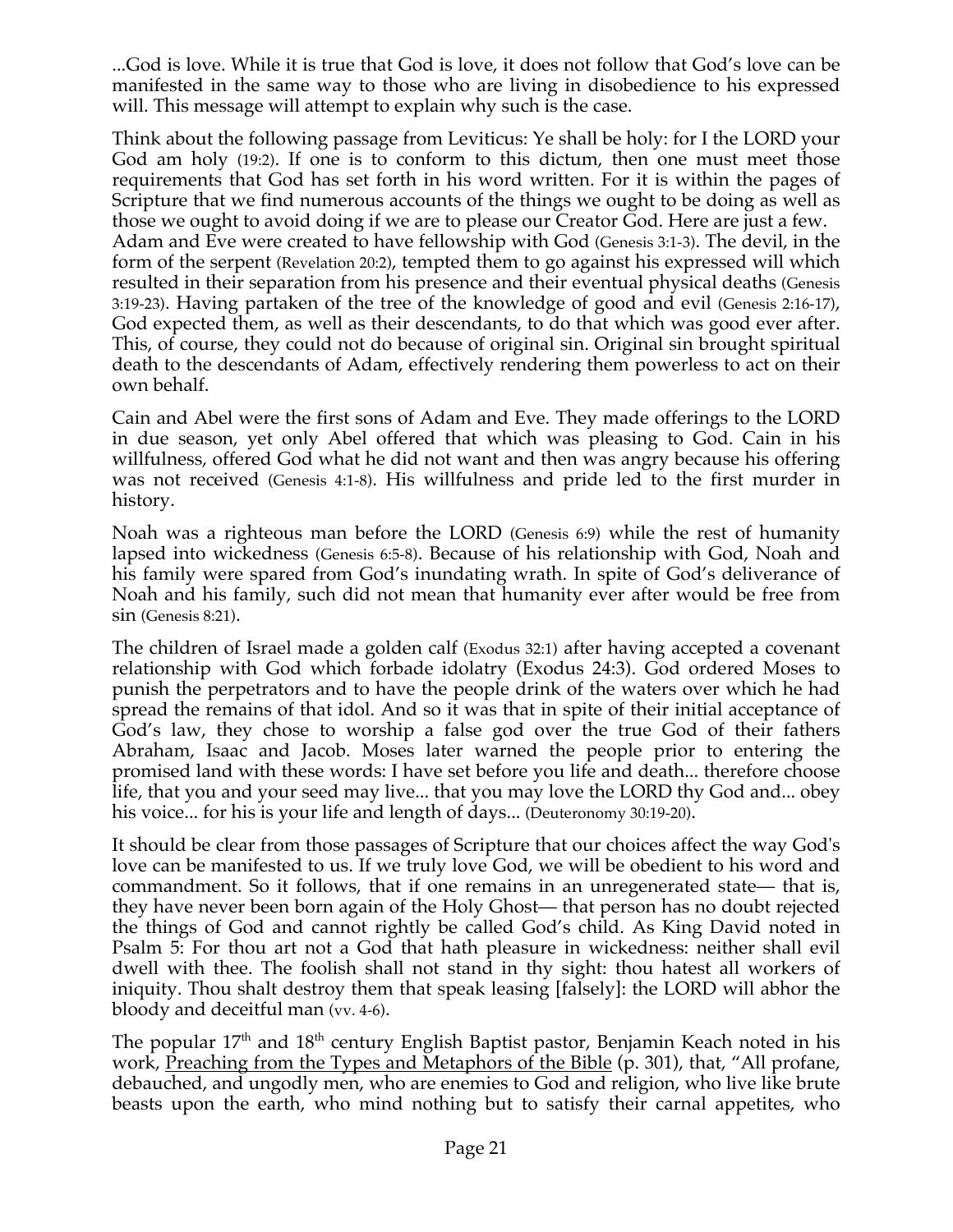wallow in the lusts of uncleanness, drunkenness, pride, covetousness etc., without timely repentance, as God is, so he will for ever be to such a consuming fire... [But some may ask how can that be], seeing God saith of himself, Fury is not in me (see Isaiah 27:4); and that one of his chiefest attributes is love... (see St. John 3:16). Answer: God is set forth as, and said to be, a consuming Fire in respect to his justice. God is just, as well as gracious, a righteous and severe Judge, and he will deal with men according to the penalties of his just law... This terrible doctrine [that he is] a consuming Fire, may justly strike terror into the hearts of all ungodly men [for] the day is coming that he will burn them up, and leave them neither root nor branch. An use and consolation to the saints: this great God, who to the wicked is a consuming Fire, to them is a loving Father, and a reconciled God."

So the issue boils down to living in obedience or disobedience as the case may be. In that light, let us continue to look within the pages of Scripture.

The brave and stalwart Joshua warned the Israelites that in order to serve God and enjoy his benefits and blessings, they would have to keep his word and commandment which they, in turn, promised to do (Joshua 24:14-15, 19-27).

We are further informed in the Book of Judges (2:11-19) that after a time, the children of Israel lapsed into disobedience. Nevertheless, in his love for them, God provided judges to lead the people into the right way. Unfortunately, they only listened for a time, and afterwards ...every man did that which was right in his own eyes (21:25). Doing what one thinks is right in their own eyes is nothing more than the way of Cain.

St. Paul warned us in his epistle to the Philippians that, ...be followers together of me and mark them which walk so as ye have us for an [example]. (For many walk, of whom I have told you often...even weeping, that they are the enemies of the cross of Christ...(3:17-19). And in his epistle to the Colossians he admonished his listeners to, Beware lest any man spoil you through philosophy and vain deceit after the tradition of men, after the rudiments of the world and not after Christ...(2:8-10). Also in that same epistle he warned that, ...fornication, uncleanness, inordinate affection... for which things' sake the wrath of God cometh on the children of disobedience...(3:1-17).

And our Lord warned us to avoid hypocrisy when he said, Ye hypocrites, well did [Isaiah] prophesy of you saying, this people draweth nigh unto me with their mouth, and honoureth me with their lips; but their heart is far from me. But in vain they do worship me, teaching for doctrines the commandments of men (St. Matthew 15:8-9).

In the parable of the Wheat and the Tares (St. Matthew 13:37-43), our Lord emphasizes that there are two kinds of people represented by wheat— which is a fruitful grain that feeds people— and tares— which are weeds that feed no one. The wheat, that is, the children of the kingdom are called righteous and shall shine forth as the sun in the kingdom of their Father; while the tares are the children of the evil one and will be cast into the furnace of everlasting fire where there is wailing and gnashing of teeth (see St. Matthew 25:41).

In St. John's gospel account our Lord informed Nicodemus, For God so loved the world, that he gave his only begotten Son, that whosoever believeth in him should not perish, but have everlasting life...He that believeth on him is not condemned: but he that believeth not is condemned already, because he hath not believed in the name of the only begotten Son of God (3:16-18).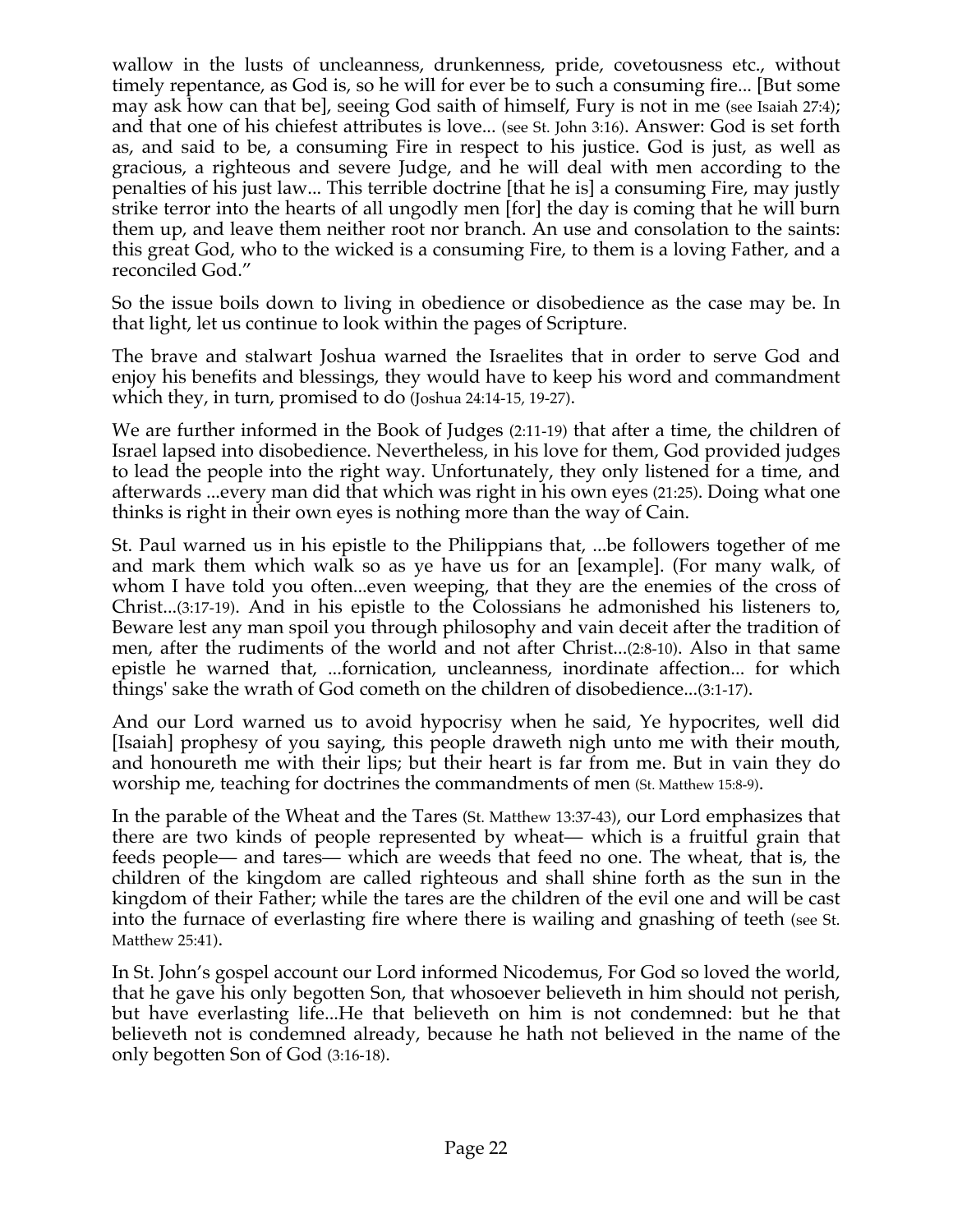Also in that same gospel , our Lord observed that: ...the hour is coming, in which all that are in the graves shall hear his voice, and shall come forth; they that have done good, unto the resurrection of life; and they that have done evil, unto the resurrection of damnation (5:28-29).

Further on in St. John's gospel, our Lord supplied the distinction between those who are his and those who are of the evil one: If God were your Father, ye would love me...Ye are of your father the devil and the lusts of your father ye will do...I tell you the truth and ye believe me not...He that is of God heareth God's words: ye hear them not because ye are not of God (8:42-47).

St. Paul reminded the Corinthians in his second epistle, Be ye not unequally yoked together with unbelievers, for what fellowship hath righteousness with unrighteousness...come out from among them, saith the Lord...and I will be a Father unto you and ye shall be my sons and daughters saith the Lord Almighty (6:14-18).

Finally, in Revelation, St. John wrote concerning the children of God that, Blessed and holy is he that hath part in the first resurrection: on such the second death hath no power...(20:6). Whereas the children of disobedience will receive their just due as noted in Revelation ...and whosoever was not found written in the book of life was cast into the lake of fire (20:11-15).

Thus it should be abundantly clear from Scripture that since the beginning of mankind until today, there are two basic categories of people: the children of God and the children of the evil one. The question is, Which are you? To paraphrase C. F. Kettering, "we should all be thinking about the future as that is where we will be spending the rest our lives." May God so move each of you to daily live in obedience to his word and commandment, and to encourage others to do likewise.

Let us pray,

**ATHER**, keep us this day from all sin and disobedience to thy word and **FATHER**, keep us this day from all sin and disobedience to thy word and commandment; and bless us with such a filling of the Holy Ghost, that in all our works and ways we will show forth the light of our salvation so that others may see and seek after thee; and this we ask in the name of him whose light is within us, even Jesus Christ our Lord. *Amen*.

Have a blessed week, Bryan+

*After Church Hospitality*

We would like some pictures of your after service gatherings. Come on! Help out!

## *People in our Prayers* - http://faithfulcenturionprayerteam.blogspot.com/

## **Why? Prayer is an extremely important activity.**

It is not that God knows not our needs, for He surely does. Yet, Jesus commanded us to ask God for those same needs. In addition to the obvious of asking God for help, offering thanksgiving and the like, prayer helps us focus our thoughts on how we might do God's work.

The Prayer Team of the Anglican Orthodox Church was established to help our members and fellow Christians pray for those in need and to give thanks as well for the blessings we have been granted.

#### **Who can be on the list? Do I have to be a member of the Anglican Orthodox Church to be prayed for?**

No! The only qualification to be on the list is that you want our prayer team to pray for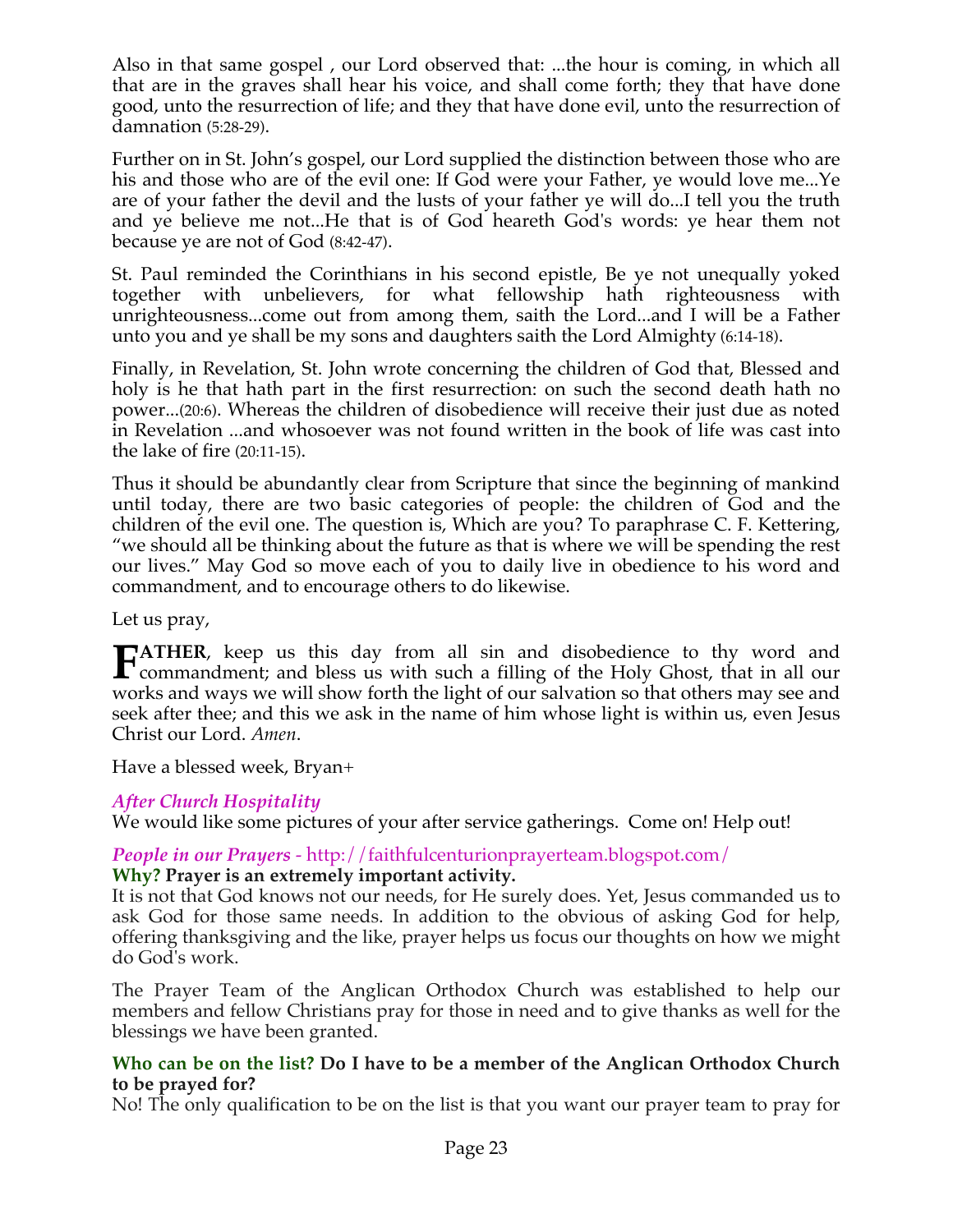you. We are Christians and are happy to pray for you, no matter who you are. If you want help from God, you are our kind of people.

## **What is the commitment from the prayer team?**

Each member of the team will pray for the desired outcome at last once per day.

## **How do I get myself or someone else on the prayer list?**

You can email one of the prayer team leaders: Jack - jack@faithfulcenturion.org or Dru dru@ faithfulcenturion.org, or call the office at (619) 659-3608 or fill out a prayer card at church.

#### **What should I ask for?**

Depends on what you want. Some people merely want God to be asked to heal their ills and be mentioned by their first name, others want a specific outcome and / or have more of their personal information known to the team. Ask for what you want. It is your desire and need for prayer the team is attempting to meet. For typical examples, see the list below.

#### **Updating the Team**

If you are on our prayer list, or if you have submitted a person that you have asked us to pray for, please update one of the team members or Hap in person, by telephone or email. It helps to be able to pray specifically for these individuals including their specific needs; plus if they get better, it is nice to give thanks!

Please note that on the yellow (maybe green or orange if you get an old one) cards at church, you can ask that those to be prayed for have their names disseminated to the prayer team. Those names will be said in church and appear here. Or, you can ask that their names and purpose be kept confidential, then only Hap will know to pray for them.

#### *Prayer List Notice – If you have someone on the prayer list and their needs have changed, please let us know. We'd like to update our prayers to reflect the need and most important to give thanks!*

## *Travel*

No known travel this week.

#### *Sadness*

*Maggie* is a very young lady who was expecting a baby. Sadly, the baby did not make it. She and her family need your prayers for the Holy Ghost to comfort and strengthen both her and themselves.

#### *Birthday*

*Dru Arnold* celebrated her 60<sup>th</sup> Birthday on 2 February 2015. For the record, she did see her shadow, thus we are faced with six more weeks of winter. On the other hand, winter here can be tough at 72°F.

#### *Move*

*The Thomas Family* is now in Okinawa for a second short tour. Please pray for this new assignment to go well for Kurt and for Mary and the kids to make new friends.

#### *Departed*

*Elias Muikia Kamakura* grandfather of Bishop Elias Mburuh of Kenya died 20 February 2015. Please give thanks for his time here on earth and pray for comfort and strength for the family and friends he leaves behind.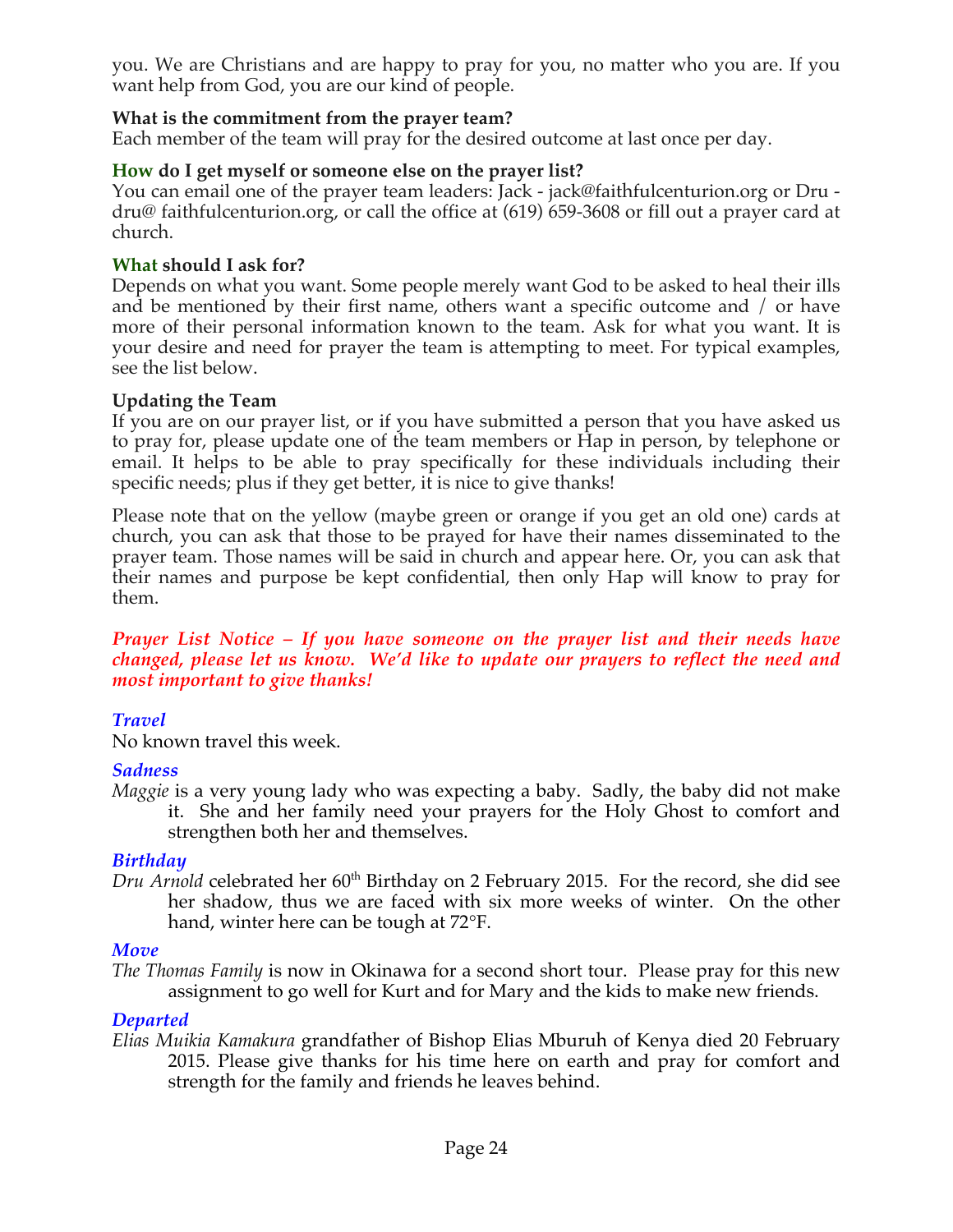*Tabitha* a devout Christian woman passed away the week of 26 January 2015. Please give thanks for her time here on earth and pray for comfort and strength for the family and friends she leaves behind.

*Nearing the end of their time here on earth*

- *Maggie* is nearing the end of her time here on earth. Please pray for Maggie and her husband Dub as she prepares to go home to be with her family who have gone before her. Pray for the faith of her family to build and the transition to be good.
- *Alan* is a victim of metastasized colon cancer already destroying his liver. His youngest sister has put aside her hard-earned career to care for her brother in these days on earth. Please pray for him as he prepares to go home to be with his family who have gone before him. Please pray for comfort, understanding, strength and guidance for Alan and his family who will of necessity remain behind.
- *Saundra* is in ICU with congestive heart failure after a heart operation. She is aged and frail. Saundra is near the end of her time here on earth. Please pray for comfort, understanding, strength and guidance for Saundra and her family who will of necessity remain behind. Pray for the love of God to stay foremost in their hearts.
- *Polly* is in hospice care with dementia and spinal stenosis. Please pray for her as she prepares to go home to be with her family who have gone before her. Pray for the faith of her family to build and the transition to be good.

## *Homebound or Infirm*

- *Sonnie*, a 77 year old woman, lives alone and now has a little help to care for her in her home.
- *Mary* is an elderly woman who had a hip replacement. Please pray her as she is home recovering.
- *Joan* has had serious medical problems that have kept her confined. Please pray her health will remain stable.
- *Barbara Apple* is more or less bedridden. Pray for inspiration for those caring for her that they might find the appropriate treatment. Please pray for Barbara to put her trust in the Lord, look to Him for strength and for her to gain energy so she does not lose the mobility she has; pray for a full and rapid recovery. Please pray also for her husband Bob who is taking care of her that he might be comforted and strengthened in this time of stress.
- *Norma, Sara's mother* is in a state of deteriorating health, both physically and mentally, with both dementia and Alzheimer's. She is slowly drifting away, though she still recognizes Sara and prayer gives her a sense of peace. Please pray for both Sara and her mother to put their cares and worries on God's shoulders so they can deal with the many problems involved.

*In need of a miracle or understanding of God's Plan*

*Sarah,* wife of Rev Geordie (AOC – UK), has been treating for ovarian cancer. Alas the cancer is spreading causing fluid on the lungs, which is discomforting to say the least. There is a hope this side effect can be stopped by further chemotherapy; however, the last time this particular drug was tried it sent her into potentially life threatening anaphylactic shock. Please pray for guidance for the medical personnel treating Sarah, for a miraculous remission; and that Sarah might put all her sadness, fear, worry and terror on God's back so that her remaining time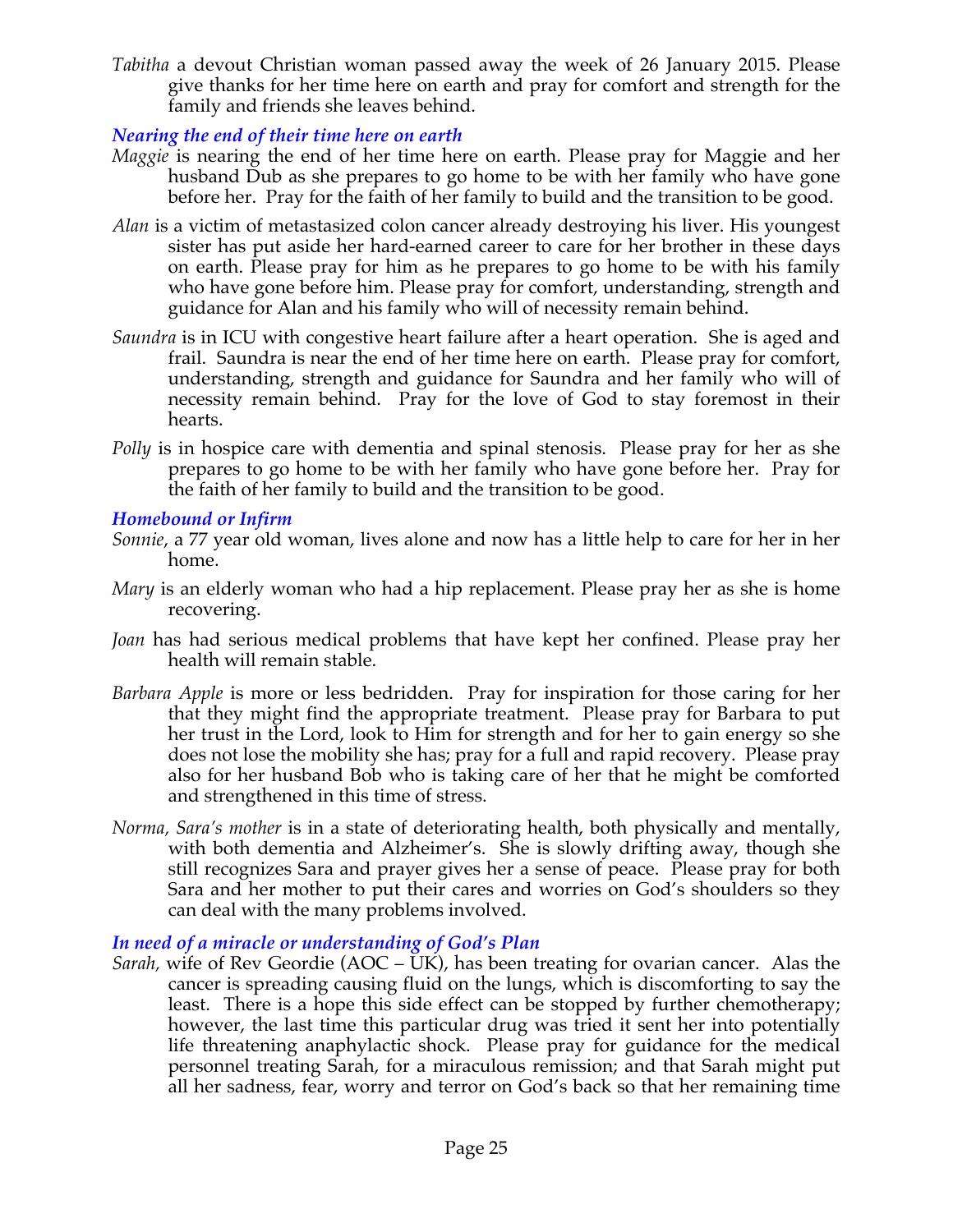here on earth might be good. Help Sarah, Geordie and their family put their trust in the Lord and let Him carry their worry. Give thanks for the great courage and trust in God made manifest in Sarah and Geordie.

- *June* found she has a recurrence of colon cancer, which is now Stage Four, that is it has spread. Please pray for a miraculous remission; that June's remaining time here on earth might be good. Help June and her family put their trust in the Lord and let Him carry their sadness, fear, worry and terror.
- *Cindy* has been diagnosed with an aggressive malignant brain tumor. Please pray for a miraculous remission; that Cindy's remaining time here on earth might be good. Help Cindy and her family put their trust in the Lord and let Him carry their sadness, fear, worry and terror.
- *Leon McKay* suffered a stroke a few weeks back that has left him unable to speak and while undergoing evaluation the doctors also found he has a very aggressive cancer. Please pray for a miraculous remission; that Leon's remaining time here on earth might be good. Help Leon and his family put their trust in the Lord and let Him carry their worry.
- *Rev. Thomas Brooks* is not improving and being kept alive by artificial machines. Please pray for a miraculous recovery and if that not be God's Will, a rapid passing to home. Help Thomas' family put their trust in the Lord and let Him carry their worry
- *Ronnie* has kidney cancer that has spread and the surgeons are very concerned. Please pray the medical team to formulate a successful treatment plan and for a miraculous remission; that Ronnie's remaining time here on earth might be good. Help Ronnie and family put their trust in the Lord and let Him carry their worry.
- *Levi* was cancer free for 4 years and just discovered he has kidney cancer. Levi has a great deal of faith and said whether he is healed or God takes him home he will be fine. Please pray for the medical team to pay attention and to their best and for a good outcome. Pray also that Levi and family will be able to put their worry on God's shoulders. In particular, please pray for pain relief; Levi is 22 years old.
- *Ray Daley* is a member of the Royal Canadian Legion and served his country during the Korean War era. Ray is taking chemotherapy treatments for cancer. Meanwhile his son Trevor is in the hospital in a coma and seems to have lost the will to live.
- *Pat* has been under treatment for colon cancer for sometime. He has had major complications the last few days and your prayers will be appreciated by family and friends.
- *Dorothy* had pneumonia, on checking her lungs they found tumors which permeated the lung area. Further investigation found a primary site in the colon, with the lung being secondary. It would appear there is no viable treatment at this time. Please pray for a miraculous remission; that her remaining time here on earth might be good. Help Dorothy and her family put their trust in the Lord and let Him carry their worry.
- *Becky* has fourth stage metastasized lung cancer and is not doing well with chemotherapy treatments. Please pray for Becky and her husband as they are together during this difficult time in their lives.
- *Jane* has fourth stage cancer and is not doing well. Please pray for Jane and her family as they are together during this difficult time in their lives.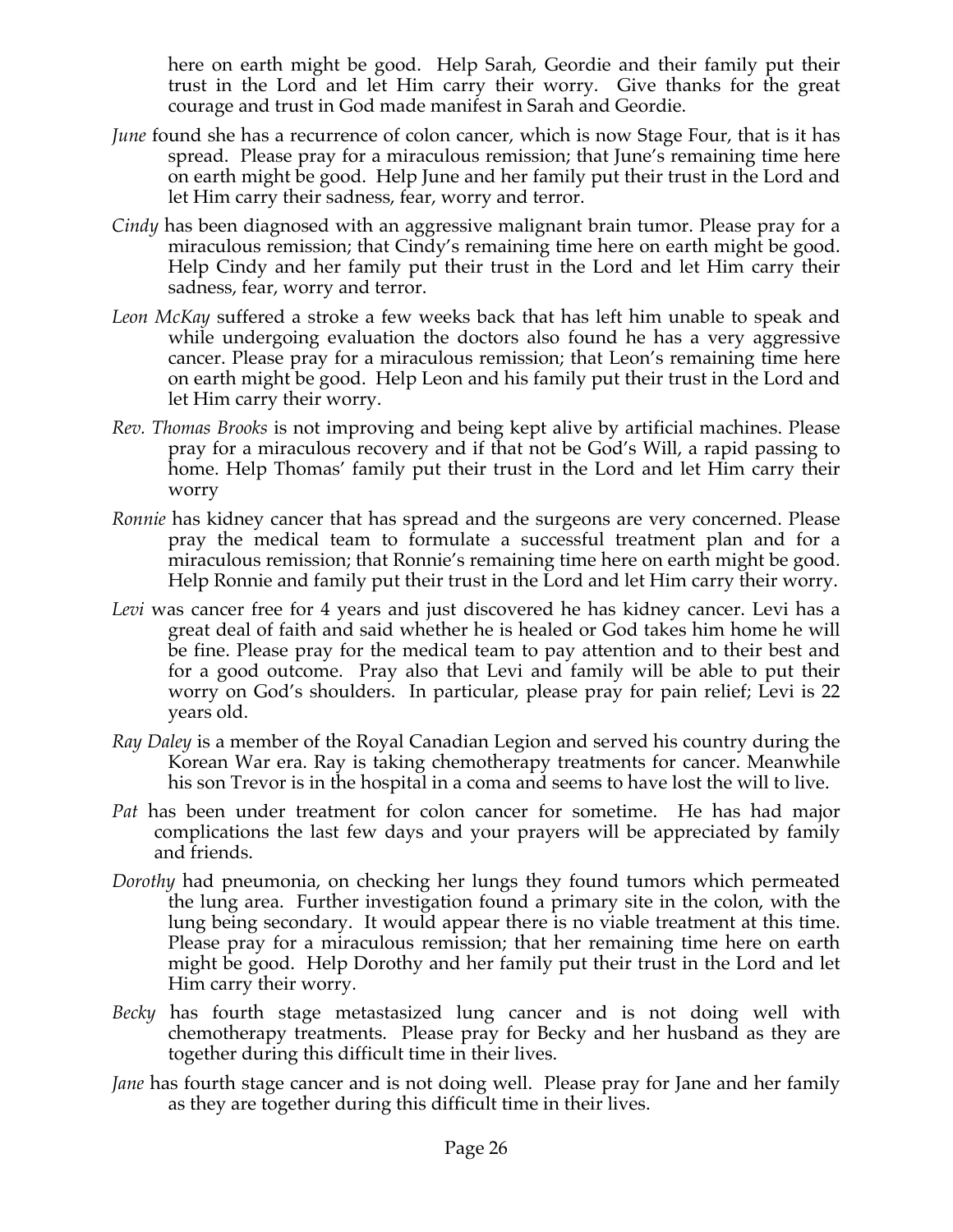- *Colleen* has been battling pancreatic cancer over the last year and it has now spread to one of her lungs. Please keep her and her family in your prayers.
- *Christine* has cancer of the colon, which spread to her liver; she is receiving chemotherapy and is having difficulty eating. Please pray for the medical team treating her to pay attention and do their very best; pray also for confidence in our Lord for Christine and her family.
- *Todd* and *Kenny* have both been fighting osteocarcinoma for over five years and have been told their time here on earth is nearing its end, absent a miracle from God. Both are ready to go home and leave the pain, but would like to stay. Please pray for them and their families.

#### *Surgery*

- *Lee* is scheduled for shoulder surgery the morning of Monday 16 February 2015 and will be in the hospital several days. Please pray for the medical team to pay attention and to their best and for a good outcome. Pray also that Lee and her family will be able to put their worry on God's shoulders.
- *Amy* had surgery on 27 January 2015, for a brain tumor. Please pray for the medical team to pay attention and to their best and for a good outcome. Pray also that Amy and her family will be able to put their worry on God's shoulders.
- *Jeff* has been undergoing surgery, chemo and radiation since October for pancreatitis and Pancreatic cancer. Please pray for the medical team to pay attention and to their best and for a good outcome. Pray also that Jeff, his wife and family will be able to put their worry on God's shoulders.
- *Albert* had a pacemaker installed recently. He will require surgery soon for a leaking heart valve and has just been told he has esophageal cancer. Pray he will turn to God and come to know Him on a more personal basis as the days go by.
- *Jane* underwent heart valve repair surgery on 3 July 2014. Please pray for full recovery. Pray also Jane and her family to put their worry on God's shoulders.
- *Mario* has early-diagnosed prostate cancer and had surgery. Pray for complete remission and that Mario and his family will be able to put their worry on God's shoulders.
- *Eddie* has upcoming bladder surgery. Please pray for the surgical team to pay attention and to their best and for a good outcome. Pray also that Eddie and family will be able to put their worry on God's shoulders.

## *Testing and Treatment*

- *Sarah* fell on the ice 0n 13 February and is in the hospital being monitored. Please pray that the fall did not affect the condition of the baby or the placenta in the womb.
- *Olivia,* age 7, has been diagnosed with Stage 3 Lymphoma. The prognosis is good at this time, please pray for medical team contemplating and evaluating the treatment that they might be guided to the correct choice and do their very best. Pray also for peace of mind and trust in God for Olivia and her family, as well as physical strength.
- *Eli* has some mental issues and has lost his way. He was admitted to the hospital for a 72 hour Psychological evaluation to get a proper diagnosis and medications. He has been in isolation and even refused to see his brother Carl. Please give thanks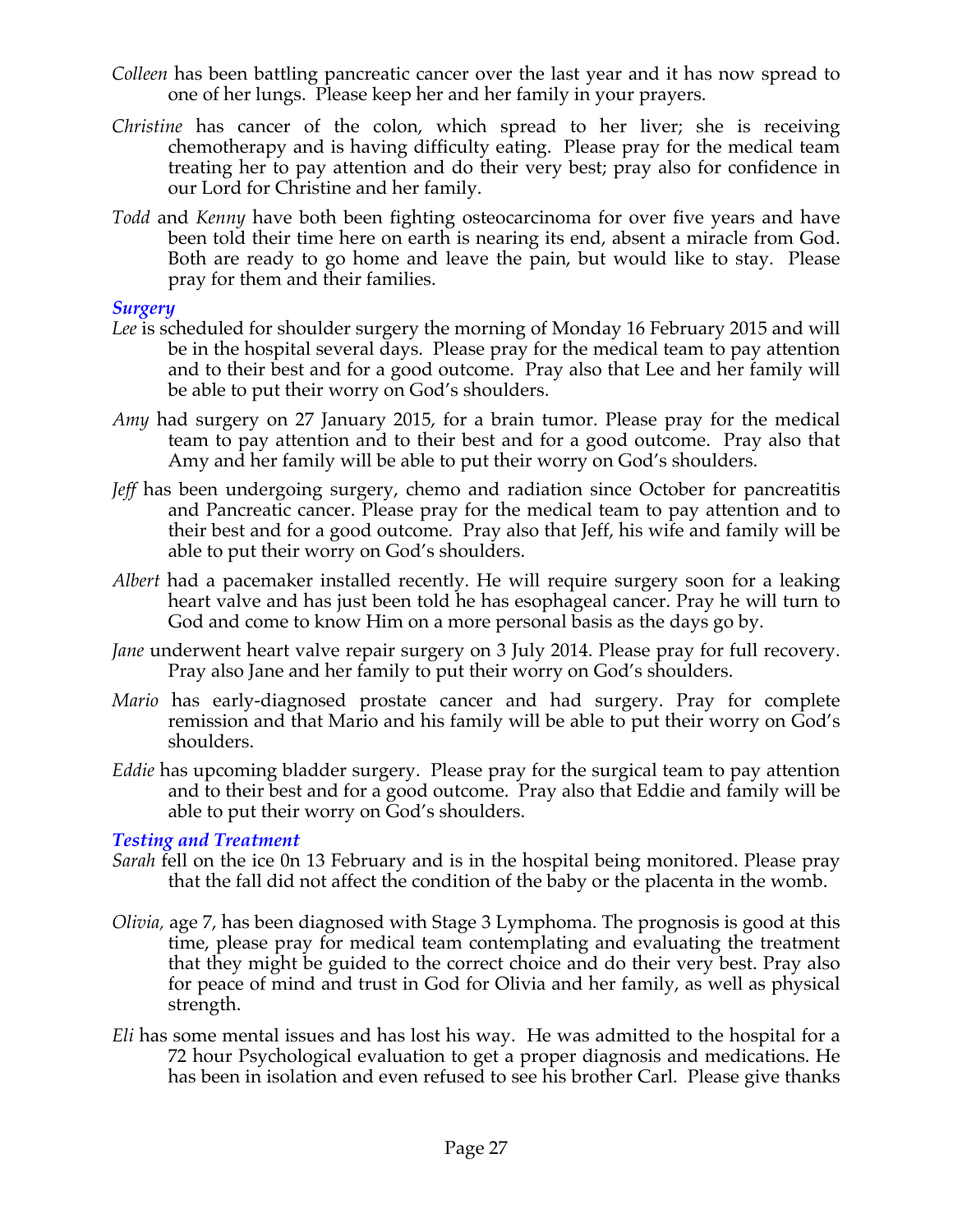for Eli cooperating with the evaluation, pray he will benefit from the treatment and return to the Lord and his family.

- *Karen* got out of the hospital after dehydration and double pneumonia. Her family is taking care of her. Please pray for strength, trust and healing.
- *Nancy* has been diagnosed with Schizophrenia and has quit taking her medications causing instability and difficulty in her family. Please pray the Lord will help the doctors find the right medications and she will take them and return her to mental and emotional stability.
- *Paul* has been hospitalized recently several time because of persistent high fevers. He is being tested and checked by physicians and seems to have a slight scoliosis, a node and Schuermann's disease. Please pray it will be discovered how to treat these problems and healing will begin so he will be inspired to continue his education.
- *Carol Anne* needs God's comfort and healthy test results as she is anxiously undergoing tests related to previous hysterectomy and experiencing symptoms in the surrounding area.
- *Garth* Neel is undergoing chemotherapy for lymphoma cancer. Garth is feeling a bit better, but the treatment is tiring. Pray for medical team contemplating and evaluating the treatment that they might be guided to the correct choice and do their very best. Pray also for peace of mind and trust in God for Garth and his family, as well as physical strength.

Garth is the AOC Bishop of Canada with oversight of South America and a really both good and nice fellow.

- *Jennifer* has some lumps on the right side of her neck; they have grown and multiplied. In the last few months she has been having problems swallowing. Jennifer has an appointment with specialist in several weeks to try and discover what it is. She is having a great deal of anxiety as she waits for her Doctors appointment and will appreciate your prayer for anxiety and health.
- *Rick* has heart problems. Please pray for guidance for the medical people treating him that they might pay attention, do their very best and make the right recommendations regarding treatment. Pray for help for Rick and his wife Wanda to keep their trust in the Lord and let Him carry their worry.
- *Clay* has melanoma. Please pray for guidance for the medical people treating him that they might pay attention, do their very best and make the right recommendations regarding treatment. Pray for help for Rick and his wife Pam to keep their trust in the Lord and let Him carry their worry.
- *Atina* has been diagnosed with skin cancer, which turned out to be a melanoma. A routine CT scan found a 9mm (3/8 inch) lesion in her left lung. The melanoma appears to be spreading; they need to remove the offending tissue and test the sample. Pray for guidance for the medical people treating her that they might pay attention, do their very best and make the right recommendations regarding treatment. Atina's faith is being tested, she has difficulty in praying and accepting the outcome, she wants what she wants and is perplexed about her faith in Jesus. Pray for help for Atina to keep her trust in the Lord and let Him carry her worry.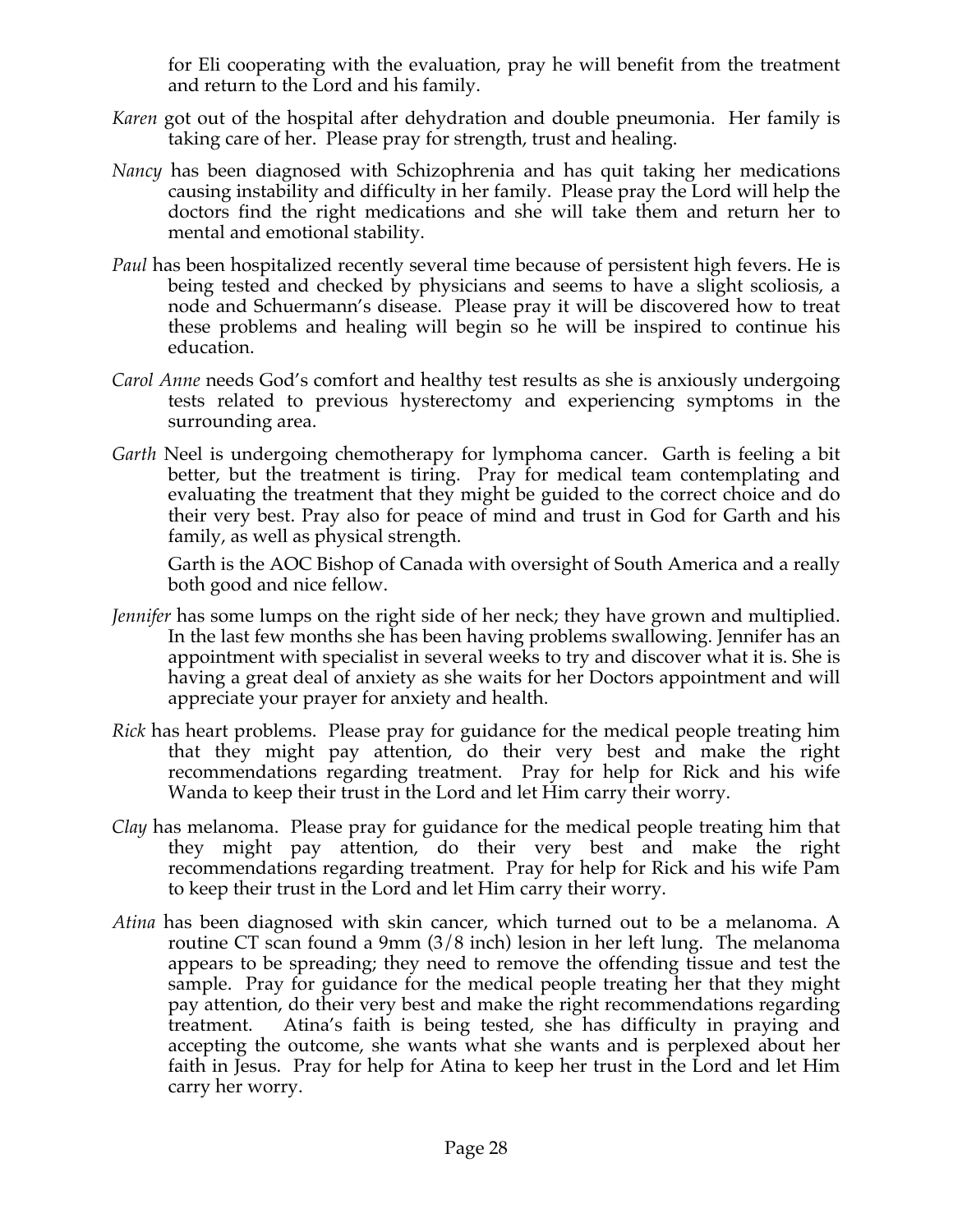- *Evelyn* has been diagnosed with bone cancer. Pray for guidance for the medical people treating her that they might pay attention, do their very best and make the right recommendations regarding treatment. Pray for help for Evelyn to keep her trust in the Lord and let Him carry her worry.
- *Stacy* has Multiple Sclerosis and was hospitalized for what turned out to be food poisoning. Pray for trust in God for Stacy and Chris as they deal with Stacy's illness.
- *Janet Jessup* had a stroke on 3 July 2014. She has made some progress and is now out of the stroke unit and in the General Surgery and Care Unit. Please pray for those treating her to find the appropriate treatment and for trust in God and peace of mind for Name and her family, in particular her husband of 43 years, Rev Roger Jessup, retired minister of Saint Joseph of Arimathea Anglican Orthodox Church.
- *Liz Strauch* had a pineal cyst, which in the end responded well to a surgical draining last year. Since November 2013, similar symptoms have returned. A CT Scan turned up what is thought to be either a new cyst or an enlarged pineal gland. More testing, including an EEG is in the works. She can no longer work. Pray for strength, courage and understanding for Liz and her family, in particular her husband Ken and sons Caleb and Nathan; as well as for God's guidance for the medical people treating her that they might find the best course of treatment and allow Liz to heal completely.
- *Faye* is in the hospital because she is weak has been receiving blood transfusions. Pray for strength, courage and understanding for Faye and her family; as well as for God's guidance for the medical people treating her that they might find the best course of treatment and allow Faye to heal completely.
- *Tom* has heart and kidney problems. Pray for strength, courage and understanding for Tom and his family; as well as for God's guidance for the medical people treating him that they might find the best course of treatment and allow Tom to heal completely.
- *Harold* has had a severe stroke. He is now home, but his family is looking for a rehabilitation facility to help him recuperate. Pray for strength, courage and understanding for Harold and his family; as well as for God's guidance for the medical people caring for him that they might find the best treatment facility to allow Harold to heal completely.
- *Joe* has had a preliminary ALS diagnosis. Pray the final diagnosis will something that will allow him to continue taking care of his devoted young family. Pray for strength, courage and understanding for Joe and his family; as well as for God's guidance for the medical people treating him that they might find the best course of treatment.
- *Mark* Wilson's breathing seems to be under control at present, he is getting oxygen, which is a huge blessing for which he is grateful. He has continuous body wide pain similar to arthritis gone wrong for which he needs some kind of relief so he can rest. Pray for God's guidance for the doctors and medical people treating him that they might figure out a way to treat him that will work and not adversely affect other parts of his body, particularly his oxygenation levels, kidney and liver function. Please pray for peace of mind and trust in the Lord for Mark, as well as for his family.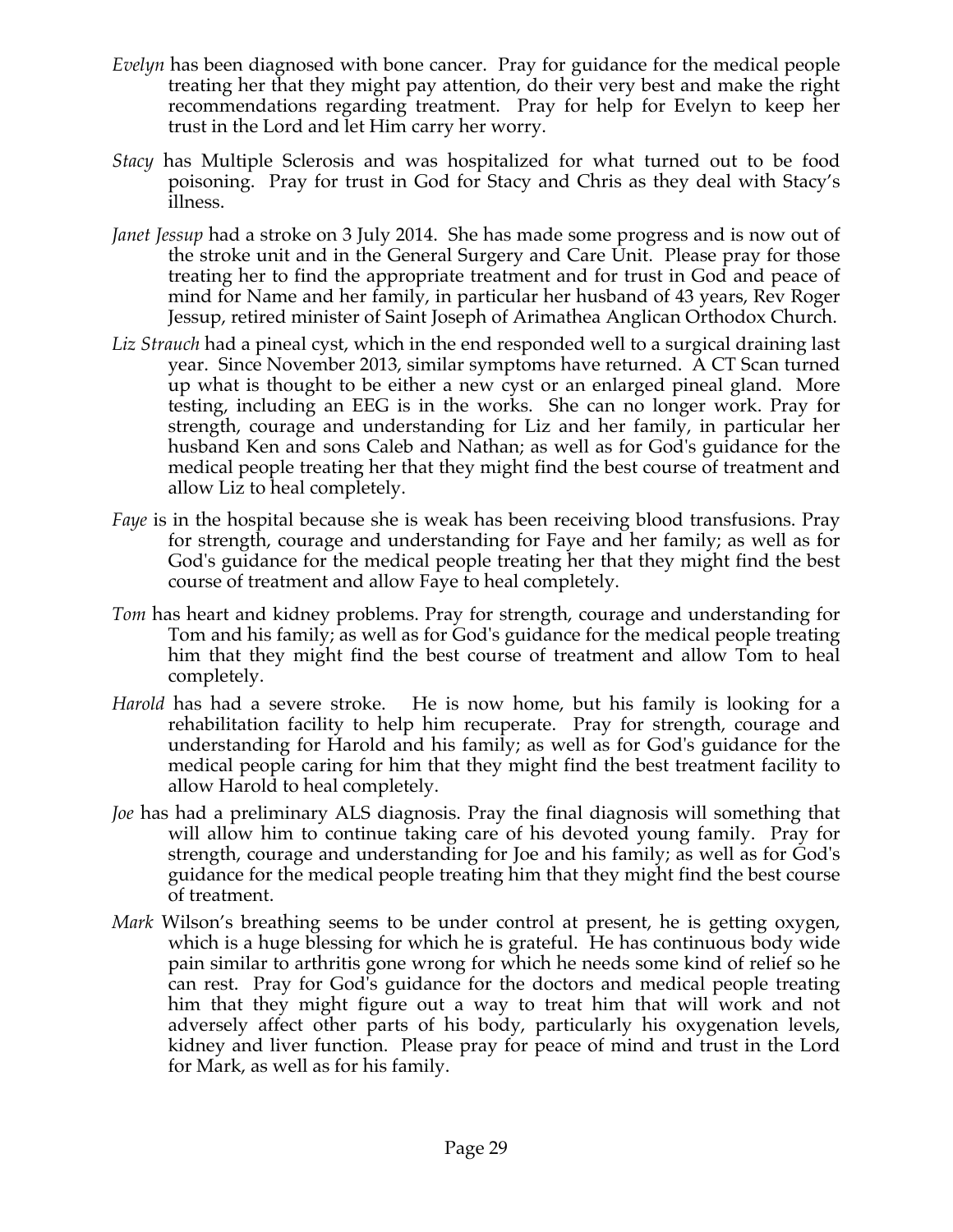- *Preston* is reacting poorly to recent neck surgery and now has problems with his liver count; Physicians feel that dialysis will help. There may be a blockage in the bowel and an operation might be necessary. Please pray for the medical team to pay attention and to their best to determine how to help Preston and for a good outcome. Pray also that Preston and family will be able to put their worry on God's shoulders while Preston does his best to facilitate a return to good health.
- *Erica* has a non-malignant Brain Tumor which cannot be surgically removed due to the size and location. They are going to attempt chemotherapy. Please pray for peace of mind and trust in the Lord for Erica, as well as for her family, and for God's guidance for the medical people treating her that they might find the best course of treatment.
- *Brenda* is in the hospital because of bleeding on her brain. Please pray for peace of mind and trust in the Lord for Brenda, as well as for her family, and for God's guidance for the medical people treating her that they might find the best course of treatment.
- *Mackenzie* is a young girl with leukemia. Please pray for peace of mind and trust in the Lord for Mackenzie, as well as for her family, and for God's guidance for the medical people treating her that they might find the best course of treatment.
- *Mack* has had diabetes most of his adult life. Circulation in his legs is very bad and doctors are considering amputation. Please pray his medication will help and he will not face amputation. Please pray for peace of mind and trust in the Lord for Mack and for God's guidance for the medical people treating him that they might find the best course of treatment.
- *Michael* has been diagnosed with lung cancer recently after making it through gastro intestinal cancer last year. Please pray for peace of mind and trust in the Lord for Michael and his wife Gayle; as well as for God's guidance for the medical people treating him that they might find the best course of treatment.
- *Ken Strauch* has been tired and is anemic, he had a colonoscopy which found a pair of polyps which were removed and are being tested. Just for good measure they found he has a hiatal hernia with ulcers, basically part of his stomach is pushed up into his esophagus and is bleeding from there. Sounds like there may be surgery involved. Please pray for peace of mind and trust in the Lord for Ken and for God's guidance for the medical people treating him that they might find the best course of treatment.
- *Adriano* is in the hospital due to high sugar and high blood pressure. He is very weak and will appreciate your prayers.
- *Heather* recently found out she has cancer. Please pray for peace of mind for her and for the medical team treating her will be guided to the right solution.
- *Jim* has had an aneurism and blood clots. Pray that healing will come.
- *Georgia* has liver and pancreatic cancer. The doctors are evaluating whether to do surgery and how to tackle the disease. Georgia is a faithful Christian and appreciates your prayers. Pray for God's guidance for the medical people treating her that they might find out the source of the problem and best course of treatment. Pray also for peace of mind and trust in God for Georgia and her family.
- *Lana's* doctor found something on her lymph nodes and ovaries. Pray for God's guidance for the medical people treating her that they might find out the source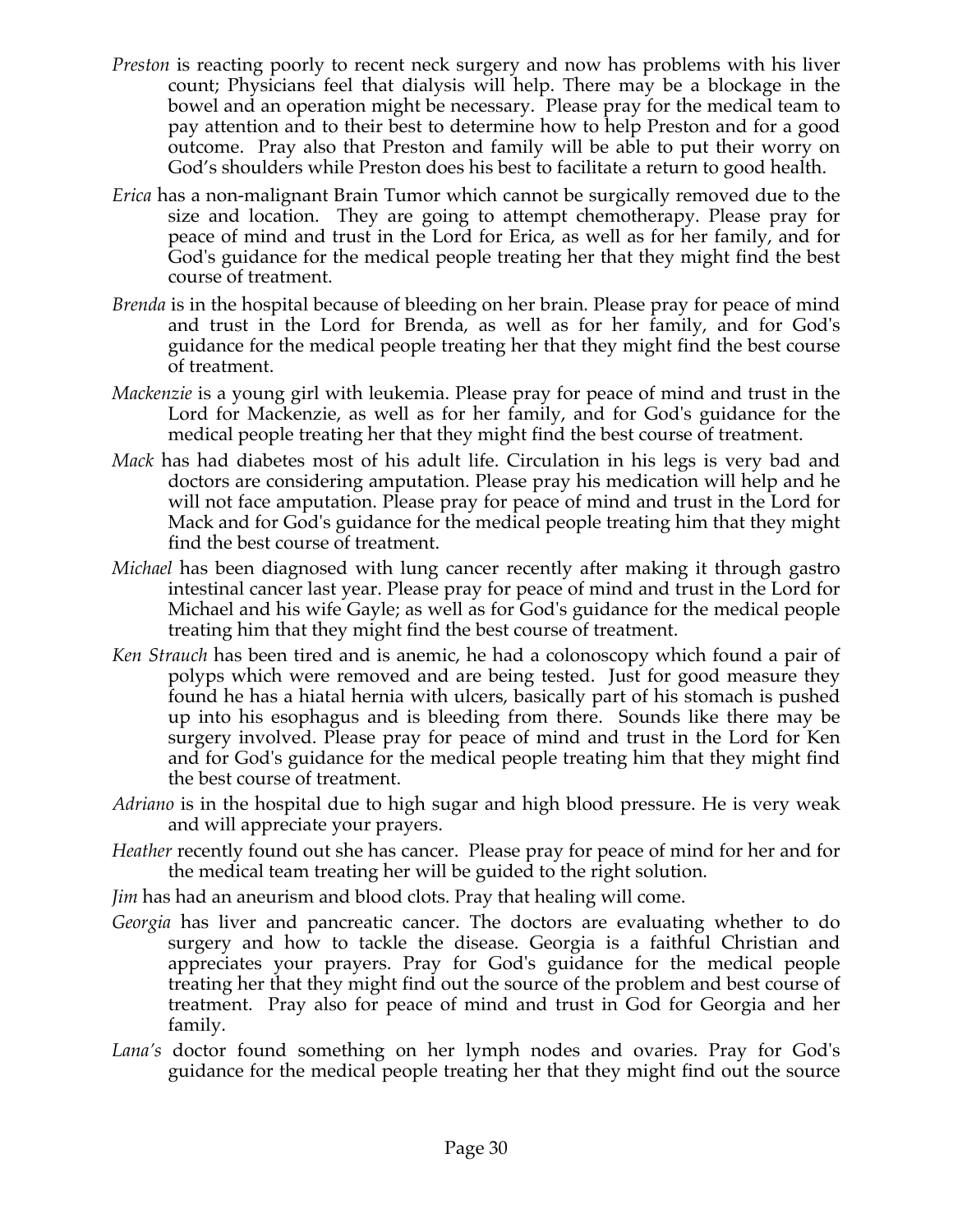of the problem and best course of treatment. Pray also for peace of mind and trust in God for Lana and her family.

## *Healing*

- *Bernie Coogan* had a stroke near Christmas time. He is still in a stroke center and expects to be there about another week, before being discharged to a rehab facility. Bernie is doing pretty well, his speech is a bit slurred, but his mind is clear. He is still Bernie. Bernie, his wife JoAnn and their family would appreciate your prayers for a full and rapid recovery as they maintain full trust in the Lord.
- *Scott Winters* underwent apparently successful ligament replacement surgery on his knee on 8 January 2015, however he contracted an infection somehow which is causing him great difficulty. Please give thanks for the successful surgery and pray the infection will be overcome.
- *Amy* has melanoma in her lungs, liver and kidneys; they have found a treatment for her that has a high success rate however the side effects are debilitating. Please pray she will be able to tolerate the side effects and the treatment is successful. Amy has full trust in the Lord, but would still appreciate your prayers.
- *Debbie* is just beginning chemotherapy for cancer of the lymph nodes. Prayer she will be able to tolerate the therapy acceptably and remain strong as she remembers the Lord is with her at all times.
- *Liz* had a massive stroke at age thirty-seven. The prognosis is good but she has a long road ahead. . Please pray for guidance for those treating her, for trust in our Lord for Liz and her family, for healing.
- *Ebick* is suffering from a severe ulcer but the Doctors cannot give her the proper dosage of the medicine due to her six month pregnancy. Please pray doctors will find an alternative avenue for treatment or that God will provide.
- *Stan* is going through chemotherapy and radiation treatments for cancer. He is elderly and the treatments are tiring him. Please pray for his wife *Marvelene* as they do this together.
- *Meg* recently found out she had heart problems causing low blood oxygen levels, loss of focus resulting in an emergency room crisis. As a result of the symptoms she made errors on the job that caused her to lose her job. She is grateful for the excellent medical care she has received and optimistic, feeling with God's intervention in her life her health may be reversed and a new job will become available.
- *Donald* is in the hospital and had his leg amputated on 14 April 2014. Pray he will adjust and healing will begin.
- *Lucius Dabney* (father of Rev Bryan Dabney) is now at home recovering from an infection. Please pray for a complete healing of the infection and return to health.
- *David* has many concussions and unable to go to school, read books, watch TV and has headaches and migraines. He has trouble sleeping and his family will appreciate your prayers for this 10 year old young man.
- *Gladys* has breast cancer and has had a lumpectomy. She needs to take a year off of her work to have chemo treatments.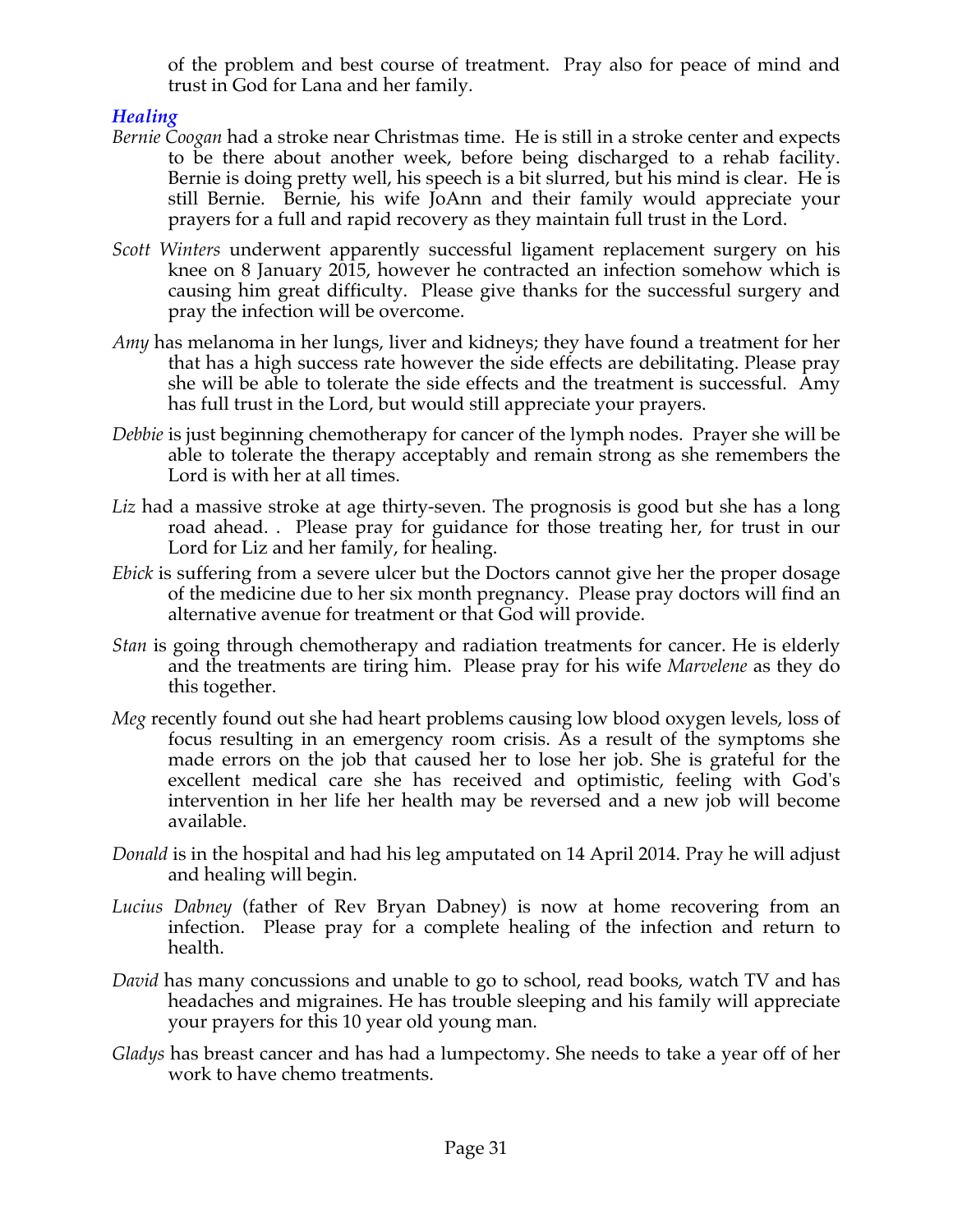- *Alwin Jack* has had a stroke and recently has had a relapse. Please pray for those who treat Alwin that they might chose the best possible treatment and pray for peace of mind for Alwin during the recovery phase.
- *Carolyn* has Multiple Sclerosis with complications. Pray Carolyn and her children will be close to our Lord Jesus Christ as they and family members help to ease the problems.
- *Jeong* was in an auto accident and sustained a serious back injury. Please pray for a full and rapid recovery.
- *Dale* was hospitalized Sunday 25 August 2013, after a heart attack. Please pray for guidance for the medical team treating him and for peace of mind for Dale and his family.
- *Gil Garcia* is home and doing pretty well. Pray for strength for Gil and his wife Mary as they deal with the stresses of Gil's paraplegia and the general aging process.
- *Mary Garcia* had surgery, she is home, but not healing as well as she hoped. Please pray for her continued healing.
- *Bill* had malignant growth removed from a lip last month and seems to be experiencing a re-growth of the cancer. He asks your prayer for the medical team treating him and for peace of mind for himself.
- *Hank* has osteoporosis, which has caused him a great deal of pain and inconvenience in the past few years. Pray for his healing and that his medical bills will be met.
- *Evelyn is* an elderly woman who has had problems with her eyes and is now blind. It appears some sight will return shortly, pray for that to happen!
- *Joanne* has begun kidney dialysis as a result of kidney failure due to extensive chemotherapy. Additionally she cares for an adopted drug addicted baby who is now nine years old. Please pray for her to keep her faith, to let the Lord carry her worry and concern and to give her strength. Pray also for those treating her that they might pay attention and do their best.
- *Mr. N. Anand* is in the hospital and is seriously ill. He is being encouraged to pray for repentance of his sins and to depend upon our dependable God for a cure and recovery of his health. Pray that he will be a strong witness for Christ.
- *Jacob* has been going through some dental procedures and has some pain and aggravation with the numbness. Please pray for comfort and strength for him, as well as for guidance for the medical team treating him that they might pay attention and do their best.
- *Jean* fell and broke her ankle in three places. She will be in the hospital for rehabilitation for the next 6 weeks. Please pray for comfort and strength for her, as well as for guidance for the medical team treating her that they might pay attention and do their best.
- *Bud and his wife* for their continued welfare and enthusiasm. Bud has been advised of an aneurism in his heart of a size not mandating immediate surgery. This comes at a time when he has sole care of his wife who recently broke two vertebrae and thereafter sustained pneumonia.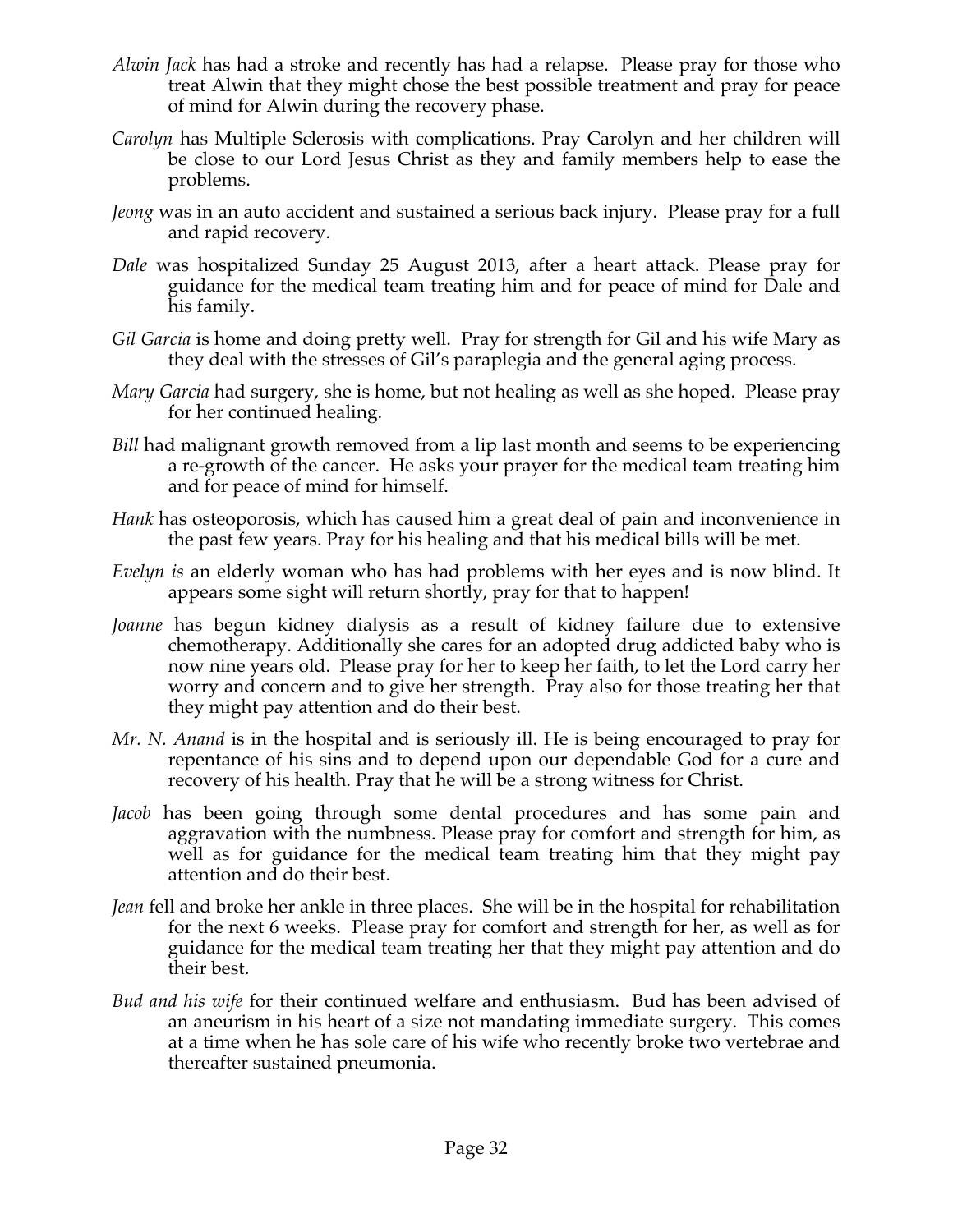- *Virginia* has Sinus and Allergy problems giving her severe problems. Pray that the Doctor will discover why it continues and find a cure.
- *Steve Thornell* had a brain aneurysm, which was found before it burst. He is home from the hospital and working hard on recovery. He lacks energy from seven days in the hospital. His doctor told him he has to make serious life changes. One of the two main arteries in the back of the head is now completely closed. He must take blood thinners, he has thick blood and recent chemotherapy made it worse. Steve has always operated at 110 percent, he needs help to slow down. Please pray for trust in the Lord and a full and rapid recovery. Pray for peace of mind for Steve and his family.
- *Arlen* is receiving treatment for lung cancer and recently experienced a ruptured colon during treatment. She is alone in Oregon but does have a friend who has traveled a great distance to be at her side. Please pray for guidance for the medical team treating her and for strength and trust for Arlen.
- *Oscar* discovered some time ago he had blood clots in his leg and lung. He has been treated for them and has not been cured. He now will be facing surgery. Please keep him in your prayers.
- *Angela* had an ischemic stroke (clot). Please pray for guidance for the medical team treating her and for strength and trust for Angela. Please pray also that she and her family might put their worries on our Lord's back so she can work hard towards recovery.
- *Nora* had a stroke mid February 2013. Please pray for guidance for the medical team treating her and for strength and trust for Nora. Please pray also that she and her family might put their worries on our Lord's back so she can work hard towards recovery.
- *Linda* has been hospitalized for several days with a gastrointestinal problem. Please pray for guidance for the medical team treating her and for strength and trust for Linda.
- *Dester* is suffering from unknown skin and diseases. Please guide the medical team treating him to find out what the problem is and cure it. Pray also for Dester to trust in the Lord.
- *Lee* has Arterial Fibrillation; the medical people are not sure how to help her. Please pray for guidance for the team treating her and for Lee and her family to make the right decisions regarding treatment..

*Nell* recently adopted two children and has just been diagnosed with multiple myeloma.

- *Mary Lou* has been suffering with seizures. She was in the hospital with a 24 hour monitor and is being sent home from the hospital with two medications and orders to return in 2 months for another MRI to review whatever is going on in her brain. Please pray for guidance for the medical people treating her, as well as peace of mind and trust in God for her and her family.
- *Kathleen* has spent the last two weeks in the hospital. She has been diagnosed with colitis, shingles and possibly colon cancer. Pray she will be comfortable and begin to heal.

*Rachel* has Mitochondrial Myopathy. This is a hereditary disease of the muscles and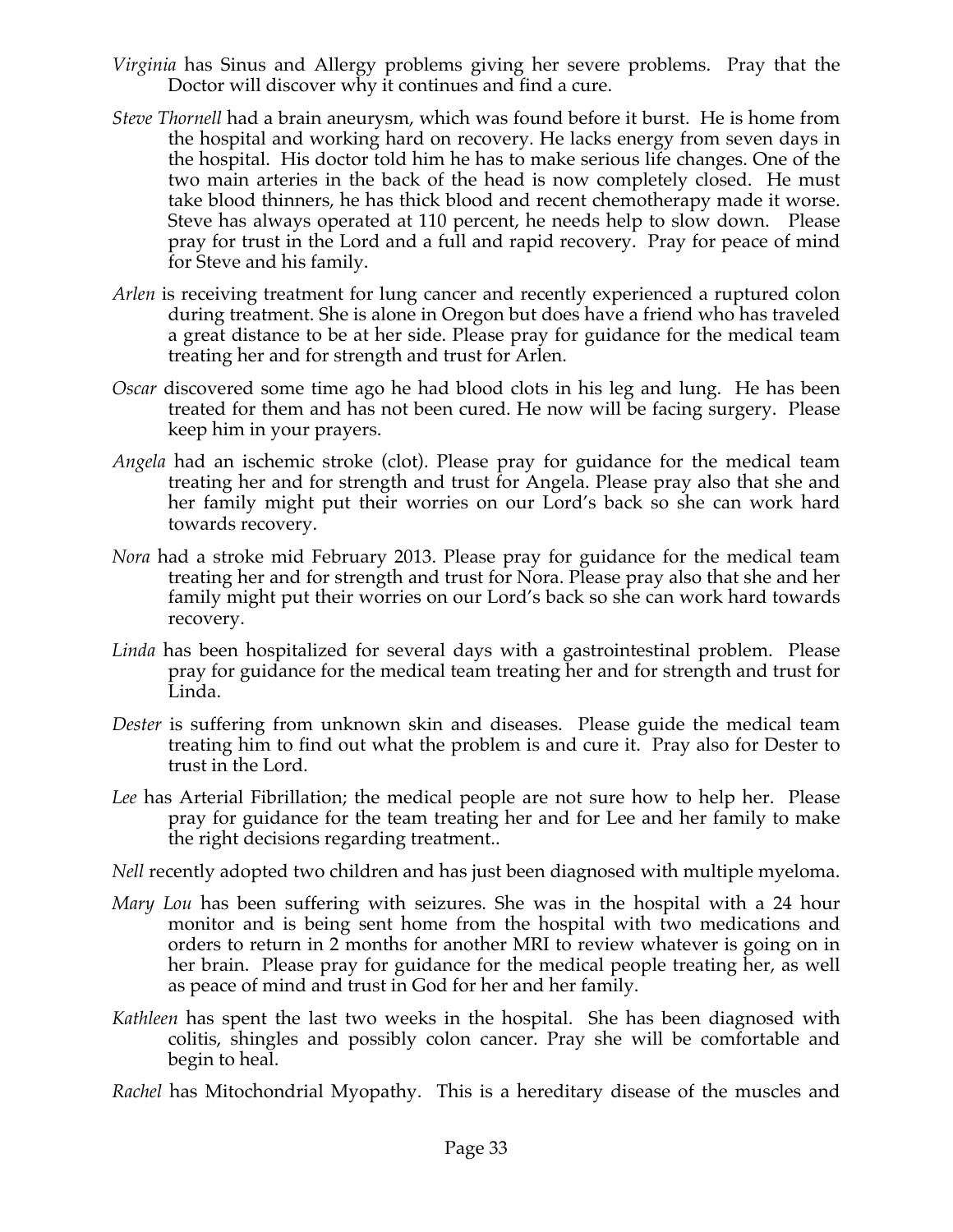they do not have a cure for it. Part of her pain is her family does not believe she is indeed ill, as she appears to be just fine. Please pray her family will learn the truth and be supportive of her; pray also the medical people treating her will find the right measures to minimize the disease. Most particularly pray for Rachel's trust in God.

- *Nicolas* is in the hospital with serious symptoms of a heart disorder. Please pray for peace of mind for him and guidance for the medical team looking for the cause and cure.
- *Juanita* is a young girl who was in a coma because of a blood disease. She has not come out and is gaining strength. They are awaiting results from blood samples. Her family thanks you for your prayers and asks that you continue.
- *George* had foot surgery. Please give thanks for the surgery and pray for a full and rapid recovery.
- *Nellie* is in the emergency room of a hospital in a great deal of pain. Please pray for peace of mind for her and guidance for the medical team looking for the cause and cure.
- *Lauralee Meade* underwent a lumpectomy on Friday after Thanksgiving. A further anomaly has been discovered and she had additional preventative radiation treatment. Please pray for a complete remission of the cancer. Pray also Lauralee will maintain her great attitude and trust in God.
- *Bill, Sara's husband,* had a third abdominal surgery on 22 November 2011, to remove a tumor. Bill is doing better keeping the doctor's instructions, for which we are all grateful, including taking chemotherapy once a day for one more year. He has decreased the consumption of alcohol and eating at least mostly properly. Please pray for help for him to continue do all this. Please pray also that Bill might turn his heart outward to help those around him, as well as live a long and healthy life to the honor and glory of God. Pray also for peace of mind for Bill and his wife Sara.
- *Kay Denton* (Mrs. Kay) has had a chest infection, perhaps viral, but seems to be getting better. Please pray for continued peace of mind for Mrs. Kay and her family. Give thanks for her trust in the Lord and her positive attitude.
- *Matt Alcantara*, age 16, came back with ZERO SCANS again in August 2014! Matt has Osteosarcoma (bone cancer), a very rare and often lethal form of cancer with limited treatment options. This is a disease that is about 90 percent fatal in a couple of years. He has no hip joint on one side, but he walks and swims! Courage? Guts? You bet! Please also give thanks for the great faith of Matt and his entire family. Their faith and trust is a wonderful example for each and every one of us. But, now is not the time to stop praying. Actually, it never is the time to stop praying!
- *Judith Clingwall* is afflicted with Multiple Sclerosis (MS). She is currently in Laurel Place, an extended care facility in Surrey, British Columbia. Judith's condition has worsened recently. Please pray for her to take an active part in her own life, for her strength, peace of mind, trust in God and remission of the disease so she might return home to her family. Pray also for strength for her husband Martin as he deals with all the problems and stress of Judith's situation.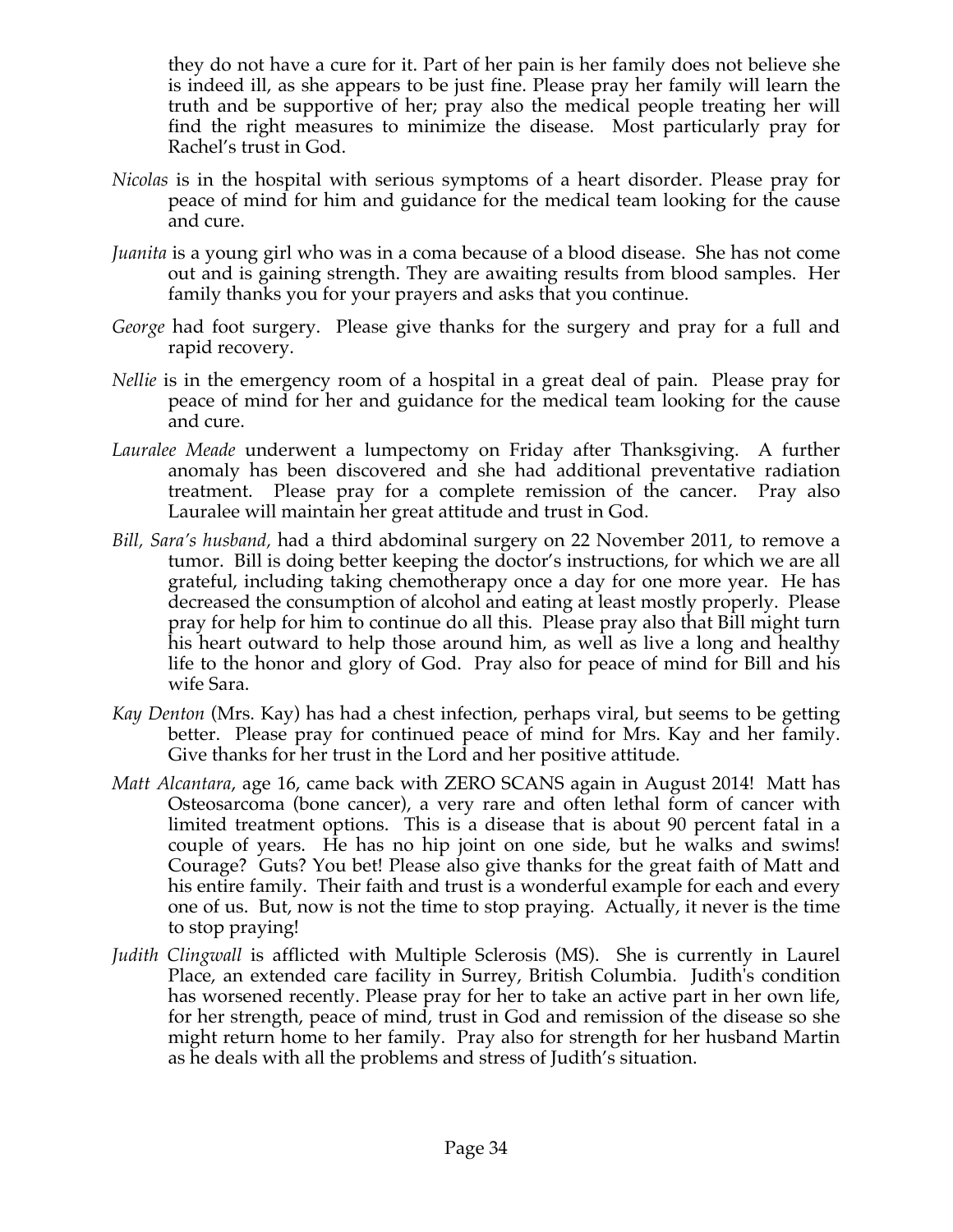*Vince (age 15),* reoccurrence of Osteosarcoma, recent testing found a nickel sized tumor in his lungs. The doctors are consulting with a specialist in Houston. Please pray for guidance for the medical team and for peace of mind for Vince and his family.

## *Healing and Patience*

- *Kym* (43) has various hip problems which seems to be related to osteoarthritis. And, her mother *Ruth* is in the early stages of dementia. Pray for guidance for those treating both of them, as well as patience and trust in the Lord for both of them.
- *Christopher* has had problems with his leg for some time. Now he has to have it casted and it will stay that way for what to him seems an interminable time. Pray for patience and peace of mind for this young man who has much he wants to do.

## *Thanksgiving and Continued Healing*

*Jim* has been hospitalized and had several operations for cancer the last few years. He has recent good news, for which he asks you join in giving thanks:

The LORD be with you! I wanted to let everyone to know I received a great report from Cancer Treatment Centers of America in Newnan, GA yesterday. I met with all three (3) of my doctors. Each reviewed my scans and were satisfied with the results. The cancer is still there but it has not changed in three (3) years. All of the doctors were happy with the report and I will continue with the monthly sandostine injection to retard future growth of the tumor. Thank you very very much for your prayers and encouragement!

*Jim*

- *Arch Crittenden* has Multiple Myeloma (cancer cells in bone marrow); without this treatment life expectancy is one to two years. As long as he can tolerate the daily oral Revlimid treatments, it seems he can carry on. Arch is not worried about the weight loss side effects, he says he planned ahead for that; the hair loss does have him concerned as most of that has already left. There is very good news, he had X-Rays this week and no holes in his bones. And he can still travel about and visit his family! This is super, please join Arch and family in giving thanks. Arch and his lovely wife Kathy ask that you pray for their trust in God to remain strong and for a good outcome.
- *Aleyne Bergman* had a pacemaker installed on 26 January 2015. Please give thanks for the medical team paying attention, doing their best and for the good outcome. Pray also that Aleyne and her husband Ron, as well as the rest of her family will be able to put their worry on God's shoulders. Please pray also for a complete and rapid recovery for her.
- *Dick Gray* has a Merkle Cell carcinoma just under his sternum carcinoma which is considered a stage four carcinoma since it has 'metastasized'. After much treatment and hospitalization the main site is less than half the size and there are no new tumors. He continues the fight. Please give thanks for the good results so far! Pray for those contemplating the treatment that they might be guided to the correct choice and do their very best. Pray also for peace of mind and trust in God for Dick and his wife Jennifer. Dick is the Treasurer and a Vestryman at Saint Paul's AOC in Missouri.
- *Jenny,* wife of Adam, mother of two, (niece of Marianne Lane) had difficulty breathing the night of 22 January 2015. Adam brought her to the hospital. After considerable thought and testing, they found a growth thought to be scar tissue from intubation when she was an infant. On 28 January 2015, they preformed a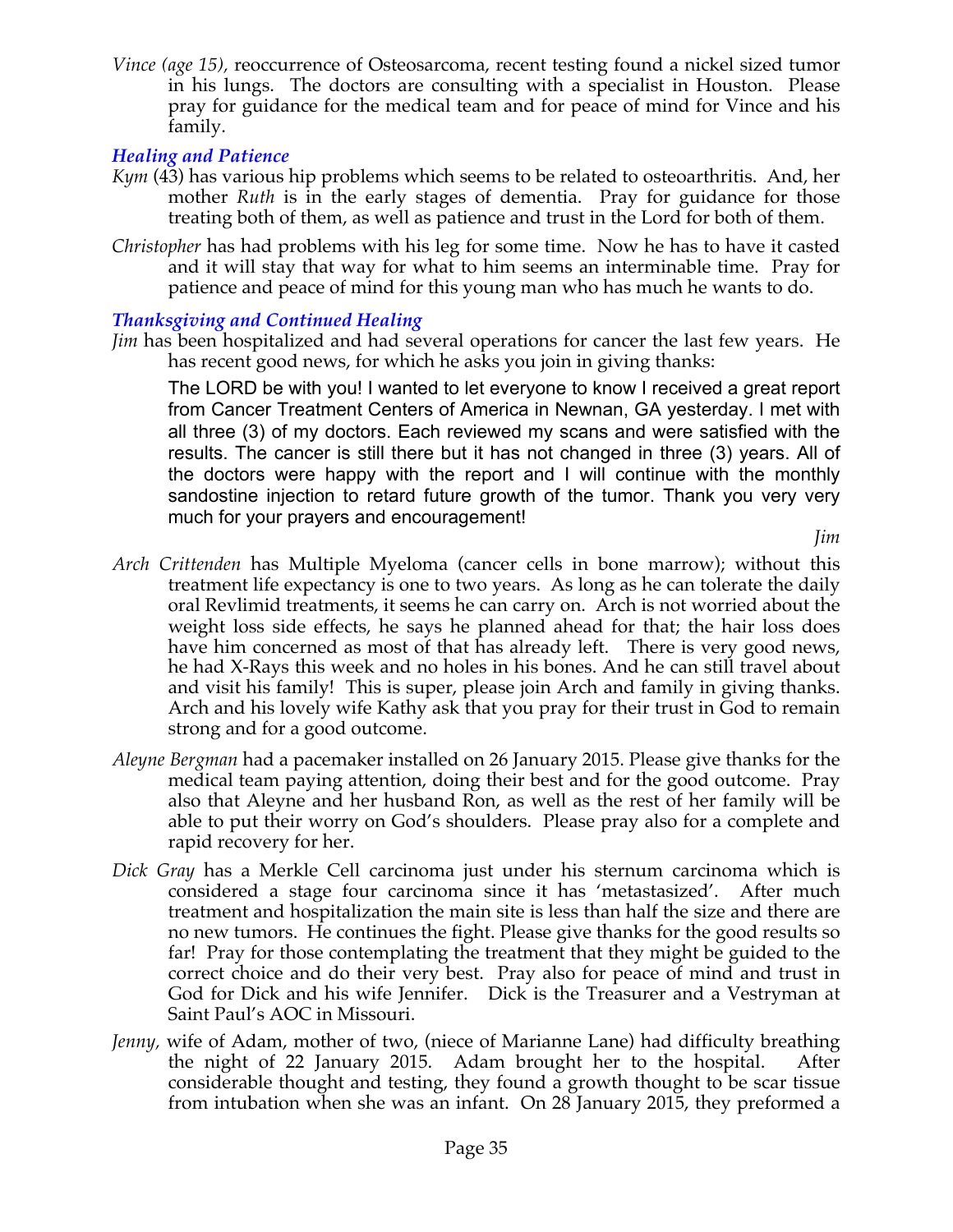mechanical expansion to allow her to breathe which was a success. Please give thanks for the great result and pray for a full recovery and that the opening will stay clear.

- *Sam* had surgery on his entire large intestine that had become infected. At the time of the operation he was just hours away from a complete organ shutdown. He had had turmoil in his life over the years. Sam is now in the ICU and his Minister visited him and explained to him God had given him another chance for him to make things right with his Lord. Pray for his good health and his spiritual life with Jesus.
- *Marv Rogge* had successful heart valve replacement surgery on or about 20 December 2014. Other than a desire to chew his food way too much, Marv is doing great, up and about. Please join Marv, his lovely wife Marian and the rest of the family in giving thanks to God for the great result. Pray for a full and complete recovery.
- *Ian* had surgery to remove excess skin rendered a nuisance by controlled lost of 200 pounds. Please give thanks for the successful result and for those treating him to have paid attention and done their very best on the lengthy surgery, taking the best possible care of him. Please pray for his continued recovery and strength for his Mother who will be in charge of his after care.
- *Jenniffer* had surgery for breast cancer on 15 October 2014, which seemingly went well; please give thanks for that. She has had other complications which preclude her from making a full recovery in particular the drugs are making her terribly sick; please pray those will be overcome. Pray for help for Jenniffer to keep her trust in the Lord and let Him carry her worry and concern as she recovers. Please pray also for strength and courage for her family as they try their best to help her.
- *Jim* had infection complications from diabetes in his foot. The infection appears to be under control and he has been released from the hospital. Please join in giving thanks for the quick and good result and pray for complete healing.
- *DiAnne Thornton* had back surgery 23 September 2014, with apparently good result. Please give thanks for the good result and pray the L5 decompression will allow her walking abilities and balance to be restored.
- *Alice* had a mastectomy on 17 September 2014, that apparently went very well with a good result. Please give thanks for the good outcome and pray for full healing and complete remission.
- *Mary* had successful hip replacement on 10 September 2014. Please give thanks for the successful surgery and ask for God's help in her recovery.
- *Kathy* had what seems to be very successful surgery on Wednesday, 3 September 2014, for cancer that returned somewhat unexpectedly. Please give thanks for the good results of the surgery and pray that the cancer will be held at bay by this action. Pray also for Kathy and her family to let God carry their worry, concern and terror so that Kathy can recover fully and quickly, so as to gain the best result. Help their entire family to keep their full trust in God.
- *Peggy* had very successful knee replacement surgery 26 August 2104. She is going home on 29 August 2014 with no pain! Please give thanks for a great result.
- *John Evetts* had successful extensive heart surgery; he is still in the hospital and recovering. He is in good spirits. John and his family thank God for the answer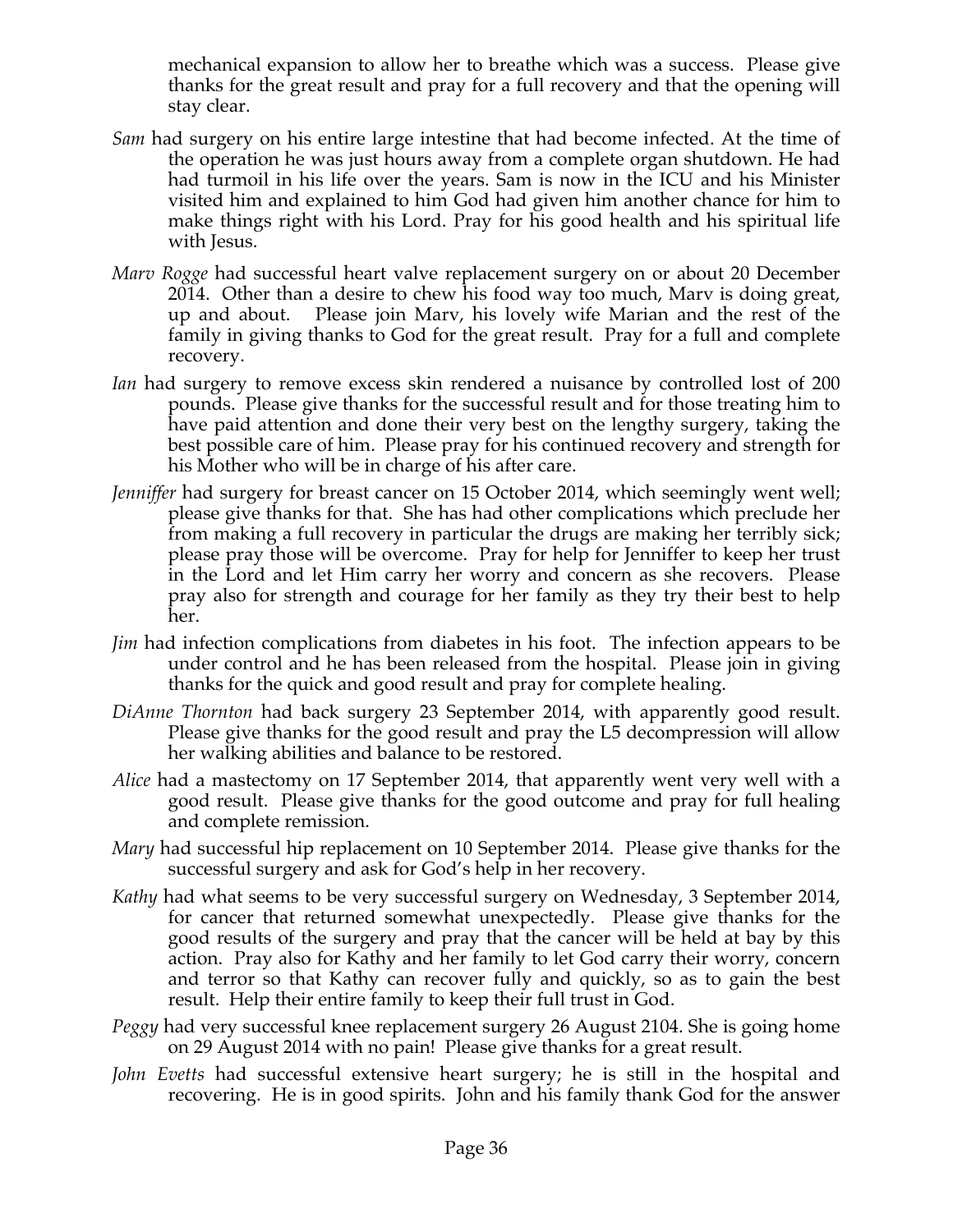to many prayers on his behalf. John is a minister in the Anglican Episcopal Church which as a relationship with the AOC. We look forward to his return to his ministerial duties at St. George's Anglican Church in Ventura in the near future.

John Evetts entered the ministry after a lifetime of work in industry and business as well as service in the Armed Forces in Vietnam. Like the Apostles, he came to the ministry from the secular world of work. Rev. Evetts is married and has two daughters and two grandchildren.

We thank the Rev. Evetts for his service to our country and his continuing service to God and His people.

- *Mary Thornell* had surgery on 30 October 2013, at the Riverside Community Hospital to remove a huge mass along with about ½ her colon and part of her lower bowel. Mary finished chemotherapy 17 June 2014. Tests the week of 2 June 2014 showed totally clear scans. For now, treatment is done after the last chemotherapy session. Please give thanks for the great result and also for the strength, guidance and peace of mind our Lord gave Mary and her husband Jim, as well as daughter Janice and son Jimmy, as she underwent treatment. Please pray she will stay free of the cancer in the future.
- *Jim Thornell (Jet)* was hospitalized with five stomach ulcers, they were treated with a Esophageal scope and then they did a colonoscopy. Colon is great; clean no worries! More work coming on the ulcers and a bit of a diet change. We will work on the ulcers and make some diet changes. Please give thanks for the great result and also for the strength, guidance and peace of mind our Lord gave Jet and his wife Mary, as well as daughter Janice and son Jimmy, as he underwent treatment. Please pray he will heal quickly.
- *Al* had an abscess found on his liver for which he was hospitalized, it turned out to be benign and will not require surgery, he has been released from the hospital. Please give thanks for this good result and pray for continued healing.
- *Elma* is suffering from cancer. She was taken home from the hospital on the advice of her Doctor. We were asked to pray that Elma's remaining time here on earth might be good and that Elma and family might put their trust in the Lord and let Him carry their worry. Since then, Elma's Bishop told us a great Miracle of the Lord is working over Elma. Doctors sent her home to die, but now she seems to be doing all right. On behalf of her, thank you for all of your prayers. Please continue praying for her complete healing.
- *Dennis* has heart problems; now the medical people treating him discovered a large mass on his liver which turned out to be a cyst! Please give thanks for this great development and pray for peace of mind and trust in the Lord for Dennis and for God's guidance for the medical people treating him that the contemplated surgery might go well.
- *Dwight* had major oral surgery, for which he gives thanks. He is recovering slowly and asks your prayers to speed the process.
- *Mike* is a veteran who has served his country when she called. Please pray he will open his heart to God so He can make Mike's crooked road straight and pull him towards the summit rather than to the pit.
- *Dick*'s left arm was amputated after treating for Merkel Cell carcinoma over a year ago. He has met with the oncologist's and reviewed the CAT scan. Good News! The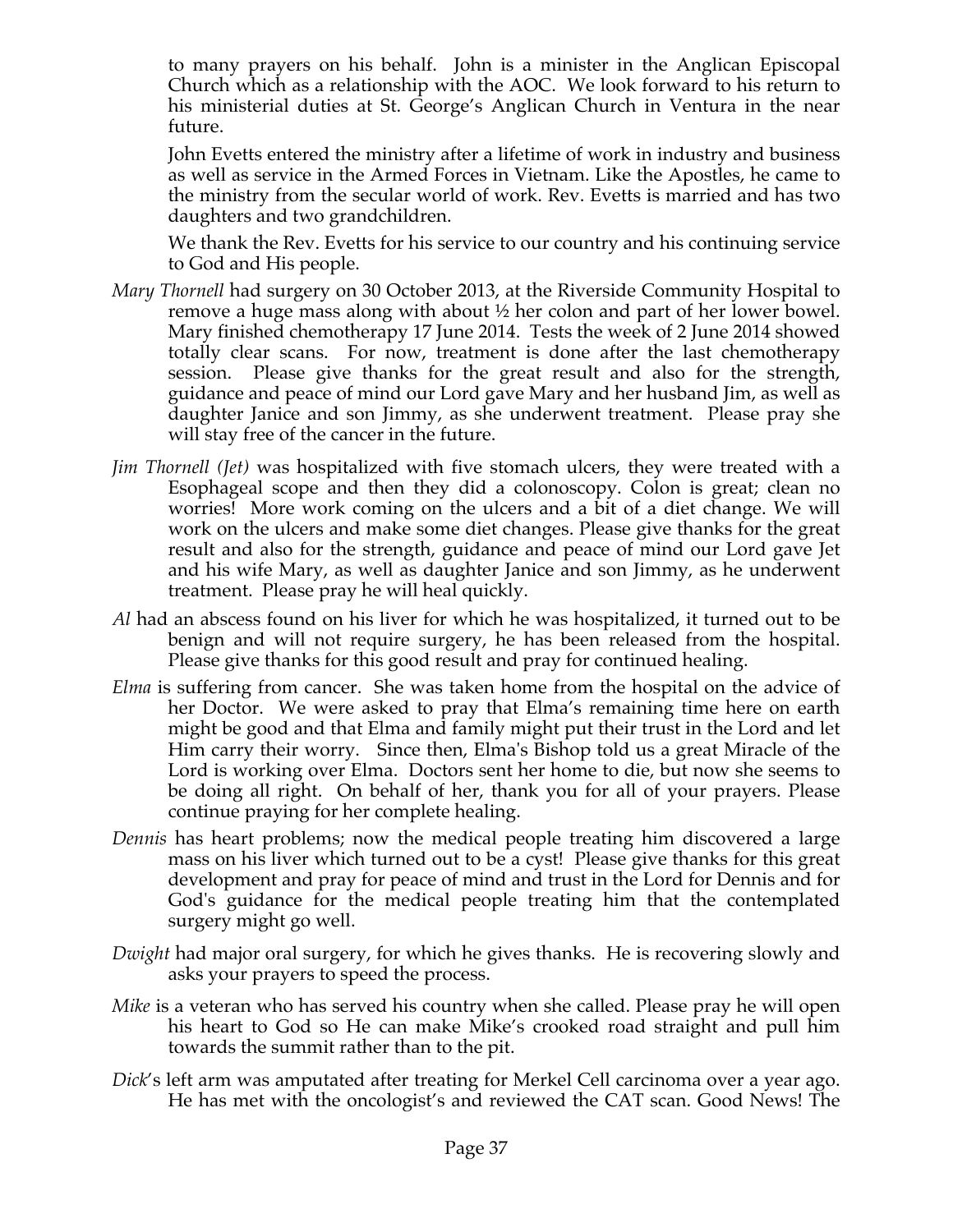tumor has been reduced in size—it was down to one half the size that it was in September and there was no indication of a new tumor in the chest area. Dick wanted the Prayer Partners to know and join him in thankfulness to our Lord. Please join Dick and his family in giving thanks to Our Lord Jesus Christ for his recovery as well as for their trust in God.

*Carol Stone*, the sweet wife of Mike Stone, recovered far better than expected from a severe brain bleed, but fell recently and broke her hip. She still requires 24 hour care, which Mike provides with little help.

*Business*

*Mark's* business is in difficulty. He works in a shrinking field, of which he is one of the country's true masters, but there is little work available. He asks that you pray that he can find a way to survive in his industry, which he loves and needs his talents. Pray he can find new sources of business and new ways of doing things, perhaps someone to partner with to better use his talents. Pray also for those who work for and with him that they might do their best to help.

## *Financial Guidance and Employment*

- *Anne* is unemployed and just interviewed for a position. Please pray she will be employed, if not at this position then that this interview will lead to better prospects. Pray for her ot be encouraged and strengthened by the Holy Ghost.
- *Doug* recently became unemployed from his job of 18 years. He has been applying for jobs, but unable to get one at this time. His wife is working; this is not enough for the family. Please pray he will find employment with a firm that will be able to use his considerable skill and hard work to benefit both the firm and the family.
- *Catherine and Lewis* are at a low ebb due to a struggle for employment. Your fervent prayers will be appreciated.
- Lori is considering a potential change in her employment. Please pray for God's guidance in considering all aspect of her potential work.
- *Sara* is concerned about the future with her company. She would appreciate prayers for her continued employment and that her firm might find more and better ways to use her considerable skills.

## *Financial Guidance and Healing*

- *Clark* is in need of salvation; for God's Will to be done in his life. Pray his family will be blessed with the financial miracles that come from doing His Will.
- *Timothy and Sharon* had their home foreclosed the morning of 15 April 2014. They are experiencing spiritual, emotional and financial crisis at the current time. Please pray for God's guidance as to how they might handle the financial difficulties in which they have found themselves and more importantly have them draw closer to God and each other.
- *Linda, Rick, Christian and Sawyer* are a family experiencing spiritual, emotional and financial crisis at the current time. Please pray for God's guidance as to how they might handle the financial difficulties in which they have found themselves and more importantly have them draw closer to God and each other.
- *David and Lorna* are having financial problems. They are trying to find a smaller home which may be more affordable. *Lorna* has had an ongoing battle with brain cancer, her trips back and forth to the hospital have drained their finances to the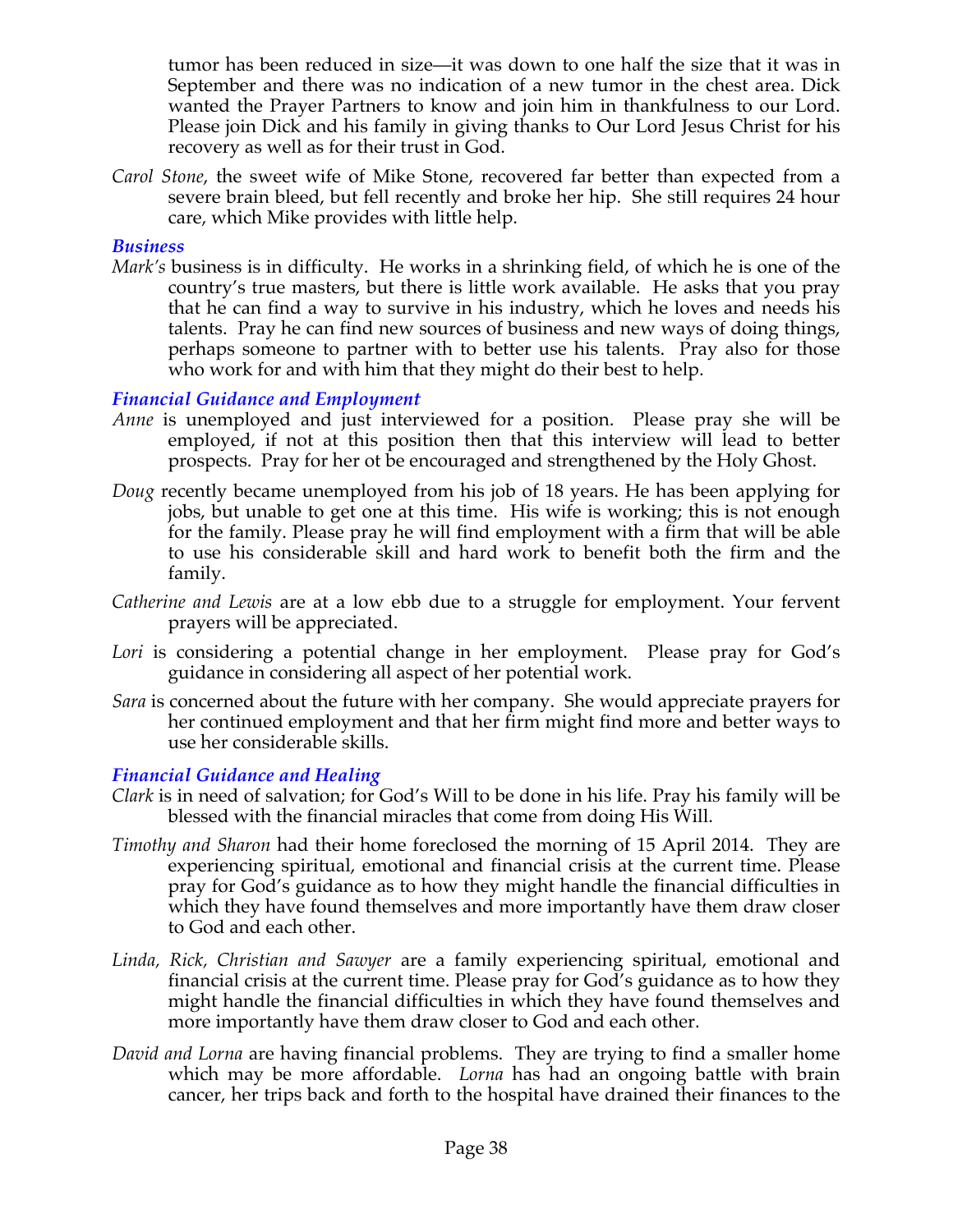point they sometimes struggle to have enough food in the house. Pleaser pray for Lorna's healing and guidance on how they might handle the financial difficulties in which they have found themselves.

## *God's Strength and Peace of Soul*

*Tommy Dunning* is facing his first Christmas following the death of his only son to cancer. Please pray he can concentrate his heart on what he had and will have in his son through God.

#### *Guidance*

- *Debbie* has family problems that must be dealt with and she asks God's guidance in making the correct decisions and how to stand.
- *Edward (45)* had the opportunity to meet with a Christian during the conversation she discovered Edward had some background about God but thought He was not relevant to this day. Edward asked many questions about the Bible and was surprised at the answers and continued to ask questions. They both went their separate ways and the Christian told Edward that she would pray for him. Will you join in prayer for Edward, please?
- *Kathy* is experiencing severe anxiety and panic attacks. Please pray she can let the Lord calm and direct her in the best path to take to help alleviate these problems.
- *Michael and his Family* ask your prayers for wisdom as they are under trial and affliction to follow the law of the land and yet honor God in so doing.
- *Flora* is in remission with cancer, but has high blood pressure and fatigue. Flora's Mother recently died and this has caused added stress. Please pray that she will be able to let God carry her worry and sorrow so she can do the things she needs to do.
- *Elizabeth and Gunner* need your prayers for their general well being. Pray that they might see the Light of the Lord and let Him guide their lives. Pray they might open their hearts not only to the Lord, but to each other to become one in Him and happiness.
- *Eric and Betty* need your prayers for their general well being. Pray that they might see the Light of the Lord and let Him guide their lives. Pray they might open their hearts not only to the Lord, but to each other to become one in Him and happiness.
- *Eli* has lost his way both spiritually and mentally, please pray for him and his parents Ed and Barb, who are having great struggles seeing their son, go through these afflictions having brought up in a Christian home. Please pray his parents can find a way to help Eli.
- *Marie* has suffered the loss of her husband, her job and her pet all in a short period of time. Please pray for peace of mind for Marie, as well as for trust in the Lord for her and those around her that she might adjust to the changes in her life and move forward to the honor and glory of our Lord with His Help. (140607)
- *Mitten* has a Christian talking to him about Christ. Mitten does not believe and does not seem to care. Please pray Mitten will see the light.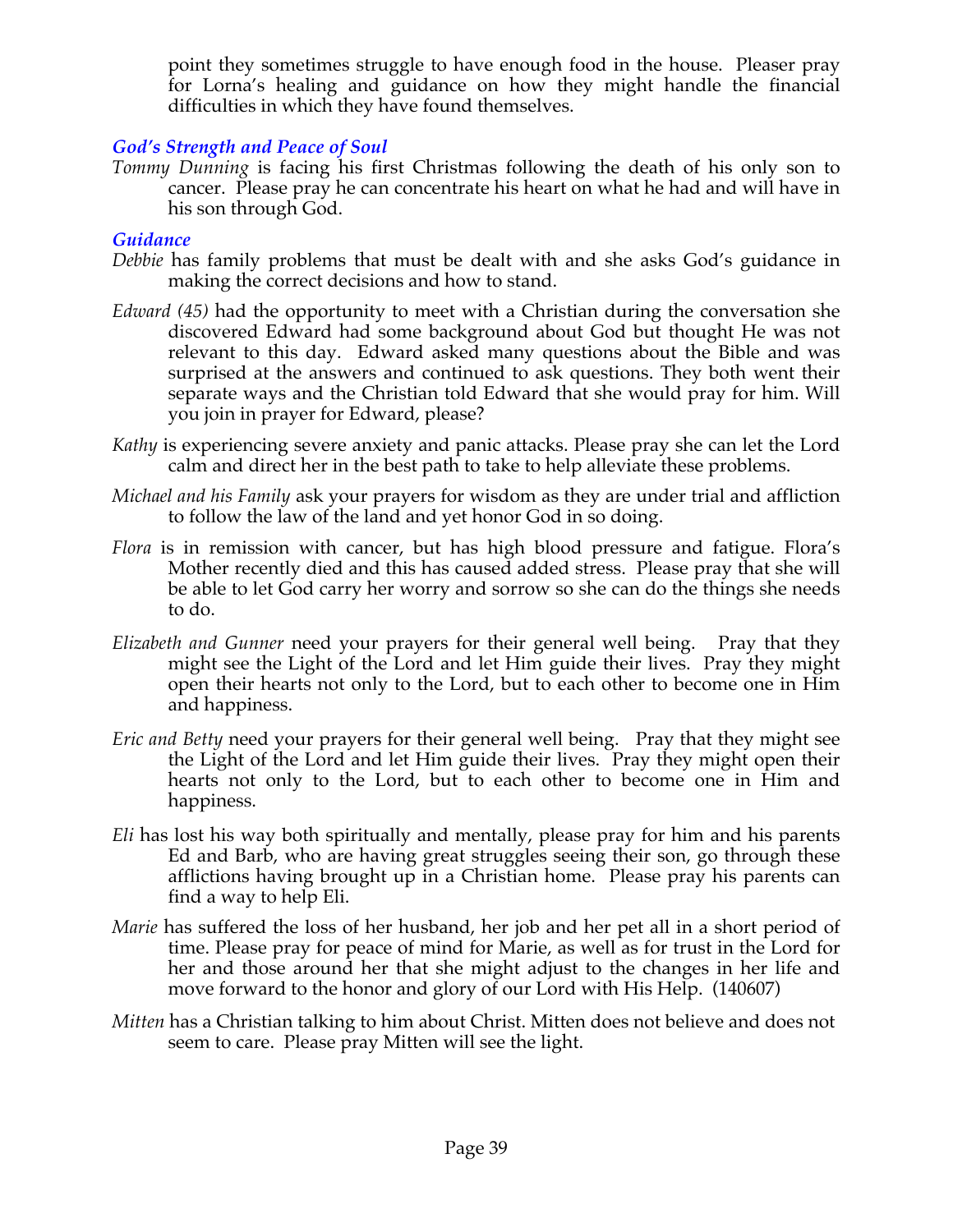- *Kristen, Rickey and their two children* ask you to pray for grace, wisdom and understanding as they attempt to cope with infidelity, separation and possibly divorce as a result of backsliding from the Lord into the World.
- *Aaron* has a problem seeing is where his life should be leading him. Please pray that he can listen to his father Paul and those around him who want him to work hard and obtain a real education now rather than just coast towards oblivion.
- *Helene and her family* ask your prayers for them as they deal with the loss of Alan, husband and father.
- *Stephanie* seems to be very deeply into post partum depression after her baby was born prematurely. Please pray for her Mother in Law who is going a great distance to help Stephanie and her new Grandson. Pray that Stephanie will be able to direct her attention outward, rather than inward.
- *William* is an elderly man living with his Son and Daughter in-law. William is causing trouble in the family because of his demanding ways and continually using bad language. The family is at wit's end to know how to handle him and will appreciate your guidance and prayers.
- *Caitlin* is in the grip of the Prince of Darkness; she thinks there is escape from reality in drugs. The saddest part is that reality is not as she sees it. Her family is despairing as they can do nothing to help her and ask that you pray for the Holy Ghost to enter into heart and show her the need for change before it is too late.
- *Nathaniel* is in spiritual turmoil. His family and friends will appreciate it if you will keep him in your prayers for him to find the root of his trouble and accept God's help to heal his heart.
- *Sam* and her *two children* that have been living in a shelter and are to lose their place there. Please pray a place will be found they can stay in and recover.
- Please pray *Darlene* will surrender her life to Christ.
- *Norrie* is facing daily exams in the weeks ahead. Pray for calmness and concentration and to do the best possible.
- *Jonathan* is addicted to drugs. He is now in jail awaiting trial. His parents and friends will appreciate it if you will keep him in your prayers for him to find the root of his trouble and accept God's help to heal addiction.
- *Beth* is suffering from ungodly treatment in her marriage. Please pray God will guide her in her behavior, actions and thoughts that she might be able to lead her husband to God so her marriage might prosper to the benefit of them.
- *Brandon* a young man from a Christian family who married a year ago and almost immediately became estranged from him family. As a result he has had a serious problem with keeping the civil law. Please pray for Brandon that he will return to the Lord and the many problems will be eventually settled. Pray the hurt he has caused so many will be helped with our Lord's care and love.

*Dennis* has some decisions to make and will appreciate our Lord's guidance.

*Jeanette* has had many members of her family die from diabetes and several are near death now. Jeanette does not know the Lord and is despondent and perplexed about her family and herself. Please pray she can open her heart to allow the Holy Ghost in to bring her knowledge and understanding.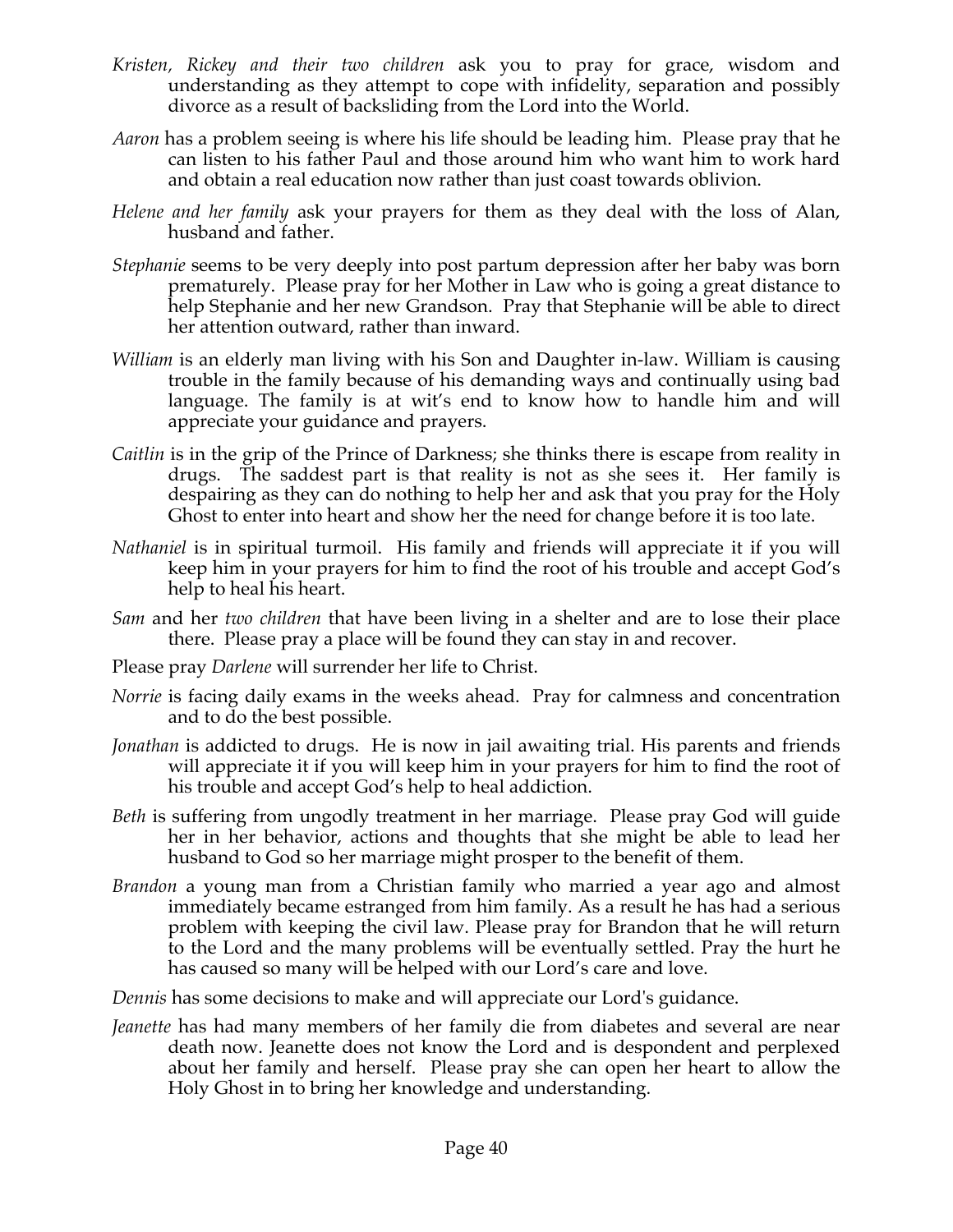- *Dr. Elizabeth Raj* is teaching a biblical approach to the psychological problems facing many in our society today. She is battling against the growing influence of worldly psychology adopted by the churches themselves. Elizabeth constantly stresses answers are found between the covers of that precious Book, the Holy Bible. Please pray for encouragement, strength, fortitude and courage for her.
- *Abigail* is a teenager who has behavior problems. She feels she is in an area of mental darkness. Please pray that she might look to God for help and not within herself.
- *Sara* asks that you pray for guidance for her as she deals with the stresses of her family and life. Pray that she can separate those things which she can affect from those things which she cannot and give her grace to accept that she cannot do everything and can only change those things within her control. She asks for God's help for her business so that she might remain gainfully employed while keeping up with the needs of her mother and husband and healing her own problems.

*Jacquie* to open her heart to God and accept His Love and Grace.

*Hap* asks you to pray he might be able to trust God will help him make the right decisions at the right time and not to worry uselessly, to change those things he can change, accept those things he cannot change, sleep well to be able to do the correct things with a clear head and that he will open his heart to the Holy Ghost.

## *School Challenges*

Destiny, Blake and Janet

#### *Anglican Orthodox Church Indonesia*

Please pray for the Lord's will regarding the establishment of an AOC church in Indonesia.

**LMIGHTY** God and Father of all who trust and believe in thy dear Son, Jesus **ALMIGHTY** God and Father of all who trust and believe in thy dear Son, Jesus Christ: We seek thy divine will in the establishment of an Anglican Orthodox Church of Indonesia. In this present day of waning faith and compromising ministers, we hope to discover your will in this important matter. Keep us always strong in faith, worship, and practice; purify continually your visible church on earth, and lead us into green pastures of evangelism and love of truth. The people of Indonesia are a precious people in your sight, and we would seek the honor of preaching your Gospel in those great islands. Grant us wisdom to know and do your will always, for we ask it in the Name of thy dear Son, and our Lord and Savior, Jesus Christ. AMEN

## *Serbia*

Rev. Igor Djurcik leader of Anglican Orthodox Church in Serbia asks us to pray for his students. He has excellent young people in Belgrade who are having services and classes on the Bible.

## *Fiji*

*Savusavu* Fiji Islands is establishing a new Anglican Orthodox Church congregation Rev. Jack Andrew and members from the AOC in Labasa were with them for the weekend for this special time for our Church in Fiji. Pray that our Lord will be with the members in Savusavu as they bring others to his house.

## *Philippines*

Please pray a *Minister* will be found who would like to serve in Tabuk, in the Philippine Islands. The Anglican Orthodox Church has an established Church there and in the surrounding areas and need a Shepherd to lead the flock*.*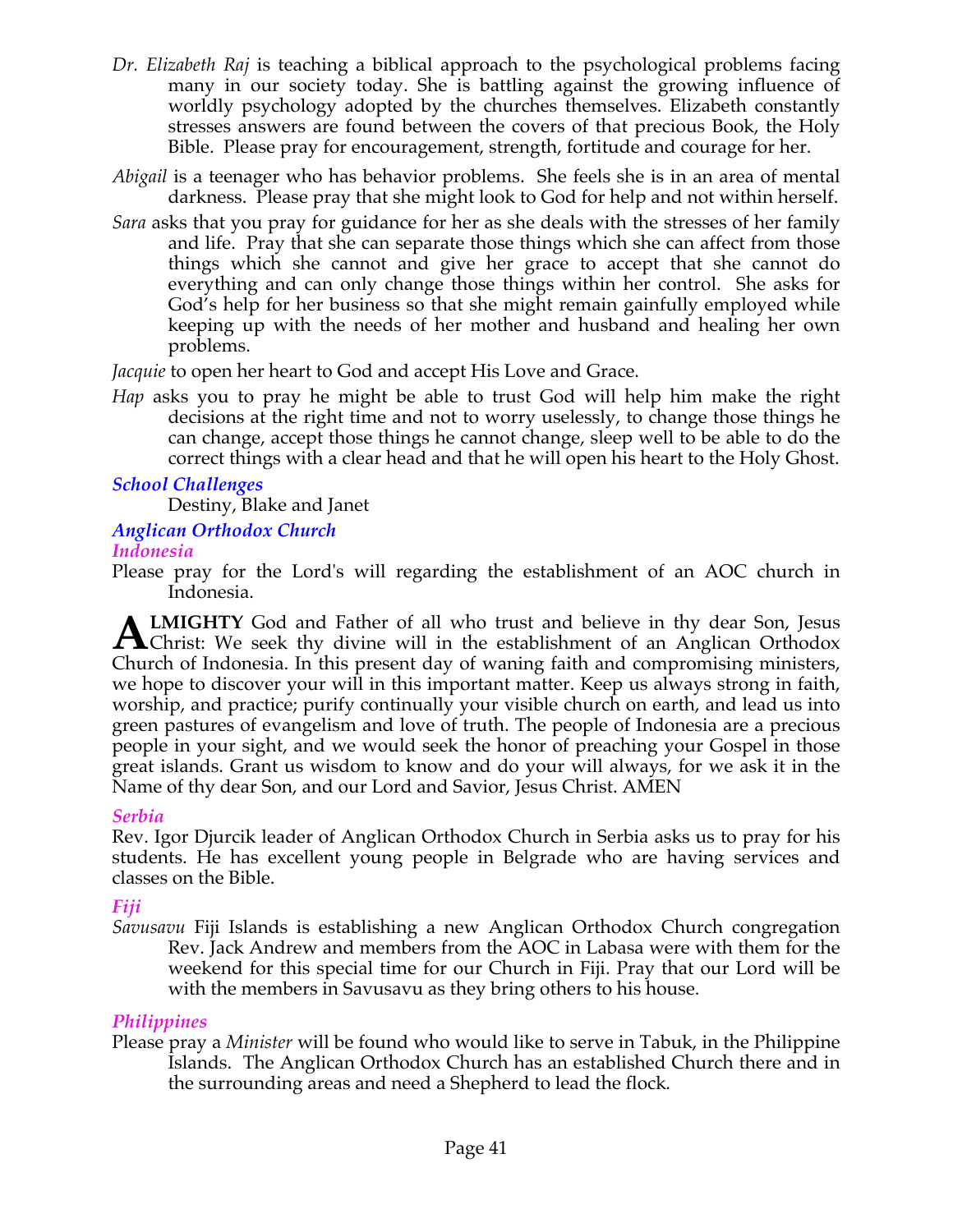## *Central African Republic*

*Christians in the Central African Republic* are experiencing the ravages of a war between the Muslim and Christians. We have both ministers and members of the Anglican Orthodox Church in Central African Republic. Please pray for God's guidance and protection for all persecuted Christians and those around them.

#### *Diocese of the Epiphany*

*Saint Paul's, Moberly, Missouri* would like your prayers that the Holy Ghost might enter more fully into their hearts so that they might be more effective in spreading the Word of God.

#### *Diocese of Virginia*

*Saint Joseph of Arimathea Anglican Orthodox Church* is under a lot of stress. We all are, but they need even more prayer. Rev Roger Jessup, their wonderful minister, had to retire as he was so pressed by the duties of a primary care giver, in addition to all the worries of this world. Pray for trust in God for each member of the parish and for them to find economic relief.

#### *Armed Forces & Contractors*

Kristyna Thomas (Fort Bragg), Airman Donny Patton (Hulbert Field, Florida), Jordan Brown (USMC – Fleet Marine Force - Pacific), Trevor Jennings (USAF - KC-10 Boom Operator – New Jersey), Trevor Di Marco (USN – Whidbey Island, EF-18 Pilot), Kurt Thomas (USN – Camp Foster, Okinawa)

#### *For Our Country*

Our country has lost its way. Over half the people that vote, voted for a government that promises them things it cannot deliver in return for their souls which it can, will and does take. Our foreign policy backs the rise of Islam, we turn our backs on those who would follow God and arm those who murder them. Pray God will raise up a leader from among the people who can turn the country's course 180° and attempt to come back to God. Pray the people will recognize that they are headed down a smooth wide road into the pit, a road that will get smoother and smoother, steeper and steeper until the only possible way is down. Down, into the depths of the pit. Pray people will recognize there is:

- One True and Triune God who is goodness in and of Himself
- All religions are not equal
- All ways of life are not equal;
- The Bible holds the Key to Life;
- All rights come from God, not the State;
- Good;
- Bad;
- Evil;
- Right;
- Wrong;
- Allah is the Devil;
- Abortion is no more than sacrifice of children to Baal.

Pray this recognition will not come too late. Pray we will, each of us, do our duty to God, Country and Family, putting His Honor above all.

#### *Persecuted*

Around the world, Christians are under attack, not only in the Muslim world, but from Hindus and others in India. Also, they are under continual attack in the name of "Separation of Church and State" in the western world, as it becomes actively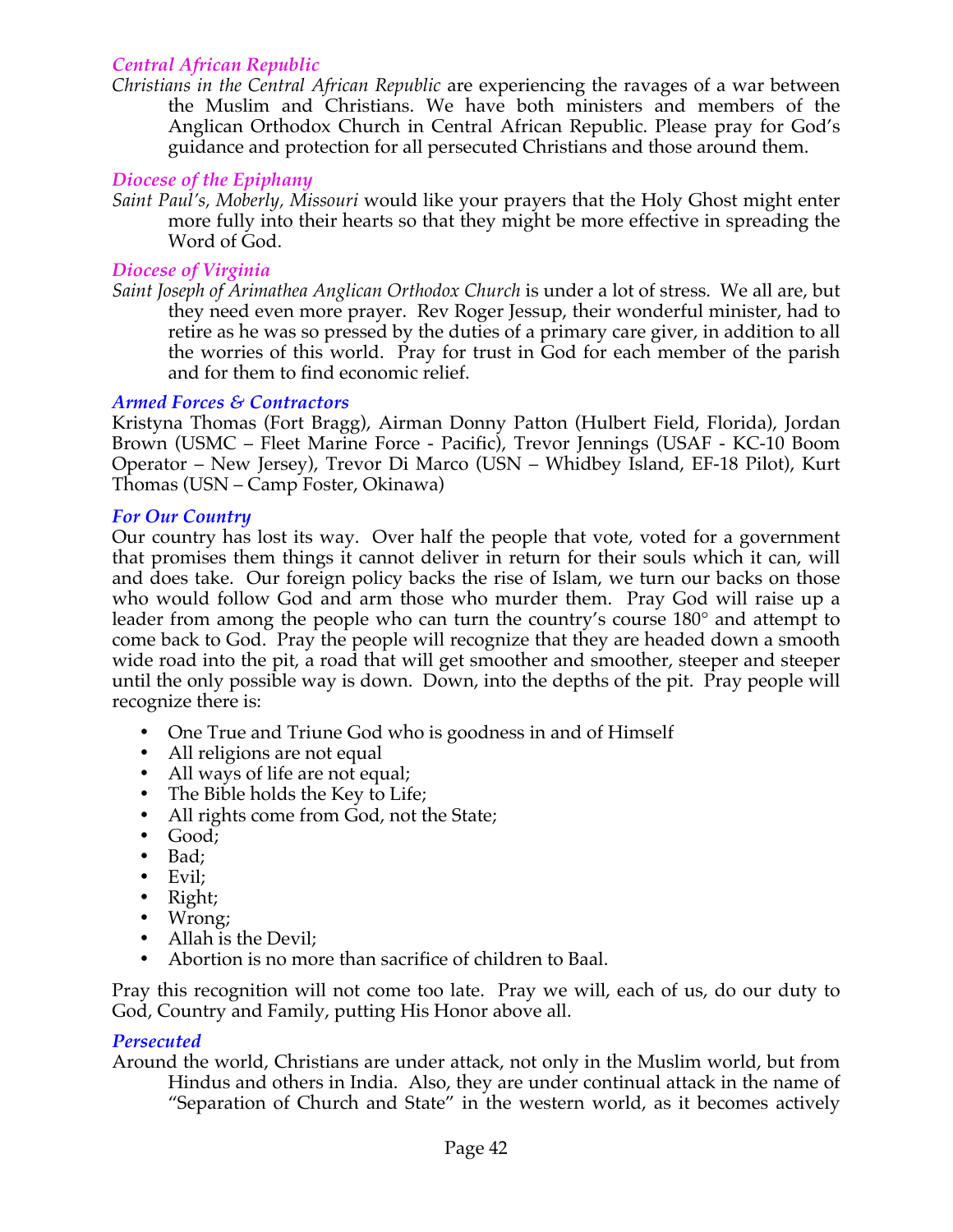atheist or pro-devil buddy. Please pray for God's guidance and protection for all persecuted Christians and those around them.

*Nathan* had successful surgery on 4 August 2014, to remove a tumor near his heart; then underwent chemotherapy. During a visit on 2 December 2014, the PET Scan found no evidence of cancer. Nathan and his family thank God for the great result, the medical team for paying attention and doing their best and you for your prayers.

## *Various Special Requests*

- Winter storms have devastated Philadelphia, Boston and the rest of New England. Falling trees and strong winds have resulted in blackouts; your prayers for Philadelphia on up through New England. Please pray for the people to do what is needed and take care of each other.
- The *Anglican Orthodox Church in Peshawar, Pakistan* sustained damage to their building as the result of heavy rains. At present the roof is being rebuilt and they have not been able to hold services. Pray it will be fixed very soon and a new place might be found until the church is restored.
- *Nathalie* is teaching English in a small western Ukrainian town where they are having so many problems. Pray for Nathalie and others around the world who are standing up for Christian principles in their countries.
- This is a horrible time for the *people of India, Christians in particular*; they are having problems with Hunger, Bank Closings, Transportation and Schools not functioning. Pray for the Leaders and Members of our Church in Eluru Andhra Pradesh. Pray their basic needs will be met and God will be close to them in this time of need.
- Please pray for *all the people of Egypt*; Bishop Mouneer Anis of Egypt is asking your prayer as the supporters of the deposed Mursi government, with the support of the United States government, have been attacking Christian churches--Anglican, Catholic and Orthodox. They destroyed the car of Anglican priest Rev. Ehab Ayoub. The people of Egypt, the people of the United States need our prayers, even more so the people of the Muslim Brotherhood that they might repent of their evil and know God so the rest of the people may live in peace.
- We ask that you pray, please ask God that the Holy Ghost might give you insight into how you might make the lives of your friends and family better. Remember helping others is not just those who you don't know!

## *Thanksgiving*

- *Losana* had Dengue Fever, she has now recovered. Please join her in giving thanks for the swift recovery.
- *Kristyna Thomas* gives thanks for a successful and safe graduation from Boot Camp at Fort Bragg, as do all the Thomas family and her many friends. She is off to Wheeled Vehicle Mechanic School now!

## *What is Quinquagesima?*

Quinquagesima, or, in full, Quinquagesima Sunday, is the name for the Sunday next before Ash Wednesday in the Catholic (Universal or Whole) Church Calendar.

The name Quinquagesima originates from Latin quinquagesimus (fiftieth), referring to the fifty days before Easter Sunday using inclusive counting, which counts both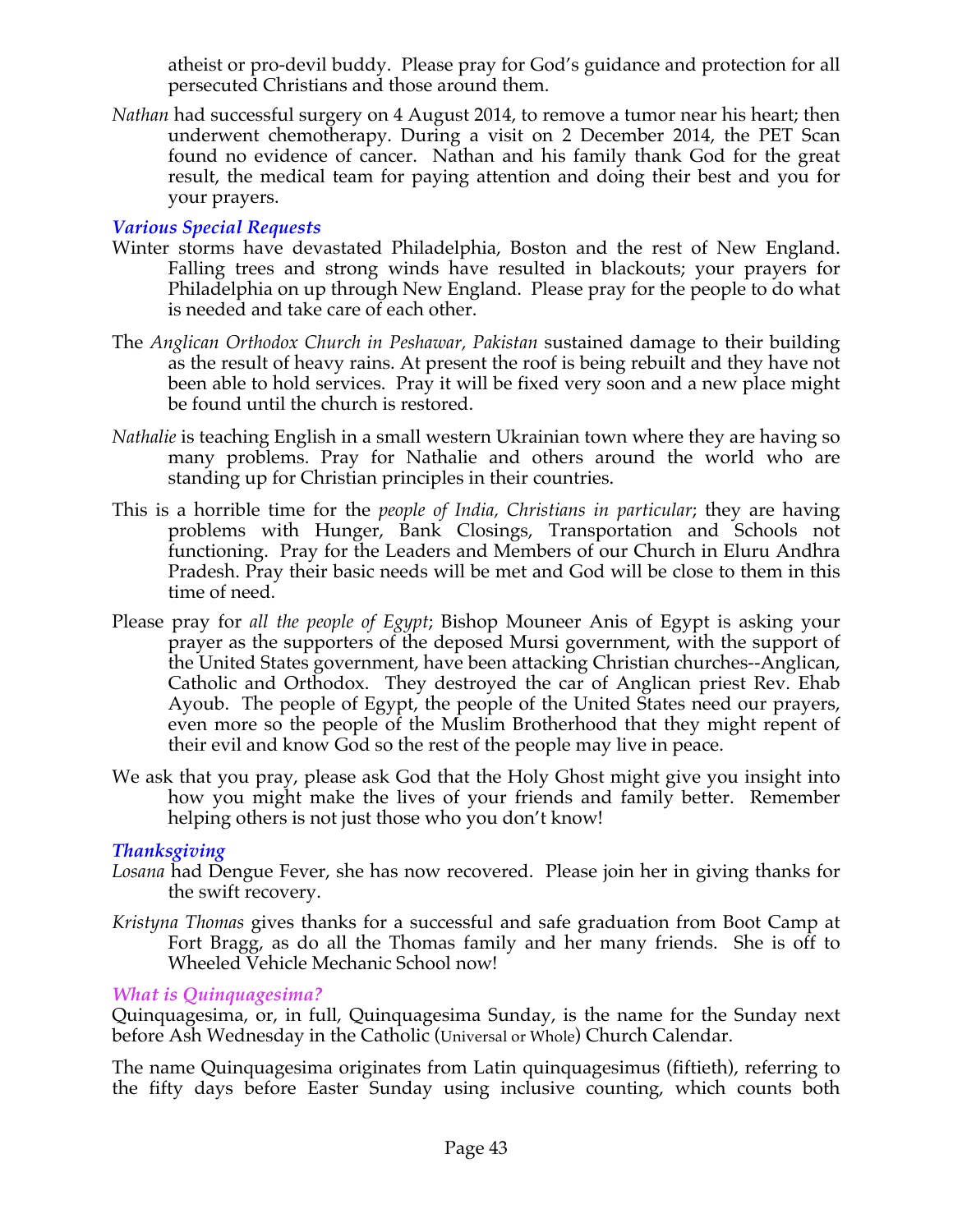Sundays (normal counting would count only one of these).

Since the forty days of the Lenten fast included only weekdays, the first day of Lent, Ash Wednesday, succeeds Quinquagesima Sunday by only three days. The earliest Quinquagesima Sunday can occur is February 1 and the latest is March 7. The Roman Church no longer observes much of the Christian Year, including Quinquagesima and the two immediately before it — Sexagesima and Septuagesima Sundays.

The contemporary service books of many claiming to be Anglican provinces do not use the term but it remains in the Book of Common Prayer.

The 17-day period beginning on Septuagesima Sunday spanning Sexuagesima and Quinquagesima Sundays was intended to be observed as a preparation for the season of Lent, which is itself a period of spiritual preparation for Easter. In many countries, however, Septuagesima Sunday marks the start of the carnival season, culminating on Shrove Tuesday, more commonly known as Mardi Gras or Fat Tuesday.

## *The near future, as well as Next Sunday*

18 February 2015 – Ash Wednesday – Evening Prayer - Service start time 1800 (6:00 pm); welcome or gathering songs before the service at 1745 (5:45 pm); **Time 1800 (6:00 pm); Location – 10603 Burrell Way, Descanso, CA**

22 February 2015 – First Sunday in Lent – Morning Prayer - Service start time 1000 (10:00 am); welcome or gathering songs before the service at 0945 (9:45 am); **Time 1000 (10:00 am); Location – 10603 Burrell Way, Descanso, CA**

1 March 2015 – Second Sunday in Lent – Morning Prayer - Service start time 1000 (10:00 am); welcome or gathering songs before the service at 0945 (9:45 am); **Time 1000 (10:00 am); Location – 10603 Burrell Way, Descanso, CA**

8 March 2015 – Third Sunday in Lent – Morning Prayer – DAYLIGHT SAVINGS TIME BEGINS IN THE USA – SPRING FORWARD OR BE LATE - Service start time 1000 (10:00 am); welcome or gathering songs before the service at 0945 (9:45 am); **Time 1000 (10:00 am); Location – 10603 Burrell Way, Descanso, CA**

15 March 2015 – Fourth Sunday in Lent – Holy Communion - Service start time 1000 (10:00 am); welcome or gathering songs before the service at 0945 (9:45 am); **Time 1000 (10:00 am); Location – 10603 Burrell Way, Descanso, CA**

22 March 2015 – Passion Sunday - Fourth Sunday in Lent – Morning Prayer - Service start time 1000 (10:00 am); welcome or gathering songs before the service at 0945 (9:45 am); **Time 1000 (10:00 am); Location – 10603 Burrell Way, Descanso, CA**

29 March 2015 – Palm Sunday -– Morning Prayer - Service start time 1000 (10:00 am); welcome or gathering songs before the service at 0945 (9:45 am); **Time 1000 (10:00 am); Location – 10603 Burrell Way, Descanso, CA**

2 April 2015 – Maunday Thursday – Evening Prayer - Service start time 1800 (6:00 pm); welcome or gathering songs before the service at 1745 (5:45 pm); **Time 1800 (6:00 pm); Location – 10603 Burrell Way, Descanso, CA**

3 April 2015 – Good Friday – Evening Prayer - Service start time 1800 (6:00 pm); welcome or gathering songs before the service at 1745 (5:45 pm); **Time 1800 (6:00 pm); Location – 10603 Burrell Way, Descanso, CA**